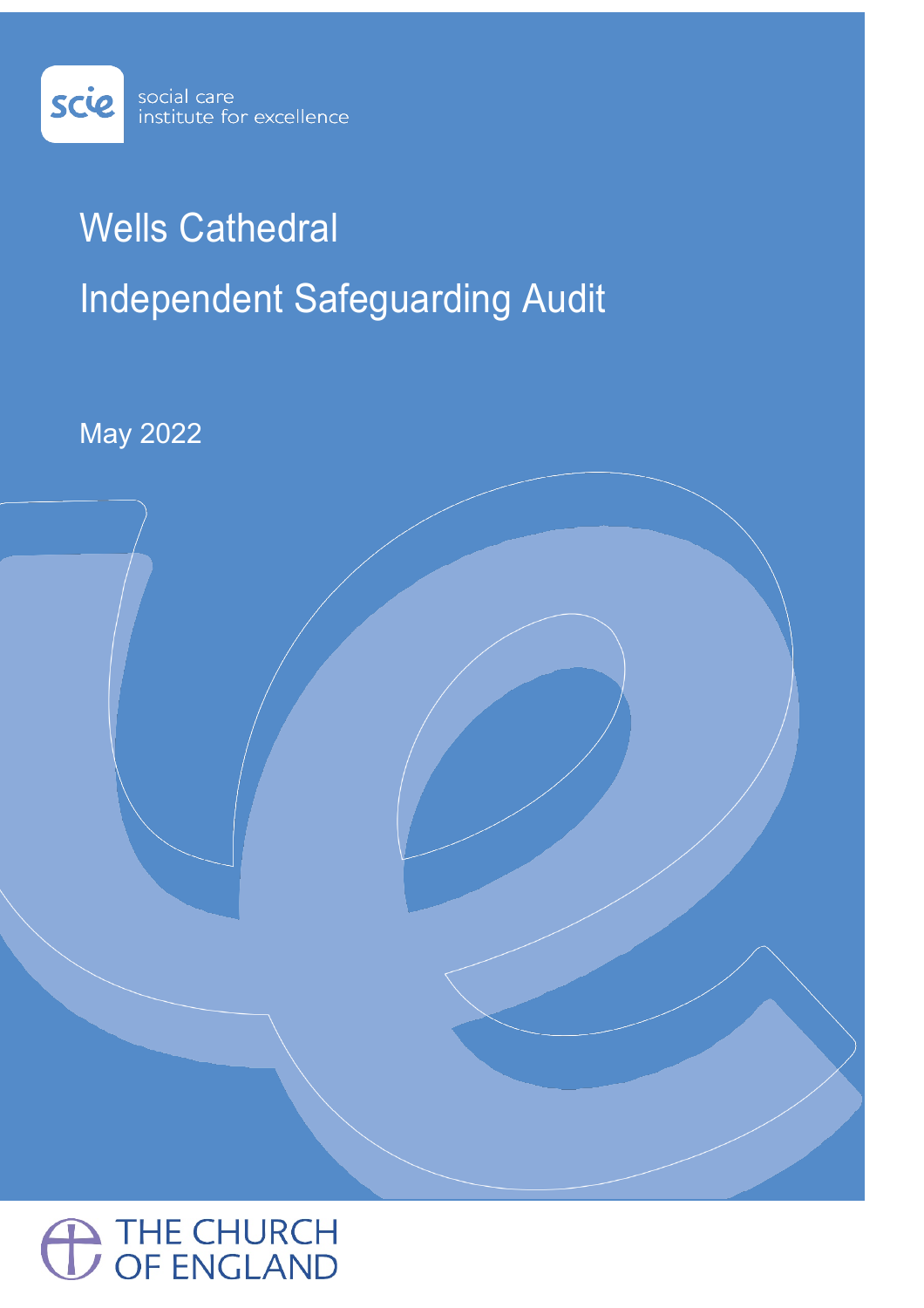

# **About SCIE**

The Social Care Institute for Excellence improves the lives of people of all ages by coproducing, sharing and supporting the use of the best available knowledge and evidence about what works in practice. We are a leading improvement support agency and an independent charity working with organisations that support adults, families and children across the UK. We also work closely with related services such as health care and housing.

We improve the quality of care and support services for adults and children by:

- identifying and sharing knowledge about what works and what's new
- supporting people who plan, commission, deliver and use services to put that knowledge into practice
- informing, influencing and inspiring the direction of future practice and policy.

Written by Jane Bee and Susan Ellery

First published in Great Britain in May 2022 by the Social Care Institute for Excellence

© SCIE All rights reserved

Social Care Institute for Excellence 83 Baker Street, London W1U 6AG

**www.scie.org.uk**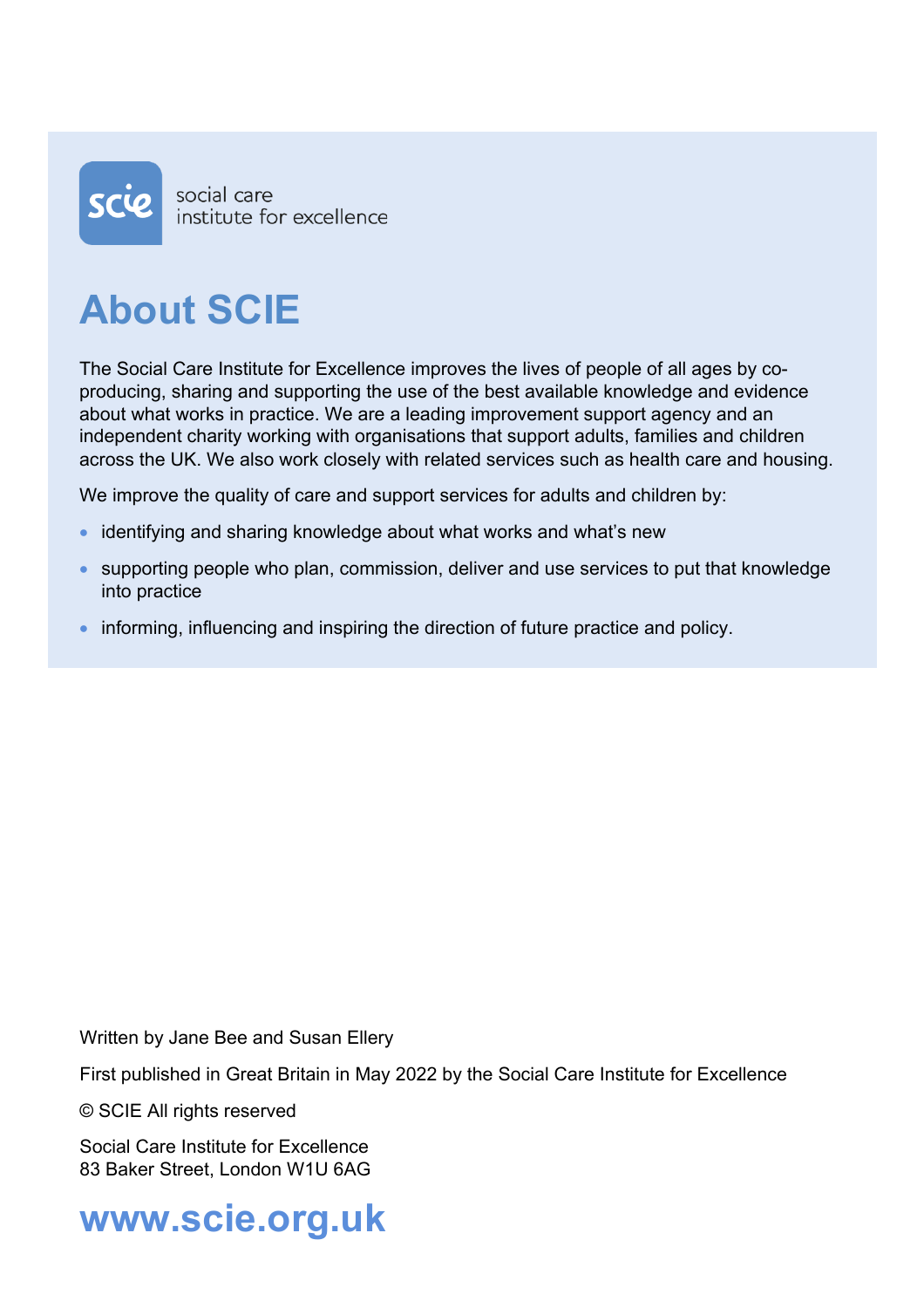# **Contents**

| $\mathbf 1$ . |                                                                 |  |  |
|---------------|-----------------------------------------------------------------|--|--|
| 1.1           |                                                                 |  |  |
| 1.2           |                                                                 |  |  |
| 1.3           |                                                                 |  |  |
| 2.            |                                                                 |  |  |
| 2.1           |                                                                 |  |  |
| 2.2           |                                                                 |  |  |
| 2.3           | DESCRIPTION OF THE SAFEGUARDING STRUCTURE (INCLUDING LINKS WITH |  |  |
| 2.4           |                                                                 |  |  |
| 2.5           |                                                                 |  |  |
| 3.            |                                                                 |  |  |
| 3.1           |                                                                 |  |  |
| 3.2           |                                                                 |  |  |
| 3.3           |                                                                 |  |  |
| 3.4           |                                                                 |  |  |
| 3.5           |                                                                 |  |  |
| 3.6           |                                                                 |  |  |
| 4.            |                                                                 |  |  |
| 4.1           |                                                                 |  |  |
| 4.2           | THE DIOCESAN SAFEGUARDING ADVISOR/ CATHEDRAL SAFEGUARDING       |  |  |
| 4.3           |                                                                 |  |  |
| 5.            |                                                                 |  |  |
| 5.1           |                                                                 |  |  |
| 5.2           |                                                                 |  |  |
| 5.3           |                                                                 |  |  |
| 5.4           |                                                                 |  |  |
| 5.5           |                                                                 |  |  |
| 5.6           |                                                                 |  |  |
| 6.            |                                                                 |  |  |
|               |                                                                 |  |  |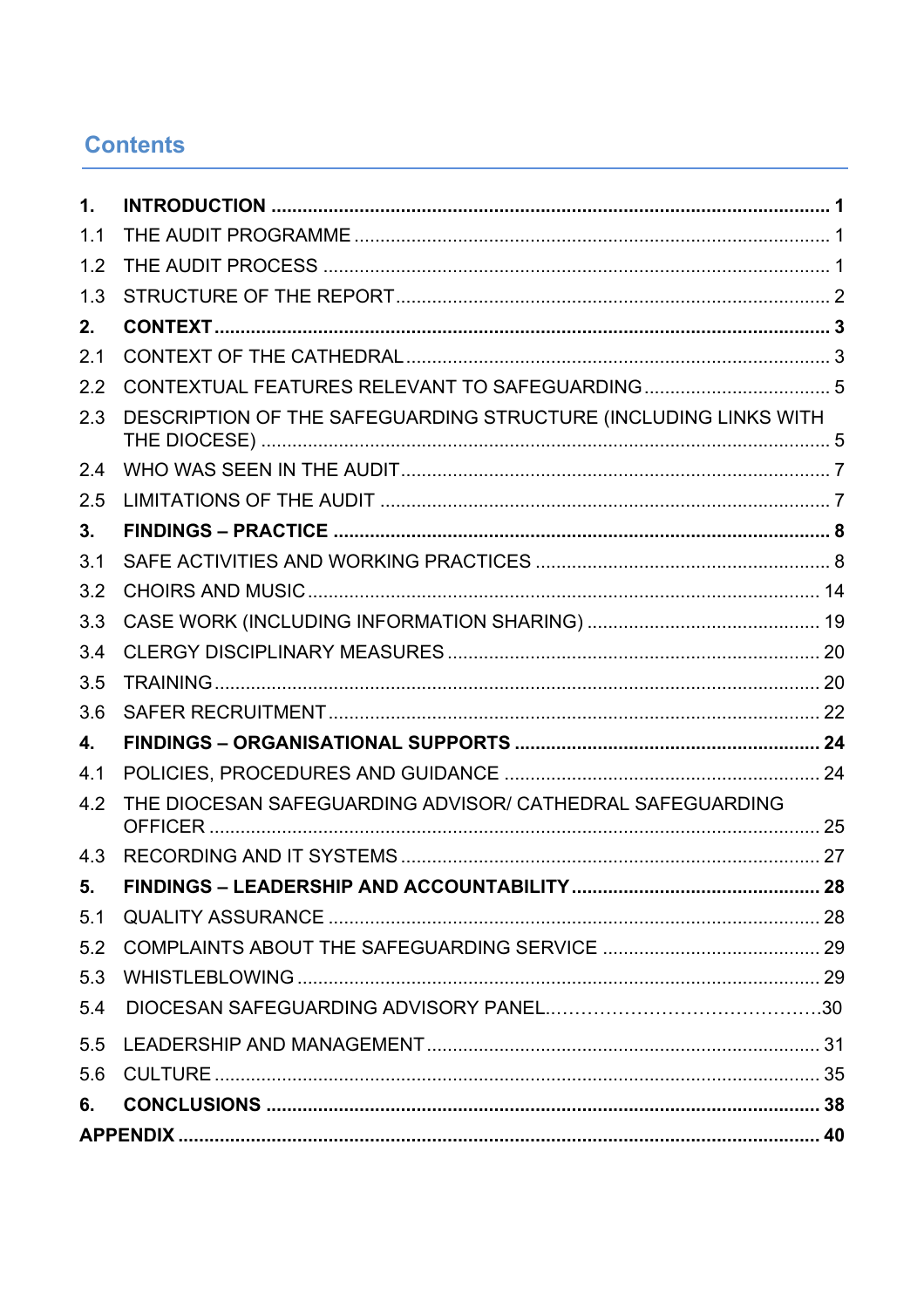# **1. INTRODUCTION**

#### $1.1<sub>1</sub>$ **THE AUDIT PROGRAMME**

- **1.1.1** The Social Care Institute for Excellence (SCIE) is delighted to have been asked to provide an independent audit of the safeguarding arrangements of the cathedrals of the Church of England.
- **1.1.2** This programme of work has seen three cathedral audits in 2018, 16 in 2019, four in 2020, 17 in 2021 and a final three early in 2022. It represents a significant investment in cathedrals and an important opportunity to support improvement in safeguarding.
- **1.1.3** All cathedrals are unique, and differ in significant ways from a diocese. SCIE has drawn on its experience of auditing all 42 Church of England dioceses, and adapted it, using discussions and preliminary meetings with different cathedral chapters, to design an audit methodology fit for cathedrals. We have sought to balance cathedrals' diversity with the need for adequate consistency across the audits, to make the audits comparable, but sufficiently bespoke to support progress in effective and timely safeguarding practice in each separate cathedral. Cathedral representatives will play a key role in adapting the audit framework to their particular cathedral context. Only in this way will we achieve bespoke audits that are right for each place respectively. Bespoke audits will in turn optimise the usefulness of the audit process and outputs in supporting progress in effective and timely safeguarding practice. We look forward to working with you to this end.

# **THE AUDIT PROCESS**

### **SCIE Learning Together and our approach to audit**

**1.2.1** SCIE has pioneered a particular approach to conducting case reviews and audits in child and adult safeguarding that is collaborative in nature. It is called Learning Together and has proved valuable in the adults' and children's safeguarding fields. It is built on work in the engineering and health sectors that has shown that improvement is more likely if remedies target the underlying causes of difficulties, and so uses audits and reviews to generate that kind of understanding. So Learning Together involves exploring and sharing understanding of both the causes of problems and the reasons why things go well.

### **Key principles informing the audit**

- **1.2.2** Drawing on SCIE's Learning Together model, the following principles underpin the approach we take to the audits:
	- working collaboratively: the audits done 'with you, not to you'
	- highlighting areas of good practice as well as problematic issues
	- focusing on understanding the reasons behind inevitable problems in safeguarding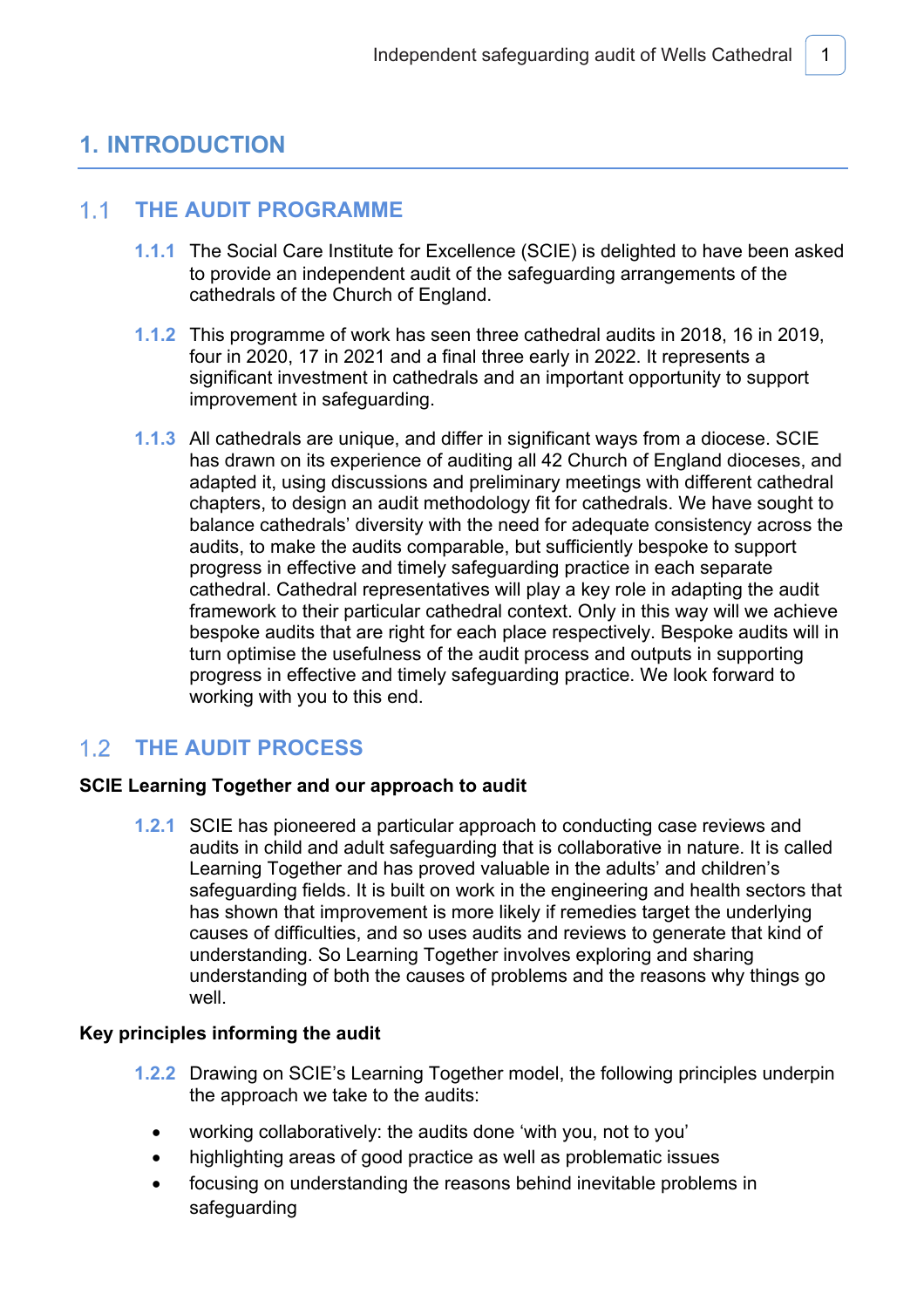- no surprises: being open and transparent about our focus, methods and findings so nothing comes out of the blue
- distinguishing between unique local challenges and underlying issues that impact on all or many cathedrals.

### **Supporting improvements**

- **1.2.3** The overarching aim of each audit is to support safeguarding improvements. To this end our goal is to understand the safeguarding progress of each cathedral to date. We set out to move from understanding how things work in each cathedral, to evaluating how *well* they are working. This includes exploring the reasons behind identified strengths and weaknesses. Our conclusions will pose questions for the cathedral leadership to consider in attempting to tackle the underlying causes of deficiencies.
- **1.2.4** SCIE methodology does not conclude findings with recommendations. We instead give the cathedral questions to consider in relation to the findings, as they decide how best to tackle the issue at hand. This approach is part of the SCIE Learning Together audit methodology. The approach requires those with local knowledge and responsibility for progressing improvement work to have a key role in deciding what exactly to do to address the findings and to be accountable for their decisions. It has the additional benefit of helping to foster ownership locally of the work to be done to improve safeguarding.

### The process

**1.2.5** The process will involve reviewing documentation as well as talking to key people, including focus groups. Further details are provided in the appendix.

The site visit will be either three days or two and a half days. Cathedrals have been selected for the three-day audit to provide a broad base or in relation to the scale of a given operation, and/or where concerns may have been raised in the past for the cathedral.

#### $1.3$ **STRUCTURE OF THE REPORT**

This report is divided into:

- introduction
- the findings of the audit presented per theme
- questions for the Cathedral to consider are listed, where relevant, at the end of each Findings section
- conclusions of the auditors' findings: what is working well and areas for further development
- an appendix setting out the audit process and any limitations to this audit.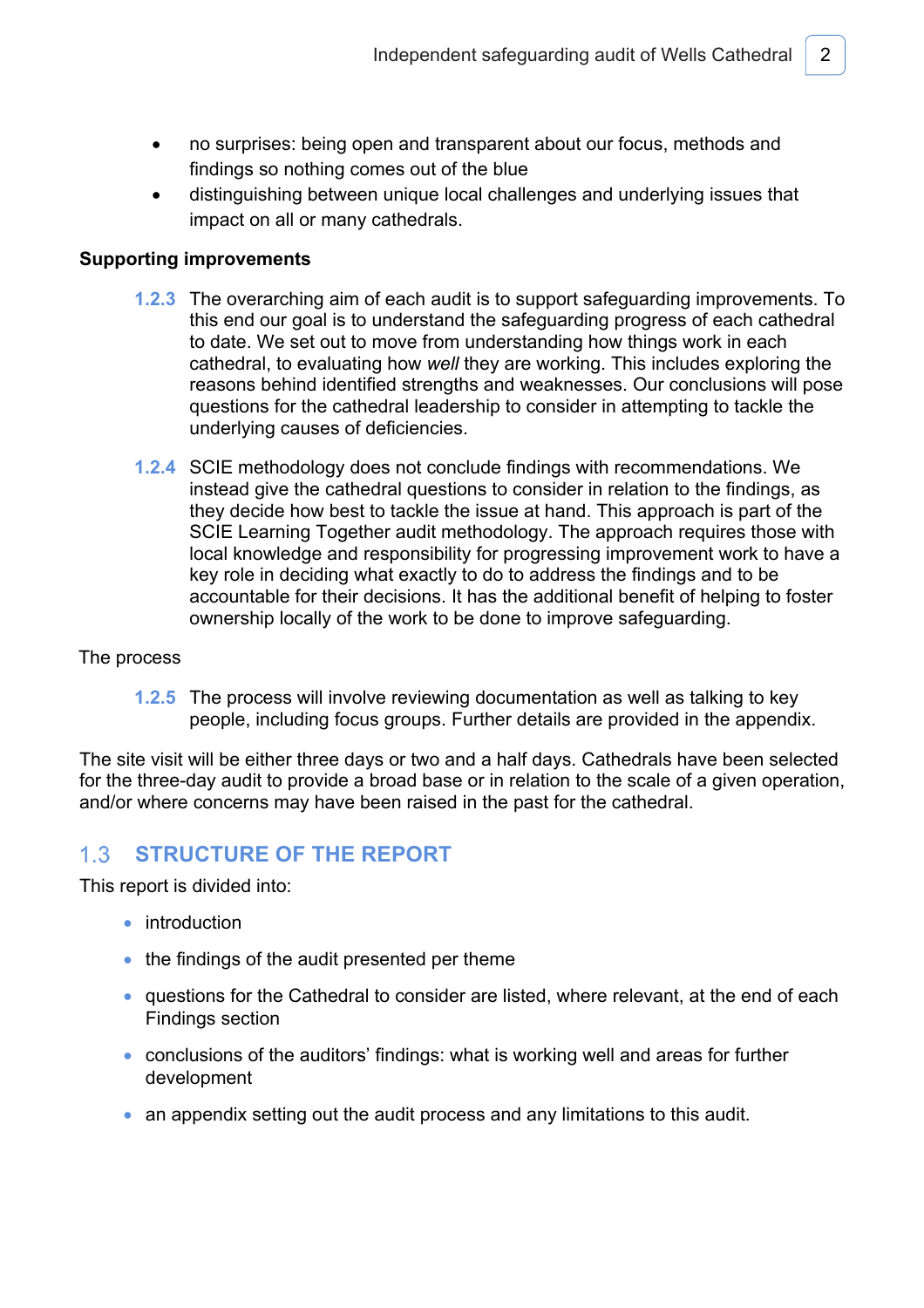# **2. CONTEXT**

#### $2.1$ **CONTEXT OF THE CATHEDRAL**

**2.1.1** As part of the audit process, the leadership in each cathedral is asked to supply a brief description of the institution. Wells Cathedral stated:

Set in the medieval heart of England's smallest city, Wells is the earliest English Cathedral built in the Gothic style. Known as England's most poetic Cathedral, Wells has gained an enviable reputation for its lovingly maintained Gothic architecture, its world class music, and its Ministry of Welcome to some 290,000 visitors each year, as well as the 150,000 people drawn from local, national and international audiences who attend services, concerts and other events.

The Cathedral may appear unchanging and timeless, yet it is so much more: a thriving heritage attraction; a venue for concerts, exhibitions and new music; a community space; a centre for learning; a place for discussion and debate; a building where the city and county gather to commemorate and celebrate key occasions and milestones; and where so many are encouraged to be still for a moment and immerse themselves in an oasis of calm, peace and tranquillity in an otherwise frantic world.

- **2.1.2** The Cathedral's five core values are: spirituality, evolving tradition, creative excellence, collaboration and learning, all set within the context of the Christian belief and ethos. Currently, the values are under review and much work has been completed, with key operational leaders joining Chapter as required. The Dean described striving for 'happy excellence' with faith at the heart of everything the cathedral does.
- **2.1.3** The cathedral sits in the centre of the city of Wells, in close proximity to Wells Cathedral School. There are regular Sunday and weekday services, the most popular of which is the 10.30am Sunday Eucharist. The cathedral employs 75 staff and around 400 volunteers.
- **2.1.4** Wells has a population of around 12,000. It is the country's smallest city, sitting between Bath and Bristol in a semi-rural area, with pockets of deprivation. Wells is relatively less diverse than many other cities in the UK in terms of ethnicity and faith denomination: 97.5% of those living in Wells are ethnically White (with the more specific White British category recorded at 93.5%) and 66.5% described themselves as Christian. Wells has an ageing population and is a popular place in which to retire. In 2011, the mean average age of those living in Wells was 41.9 years (the median age being 43). The city of Wells is operated within three levels of local government: Somerset County Council, Mendip District Council and Wells City Council. In common with many other cities, Wells sees a number of social issues such as homelessness and rough sleeping in the local area and immediate vicinity of the Cathedral.
- **2.1.5** Wells is a medieval city and in addition to the Cathedral, there are many attractions, including the famous caves at Wookey Hole, Cheddar Gorge, Glastonbury Abbey and Tor and Stourhead. Wells therefore attracts many tourists, particularly in the summer months. The Cathedral does not charge for entry but does suggest a donation. During the Covid-19 pandemic, the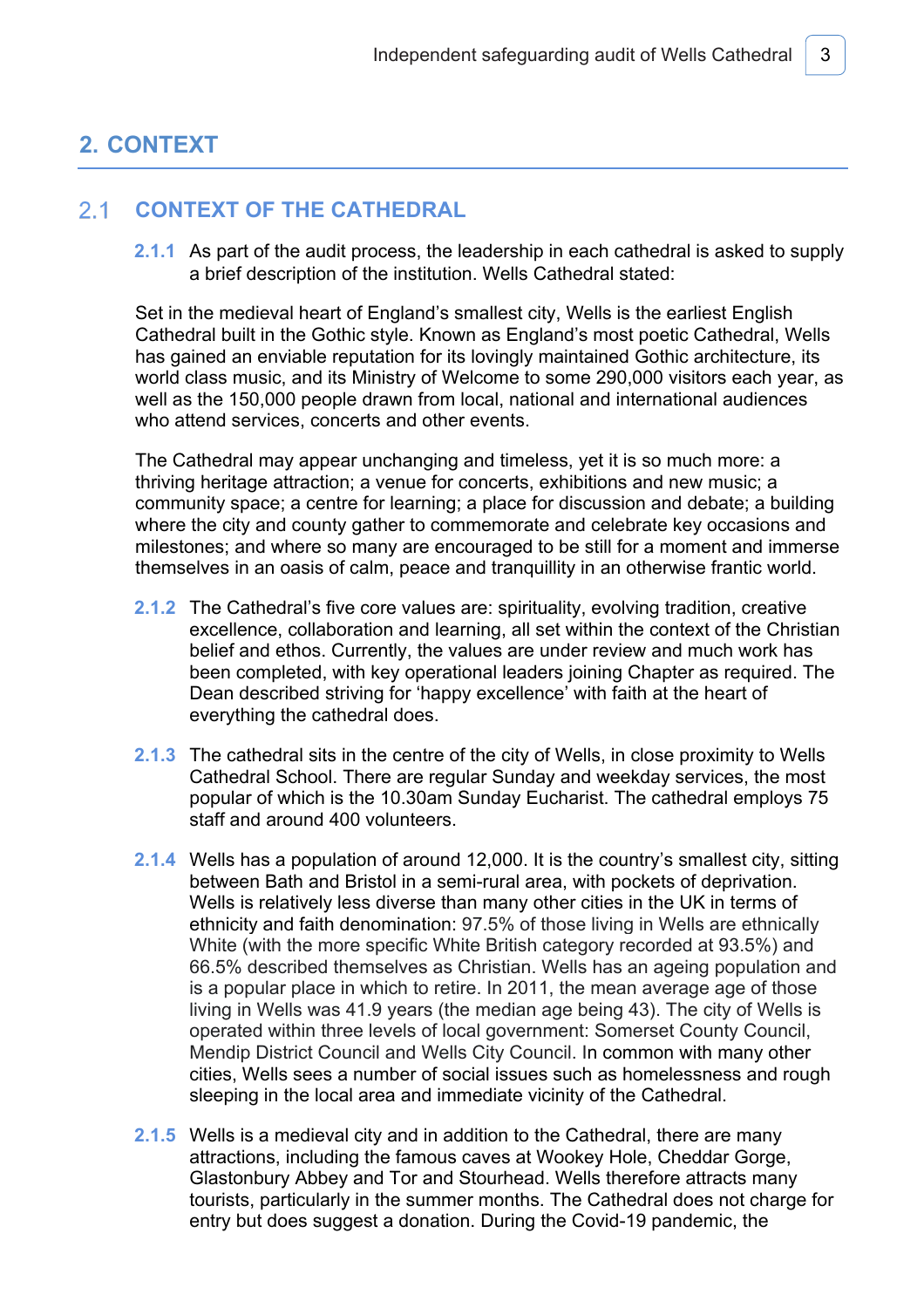Cathedral set up a 'bounce-back' appeal and managed their finances well. While resources are constrained, they have not suffered the financial difficulties seen in many other cathedrals.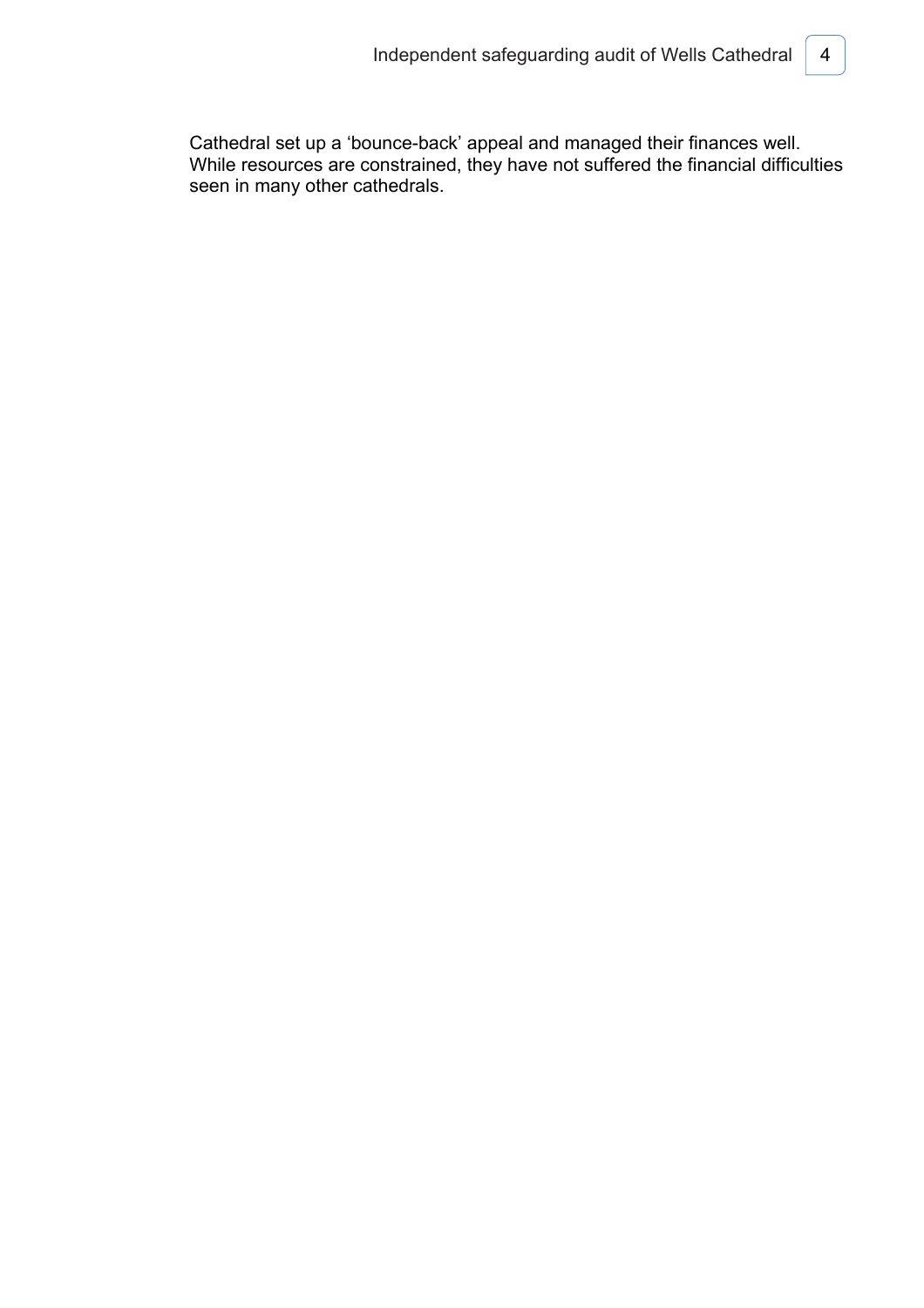#### $2.2$ **CONTEXTUAL FEATURES RELEVANT TO SAFEGUARDING**

- **2.2.1** Wells Cathedral is dedicated to St Andrew and Apostle and is the seat of the Bishop of Bath and Wells. Building began in 1175 in the Gothic style. The Cathedral's broad west front and central tower dominate the building and contain 300 sculpted figures. To the right of the west front is a newer building housing the welcome desk, shop and Cathedral café. The Cathedral is a Grade I listed building.
- **2.2.2** There are several entrances to the Cathedral's nave, but visitors are channelled through past the welcome desk. The Cathedral has extensive cloisters, an undercroft currently used for storage, and several side chapels. In common with many cathedrals, pillars restrict the view across the Cathedral floor. There are also several side chapels, some of which are completely open, but others provide low walls and areas which could be closed off. Several areas of the Cathedral have been developed over time to improve services, including a new song school and education centre.
- **2.2.3** Bell ringing takes place within the SW tower which is accessible only from inside the Cathedral building.
- **2.2.4** The Cathedral sits within a large, grassed space with direct access through to the city's market place on one side and Cathedral offices and Vicars' Close on the other. Wells Cathedral School is a short walk away, via Vicars' Close.
- **2.2.5** Vicars' Close is claimed to be the oldest purely residential street with original buildings surviving intact in Europe. It consists of two rows of medieval houses facing each other across a cobbled street. The houses are picturesque and photogenic but were reported to be cold and damp inside, affording very little privacy.
- **2.2.6** The Cathedral's Chief Operating Officer (COO) and Operational Safeguarding Lead provided a statement to the Independent Investigation into Child Sexual Abuse (IICSA) in March 2019 as part of the Inquiry's investigation into residential schools and, in particular, in relation to safeguarding practices at Wells Cathedral School.

# **DESCRIPTION OF THE SAFEGUARDING STRUCTURE (INCLUDING LINKS WITH THE DIOCESE)**

### **Cathedral and Diocesan Safeguarding Arrangements**

**2.3.1** The Dean and Chapter of Wells Cathedral has overall responsibility for safeguarding. Since 2014, the Cathedral has had its own Cathedral Safeguarding Officer (CSO), a role that was added onto the existing Outreach and Education remit. Between 2016 and 2020, two hours per month oversight was provided by the Diocesan Safeguarding Manager (DSM). Since January 2020, the Cathedral has paid to have 2/5 of the Diocesan Safeguarding Adviser (DSA) hours seconded to the Cathedral. In practice, the commitment of 14.5 hours per week seconded hours are fulfilled by whichever member of Diocesan safeguarding staff is most appropriate for the situation. This arrangement seeks to ensure that a comprehensive service is available which is flexible enough to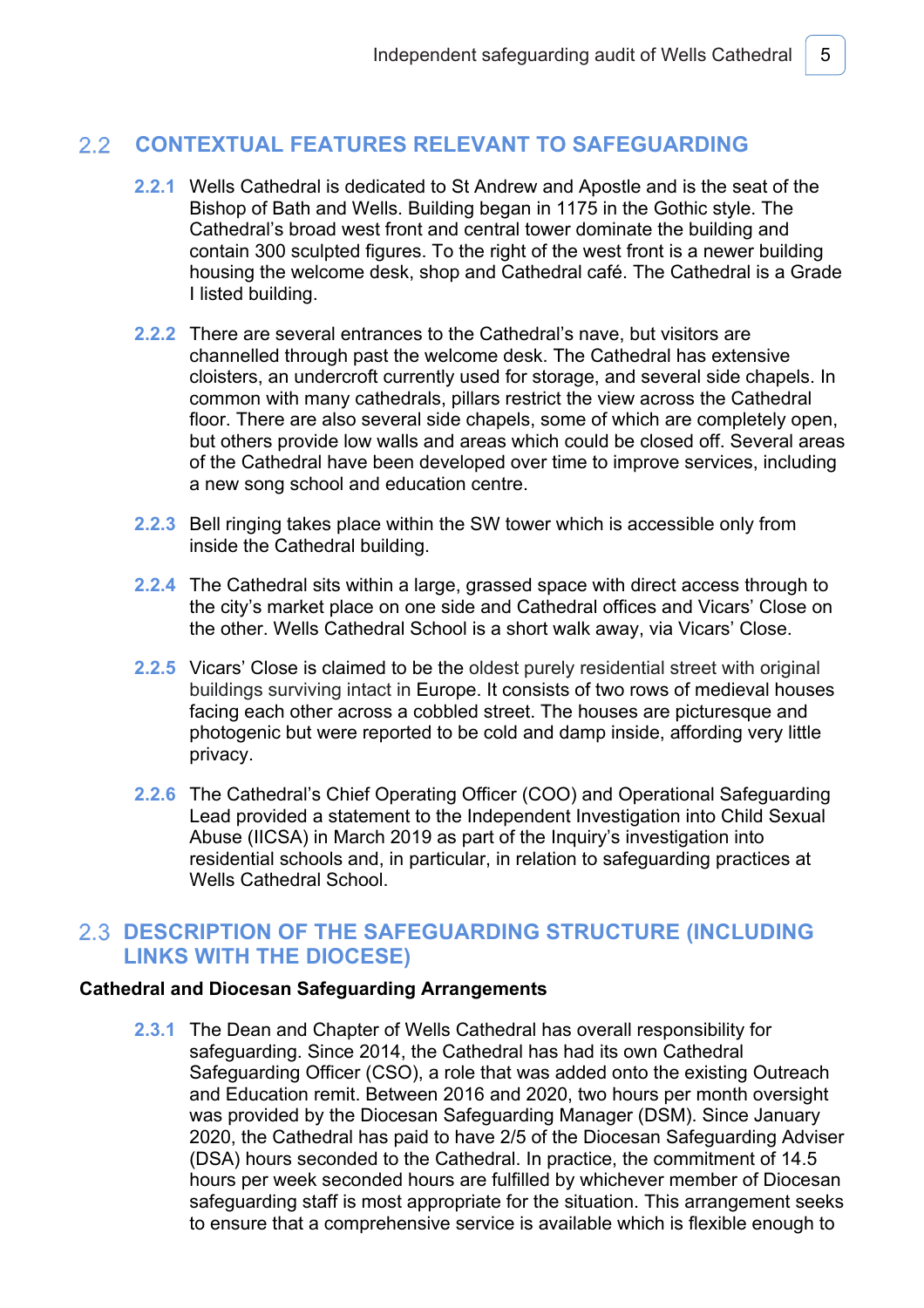meet the Cathedral's needs.

- **2.3.2** The Chapter Lead for safeguarding is the Canon Precentor, with the COO who is also the Chapter Clerk, Administrator, HR lead and Cathedral's operational lead for safeguarding. Since 2017, the COO has attended the Diocesan Safeguarding Advisory Panel (DSAP) to represent the Cathedral. Since 2018, safeguarding at the Cathedral has been a standing agenda item for the DSAP.
- **2.3.3** Currently, there is no Cathedral Safeguarding Group (CSG) but there are plans to put this in place. Information is therefore provided to Chapter by the COO and Chapter Lead for Safeguarding. Auditors saw evidence of a written report formal reporting from the DSA to Chapter. Cathedral Safer Recruitment including DBS checks is carried out by the PA to the COO with any blemished checks risk assessed by the DSA. Information on training and DBS checks is shared between the Cathedral and diocese to avoid duplication. An information sharing agreement is in place to regulate this exchange of data.
- **2.3.4** The Dean of Wells, as the lead figure in all aspects of Cathedral life, carries the ultimate responsibility for safeguarding. Supporting him in this are a number of clergy and staff, including:
	- the Canon Pastor with responsibility for pastoral care (including volunteer chaplains) and the welcomers for the Sunday Eucharist
	- the Canon Precentor with responsibility for worship, music and mission, including the choirs and servers
	- the Canon Chancellor with responsibility for library, education and outreach and the bell tower
	- the COO, who is also the lead for operational safeguarding across the Cathedral, the Chapter Clerk and Cathedral HR lead with responsibility for things common to life and the work of the Cathedral including resourcing levels, central offices, finance services, development office, commercial operations and the fabric and works department
	- the Director of Music who reports to the Canon Precentor and has line management of the choirs
	- the Head Virger who ensures the safety and security of the Cathedral buildings, reporting to the Canon Precentor
	- the Education Officer who looks after school visits and educational activities reporting to the Canon Chancellor
	- the Volunteer Coordinator wo looks after all volunteers and their recruitment, reporting to the COO
	- the Diocesan Safeguarding Manager (DSM) and the Diocesan Safeguarding Advisor (DSA) who, through liaison with the COO, support the Cathedral's safeguarding case work through a Service Level Agreement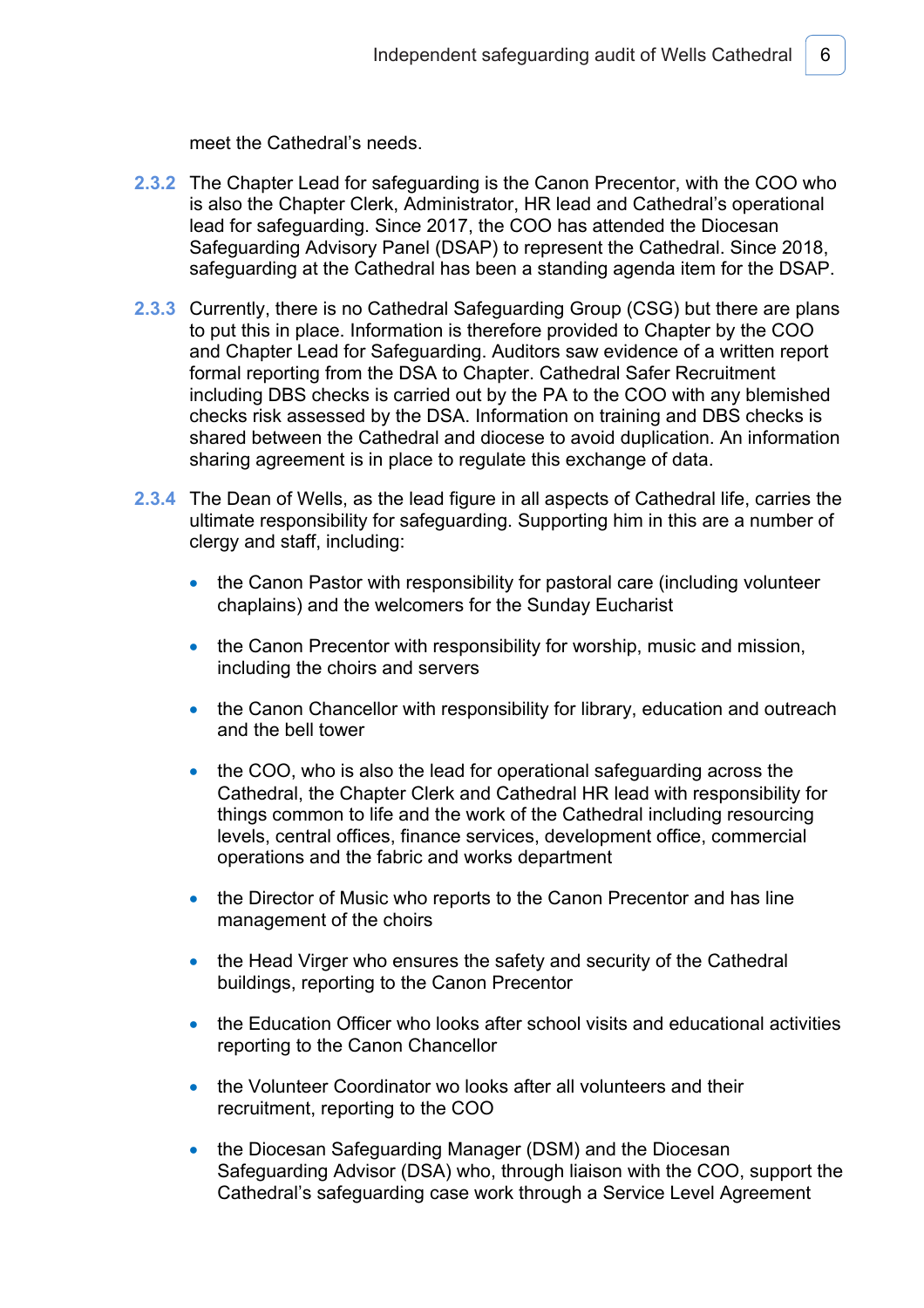(SLA).

- **2.3.5** The Cathedral is supported by Chapter as the governing body, which is comprised of three lay members, four residentiary Canons including the Archdeacon of Wells and the Dean. The COO is a member of Chapter by Constitution and Statutes but this is believed to be a conflict and therefore the COO has waived this right via a clause in her current contract of employment. Other senior managers also attend when items pertinent to their responsibilities are being discussed and to contribute to the new Cathedral strategy.
- **2.3.6** The Chapter is advised by its Finance Committee, Cathedral Council and College of Canons. There is also an Investments Sub-Committee, a Fabric Advisory Committee and an Enterprise Board.

# **WHO WAS SEEN IN THE AUDIT**

- **2.4.1** The audit involved reviewing documentation and case files and talking to people at the heart of safeguarding in the Cathedral, such as the Dean, Chapter members, safeguarding staff, music leads, the tower captain, education staff and those managing the floor of the Cathedral. The fieldwork aspect of the audit was conducted over two and a half days.
- **2.4.2** Further details are provided in the appendix.

#### $2.5$ **LIMITATIONS OF THE AUDIT**

- **2.5.1** While a site visit was made, due to the ongoing coronavirus pandemic and the prevalence of the Omicron strain of the virus during the time of this audit, certain aspects were necessarily different.
- **2.5.2** No adult/child focus groups were held during this audit and instead surveys were made available for both adults (staff, congregants, volunteers and parents of children involved in the Cathedral) and children (including choristers, bell ringers and servers). These were analysed by the audit team and findings explored and referenced throughout conversations. This, nevertheless, limited the depth of knowledge that could be gained from participants, and this was further limited by the inability to hold follow-up discussions with respondents.
- **2.5.3** It was not possible to watch evensong because at the time of the site visit, choristers were rehearsing for a recording. Auditors did watch the rehearsals, however, and walked the route of the choristers to support an understanding of arrangements made for them.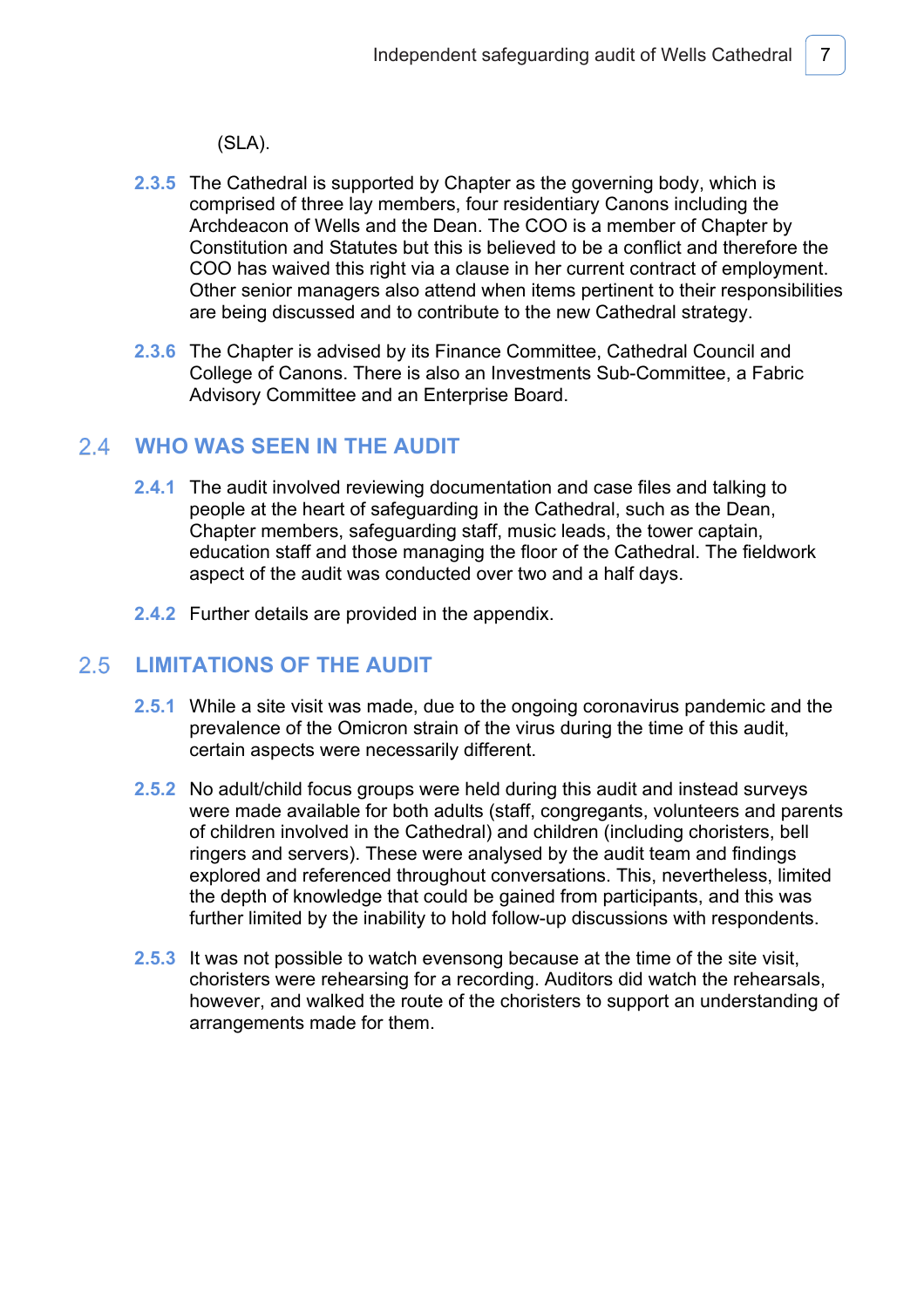# **3. FINDINGS – PRACTICE**

#### $3.1$ **SAFE ACTIVITIES AND WORKING PRACTICES**

### **Precincts and buildings**

**3.1.1** There are significant challenges to running a place of worship that welcomes large numbers of worshippers each week, receives several thousand visitors a year and is open to the public, some of whom may be vulnerable themselves, or a possible risk to others. A prominent public building like a cathedral is also vulnerable to external threats. The commitment of the Dean and Chapter to make the cathedral a public space as well as a place of worship means that a consistent balance must always be maintained between being open and welcoming and ensuring safety and security.

### *Description*

- **3.1.2** The management of the Cathedral is principally the work of the virger team, which comprises the Head Virger (with line-management from the Canon Precentor), two senior virgers and an additional virger team member. The team undertakes all key tasks relating to arrangements for services and activities. The Cathedral does not buy in external support for events, and so arrangements are made and led by the internal events team and carried out by the virgers. The team wears Cathedral uniforms that identify them to others, and work closely with the works team who look after the maintenance of all buildings.
- **3.1.3** The Head Virger has been part of the virger team for 24 years and head virger for 15 of these years. He described having seen much change related to staffing and safeguarding. Currently, relationships between the virger team and the senior staff are strained and there has been a review of the team recently undertaken. An additional virger member will join the team from the summer.
- **3.1.4** The virger on duty arrives at the Cathedral at 6.45am and the Cathedral is open from 7am. The virger is alone until cleaners arrive at about 7.15am. The Head Virger expressed no concerns about lone working, each virger has a radio and are very rarely alone in the evenings when only the central Cathedral is open. Each of the virgers has completed the Church of England's Basic and Foundation safeguarding courses with the Head Virger also having completed Safer Recruitment training. The virger team has also undertaken first-aid training which is to be refreshed imminently. Virgers are the first port-of-call for many in the Cathedral, in the case of an emergency.
- **3.1.5** Public access to the Cathedral is through the new entry cloister (NEC) adjacent to the historic west front. This has remained the case throughout the pandemic. There are other points of access but these remain either locked with a key or a keypad for controlled access.
- **3.1.6** As is true of many Cathedrals, Wells has several side chapels that, by their nature, are more hidden areas of the building. Despite this, there is good visibility into the majority of these areas through low windows and open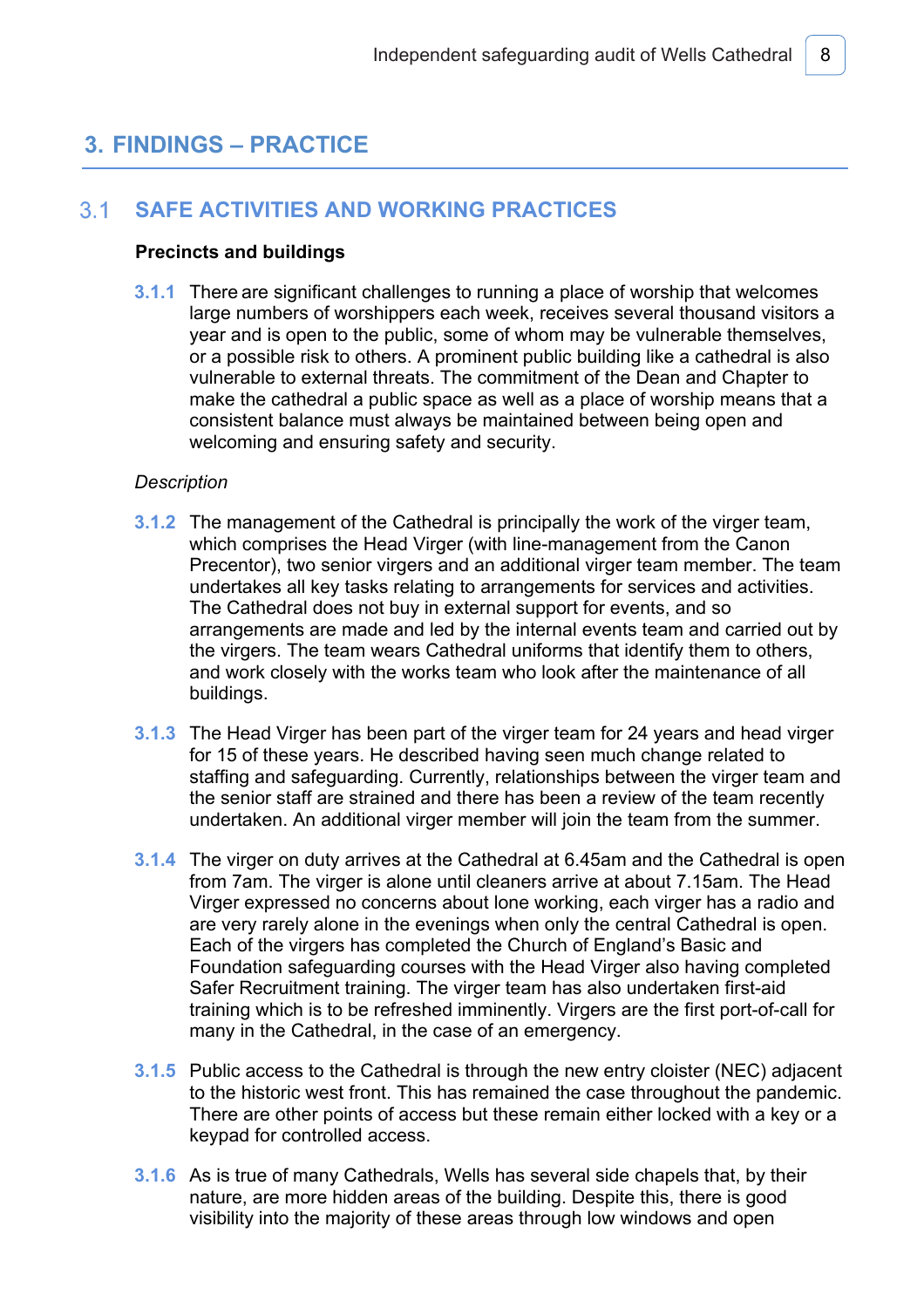doorways. St Katherine's Chapel has good visibility and is used when possible as a safe place to talk to those in need. The Cathedral does not have a crypt but does have an undercroft which is currently used for storage and not accessible to the public. There is a High Parts Tour around the Cathedral which forms part of organised Cathedral tours. Volunteers position themselves at key points around the Cathedral floor to help improve accessibility for visitors and visibility, and this includes at the bottom of the stairs to the high walk and library.

- **3.1.7** There are several routes for volunteers and staff to seek help or support when in the Cathedral building, which includes a telephone at the main welcome desk, and radios carried by the virgers. The Head Virger has built positive links with the other organisations in Wells offering support, such as the Connect Centre for the homeless and Phoenix House, which supports those with mental health difficulties. Links with local police teams are less well established and the virgers are no longer part of the Wells City 'Shopaware' scheme.
- **3.1.8** All non-public areas of the Cathedral are secured with key or code locks. There is no CCTV in operation but the Cathedral is alarmed and for out-of-hours alarms (including fire and intruder), the virger team are notified. All virgers live on site and the Head Virger is first on the call list for the alarm. The intruder system is not linked to the police, and so a call is made only once it is determined by the call centre that it is not a false alarm.
- **3.1.9** Virgers do encounter some homeless people sleeping rough around the Cathedral. The virgers know the majority of them and are able to talk to them, signpost and provide a hot drink from the cathedral café. The cathedral's 'Penniless Porch' is historically a place where people were permitted to beg and people still make use of this for shelter and busking.
- **3.1.10** Auditors did not see a missing child/adult procedure in place within the Cathedral. Terrorism has not yet been formally planned for, beyond 'run, hide, tell' and although the Head Virger is in contact with the Cathedrals' Security Group from Westminster Abbey, invacuation has not been rehearsed. The Cathedral will be part of an exercise run by Avon and Somerset police in the near future.
- **3.1.11** The Cathedral holds a weekly diary meeting for all departments, including clergy, to attend and coordinate upcoming events and activities.

- **3.1.12** The auditors judged that the virger team were well recognised and effective in their arrangements for the general safety of the site and visitors. However, there is some further work to be done to ensure that this continues to be underpinned by agreed procedures to ensure that the Cathedral is both a place of welcome and safety.
- **3.1.13** Auditors judged that Wells Cathedral has not been as pro-active as many other cathedrals regarding anti-terrorism. The west front is vulnerable and open to a large vehicle or motorbike being driven close to the main door. Bollards are not always in place leaving an additional vulnerability. Choristers have not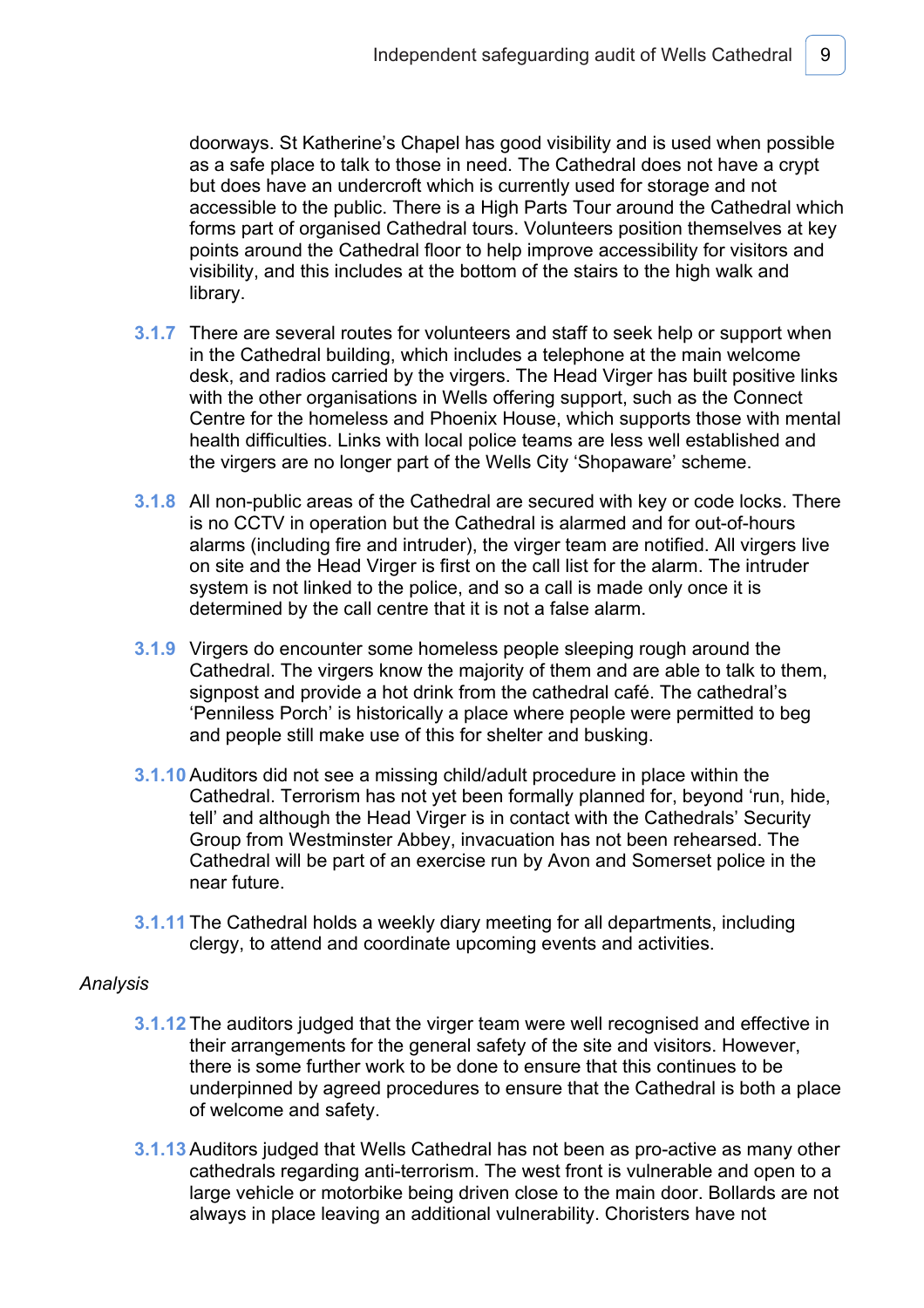practiced lockdown procedures and there is no plan in place for such an eventuality; for example, stored water, medi-packs or information for staff. Policies for unattended bags/parcels, missing children or missing adults were not evident although thought to be in place.

- **3.1.14** The virger team work well with the pastoral team who find them invaluable in ensuring the safety and wellbeing of visitors who might be in distress. Virgers also interact well with those on the fringes of society who come to the Cathedral for support.
- **3.1.15** However, virgers described relationships with the Dean as difficult because of standards which appear unattainable. They described it as not unusual for a Dean to be exacting but that there have been angry words about small things such as candles going out or light bulbs not working. The Dean, COO and an activity leader described frustration with the virger team due to rooms for activities often not being set up, despite being part of the weekly plan.
- **3.1.16** While the virgers were not overly concerned regarding lone working, the auditors found concerns around lone working reflected in the responses of the survey of staff, volunteers and congregants of the Cathedral. Thirty-eight respondents (31%) felt that lone working was only moderately avoidable in their current roles, and 12 respondents (10%) felt that it was not at all avoidable.
- **3.1.17** There is an unusually polarised view of the effectiveness of the virger team and the management of the precincts and buildings, with some having the view that things are managed well and others feeling that things are not. The auditors judged competence demonstrated by those in key roles around the Cathedral floor is based more on in-depth experience and less on agreed, formalised and commonly understood procedures. Coupled with some senior leaders' exacting standards and demonstrated frustration, the wellbeing and morale of the team is perhaps lower than it should be and this in turn effects performance, becoming a vicious circle. Developing clear guidance with more restorative management would assist in redressing the balance.

### **Questions for the Cathedral to consider**

- What are the barriers to seeking advice and putting in place anti-terrorism measures which protect the Cathedral and those within it, are well established and wellrehearsed?
- How can the Cathedral be assured that relationships between the virger team, the Dean and other senior leaders reach a mutually acceptable level?
- Who is best placed to support the development of safety procedures to standardise Cathedral practices in relation to missing children and adults, and lone working?

### **Children**

This section is about children who come to the Cathedral in various capacities. It does not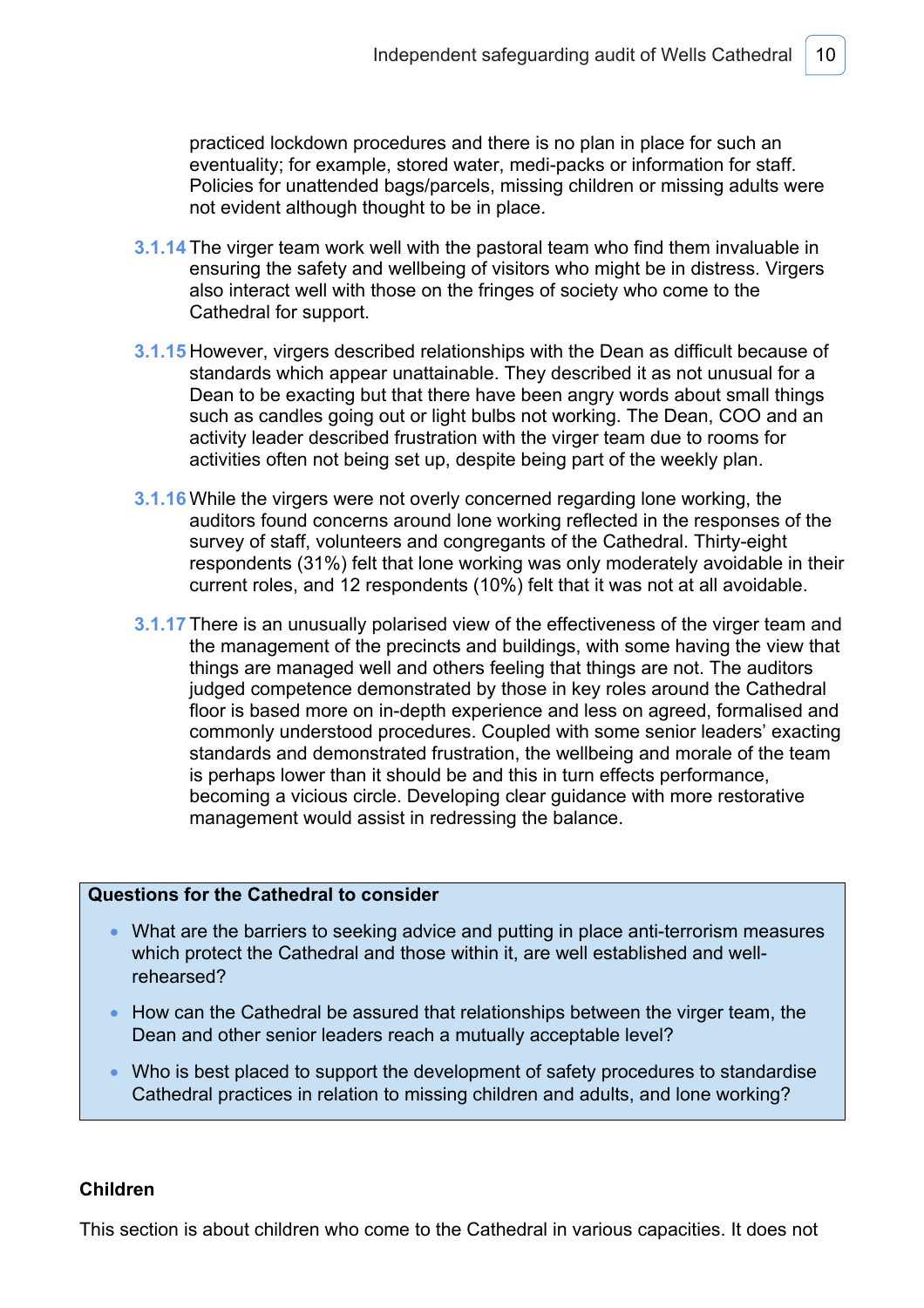cover choristers, or children who bell ring, who are referred to in section 3.2.

### *Description*

- **3.1.18** Wells Cathedral benefits from an active education department which engages with children and school groups from the local area and beyond, and brings them into the Cathedral for learning opportunities and events. The department is led by an Education Officer working 20 hours per week during the term time, who has designed a programme of school visits to the Cathedral.
- **3.1.19** School visits are managed safely and agreed procedures are in place to support a consistent approach that includes initial contact and booking, sharing of risk assessments, allocation of volunteers and supervision on the day of the visit. It is made clear that teachers and school staff retain responsibility for their pupils.
- **3.1.20** The Education Department is supported by a team of safely recruited Education Assistants to help with craft activities and who receive additional induction in order to work in the Education Department. Volunteer guides also assist the Education Department, taking tours of ten children and school staff at a time around the Cathedral as part of the school visit. All have completed basic and foundation level safeguarding training and are not permitted to begin in post until this is completed.
- **3.1.21** The Cathedral has a relatively new bespoke learning facility which caters well for school visits, including special schools. Events held in the Cathedral, such as the Museum of the Moon and the loan of the Antony Gormley sculpture currently on the west front of the cathedral, have been well publicised to schools and attracted many visits.
- **3.1.22** Educational outreach is not yet in place at the Cathedral, although there are plans to incorporate this into the offer for schools from October 2023. Auditors heard of plans for digital development, including 3D mapping of the Cathedral so that pupils unable to visit can view the building clearly.
- **3.1.23** The Cathedral also offers a Sunday School called Wellsprings, run by safely recruited leaders who have completed safeguarding training. Sometimes leaders are accompanied by clergy, usually the Canon Chancellor. Wellsprings meets in the Education Room, leaving the main service during the Gloria and returning around the end of the Eucharistic Prayer.
- **3.1.24** Parents or guardians accompany their children and risk assessments are completed for all activities. Risk is also actively monitored, for example in relation to doors and hard floors. Numbers of children attending Wellsprings are variable but on average around eight to ten children attend.
- **3.1.25** Currently, there are no unaccompanied child servers attending at Wells Cathedral in services where the general public attend Wells Cathedral School, and in services which use child servers from the school for closed school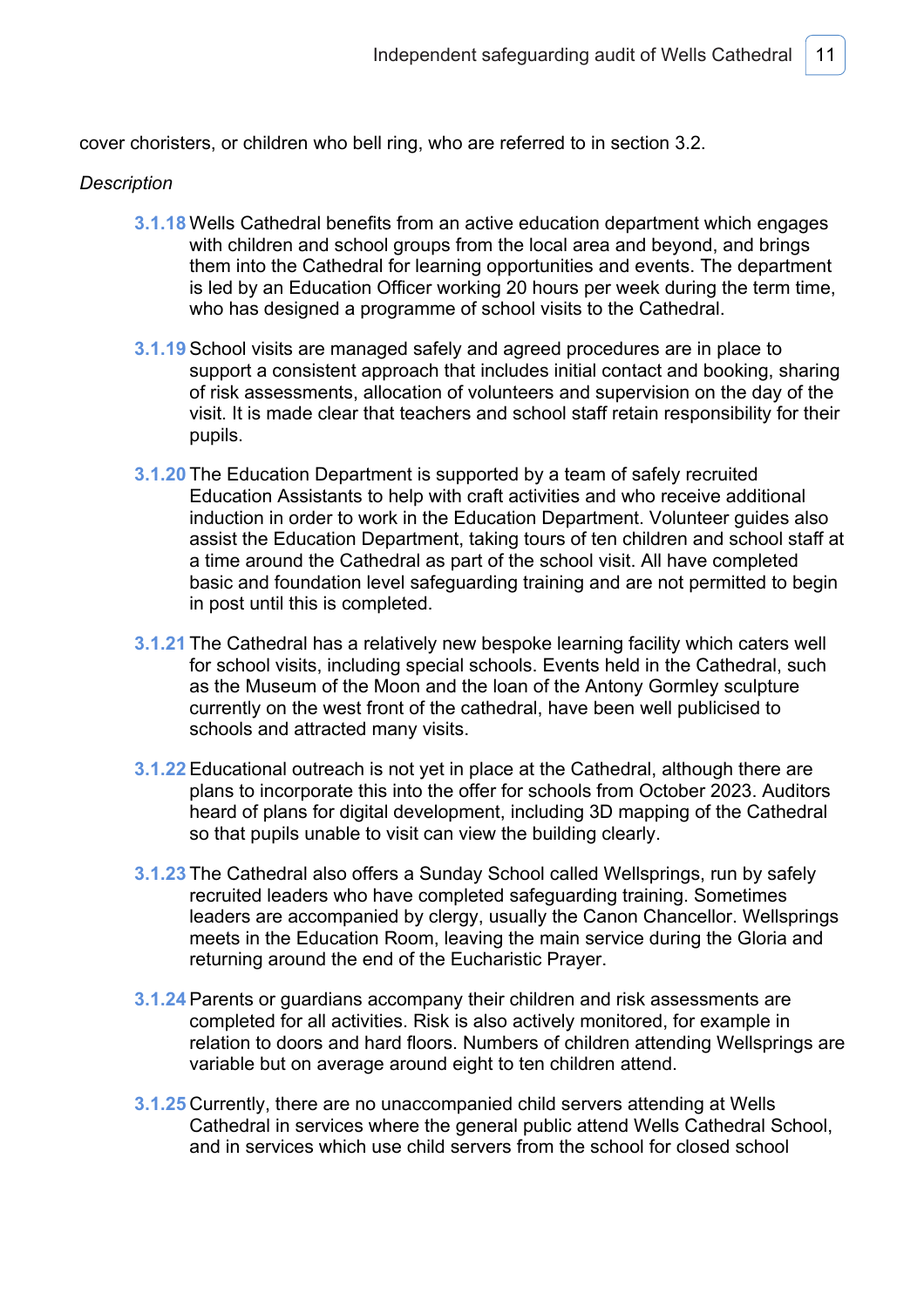services which are overseen by teachers from the school.

### *Analysis*

- **3.1.26** The auditors judged that there is a range of safely managed provision for children at Wells Cathedral. School visits work on a well-tested system that helps to assure the safety of children and others while in the Cathedral. Volunteers within the department all receive safeguarding training which is carefully managed and recorded.
- **3.1.27** All staff, Education Assistants and volunteers working directly with children were clear on how they might recognise concern and to whom they would report these. However, children within the Education Department or Sunday School are not routinely asked how safe they feel. There is no provision for them to raise a concern, for example via a worry box or other provision.
- **3.1.28** The Education Department requests information from schools regarding pupils but this mainly centres around special educational needs. There are no specific safeguarding questions and the Education Officer would not be made aware of a child visiting the Cathedral about whom there are concerns. The Education Officer does speak with the school lead on arrival, providing an opportunity for information sharing; however, a specific question regarding safeguarding might be useful.

### **Questions for the Cathedral to consider**

- How might safeguarding information be better elicited from schools in order to inform provision and ensure effective safeguarding of visiting pupils?
- How sure is Wells Cathedral that children using their services feel safe and are clear on who they might speak with if they do not? How are the expectations of staff working with them made clear to children within the Cathedral?

### **Adults**

### *Description*

- **3.1.29** Wells Cathedral represents a place of welcome for those seeking support, worship and shelter. The staff and volunteers therefore regularly engage with those who may be considered vulnerable by virtue of their physical, emotional and mental health needs. This includes a small number of homeless people and others with substance or alcohol abuse issues. Many within the Cathedral, including the virger team, are familiar with these individuals, know them by name and regularly converse with them.
- **3.1.30** There is a practice of not giving money to those seeking it but instead to offer signposting, where needed, to the local services, homeless shelters and food-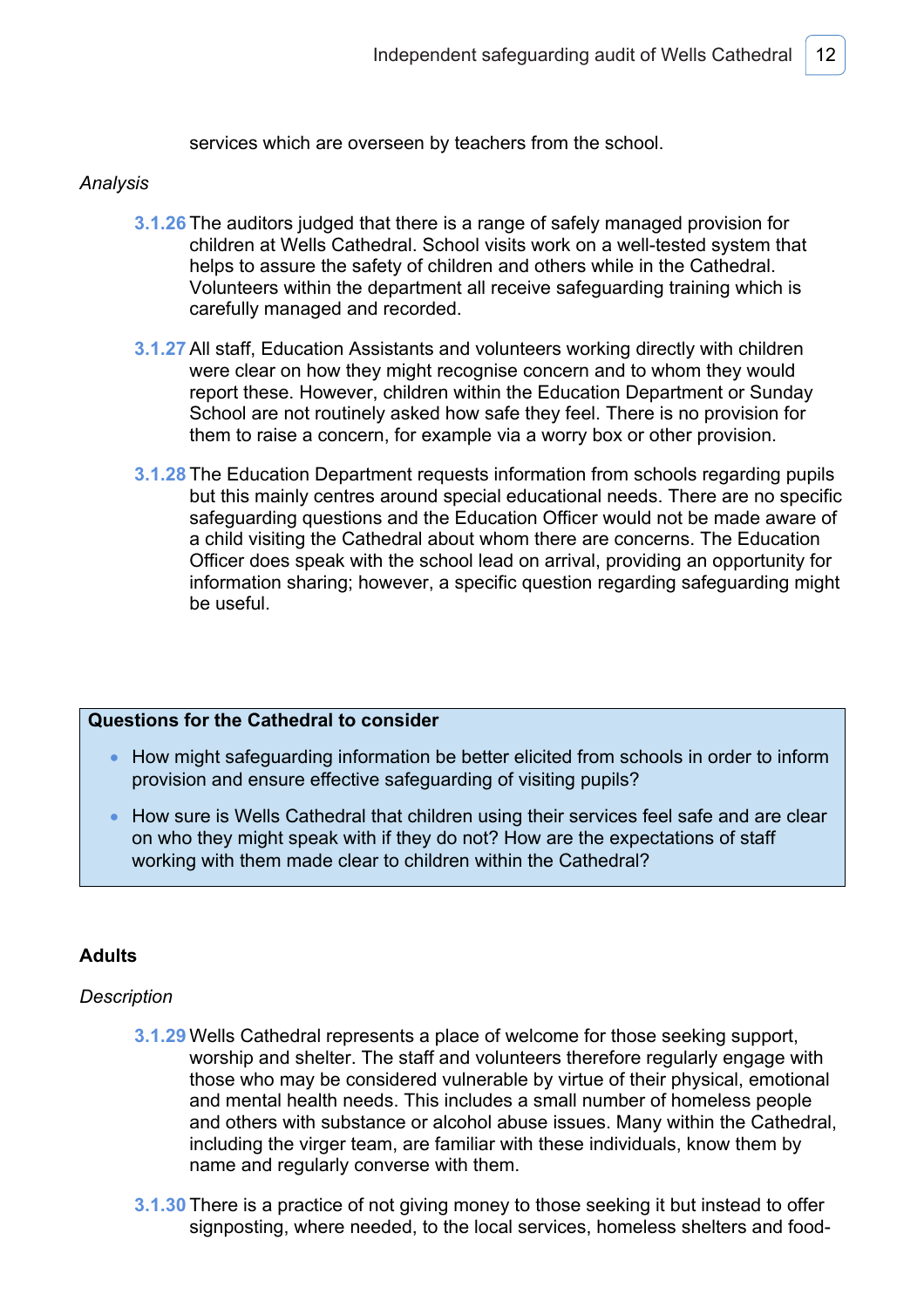banks that can be accessed. The Cathedral café is also able to provide a hot drink where appropriate.

- **3.1.31** The auditors heard that, in some instances, some vulnerable adults have caused a low level of disruption but that the virger team have usually managed to prevent service disruption. This has been managed through using open hand gestures, de-escalation, active listening and allowing the person to speak. Virgers reported having undertaken some training in managing such disruptions but that this was some time ago. Assumed practice within the teams on the Cathedral floor is that de-escalation works better than confrontation.
- **3.1.32** For those seeking or in need of spiritual support, the Cathedral offers this by way of a team of 15 voluntary Day Chaplains and a duty rota of the Canons in residence. There is also a small pastoral team of four who visit people in their own homes. Day Chaplains may be contacted should a member of the public request it or if those working in the Cathedral feel it of benefit.
- **3.1.33** The auditors heard repeatedly of an understanding across the Cathedral of the potential vulnerabilities of volunteers themselves, for example by virtue of their age or health, and the need to both monitor and support them in their work, but that this was not consistently applied.

- **3.1.34** The auditors judged that there is a clear ethos of recognising potential vulnerabilities of adults who may visit the Cathedral and that systems are in place to support them. Good use is made of St Katherine's Chapel to offer support for those in distress and there are clear and well-established relationships between teams working on the Cathedral floor, all of whom are safeguarding trained. There is also a positive recognition of the needs of various groups within the Cathedral, including of volunteers themselves, although there is no overarching procedure for support and each Cathedral department managed this slightly differently.
- **3.1.35** However, many staff reported feeling unhappy and some spoke of having developed vulnerabilities because of this which have not been recognised. This is further explored within the report.
- **3.1.36** Those visiting individuals in their homes are well supported and have a good understanding of safeguarding, including a checklist and reinforced expectations of them as members of the pastoral team.
- **3.1.37** Auditors saw much evidence through case work, and heard through examples, of a high quality of safeguarding in specific cases. Work with external agencies is demonstrated and the Cathedral and diocese work well together to offer a safeguarding service. In addition, cases which do not meet a threshold for safeguarding, but where the COO/DSA keep a 'watching brief', are recorded and monitored effectively.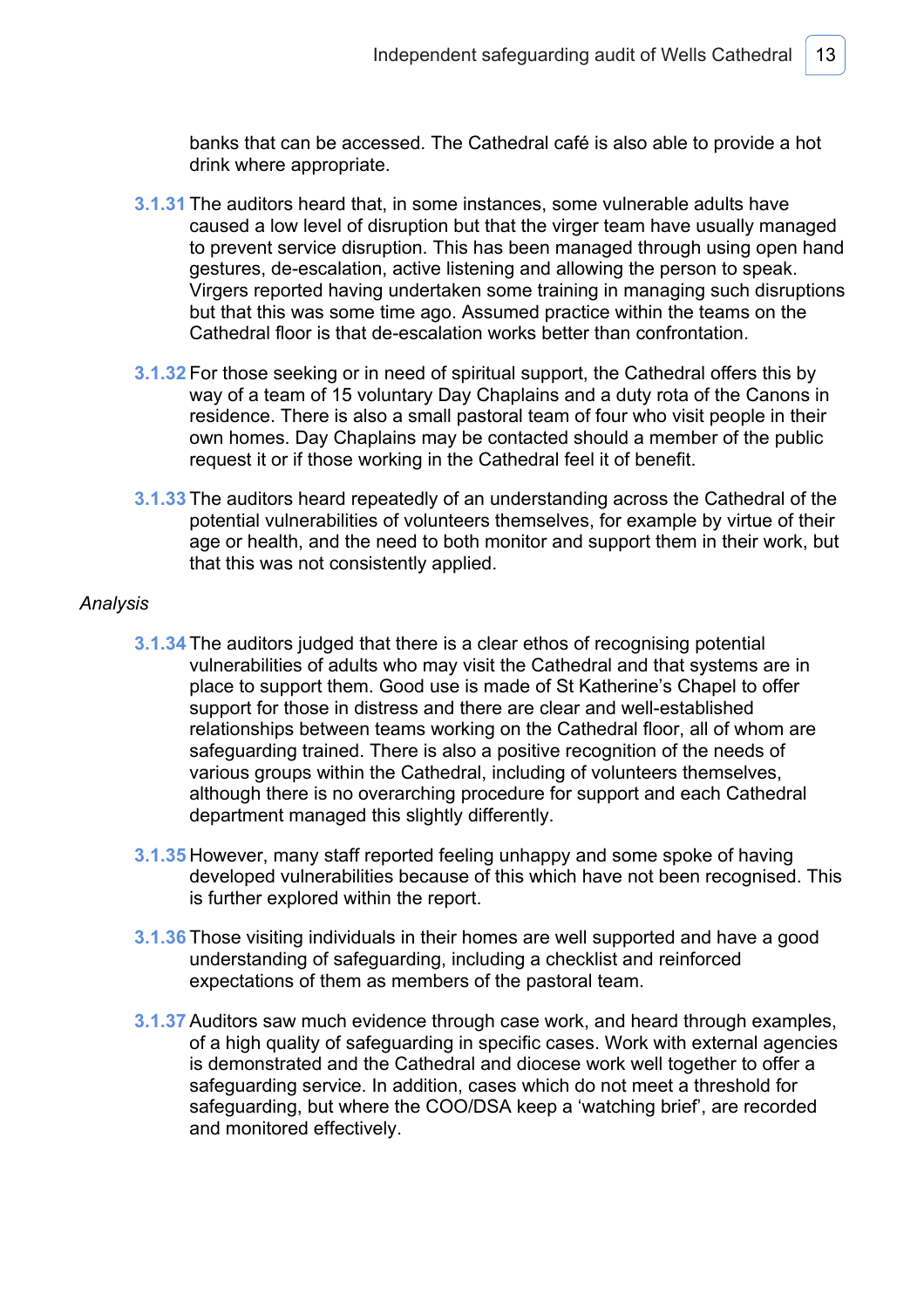### **Questions for the Cathedral to consider**

• Is the Cathedral confident that there are support systems in place for recognising and supporting volunteers who may become vulnerable by virtue of age or disability which is consistently applied across the Cathedral?

#### $3.2$ **CHOIRS AND MUSIC**

**3.2.1** All cathedral choirs raise particular safeguarding issues, particularly for children. As young children, sometimes away from home, working towards a highly prized goal, firstly, there is the vulnerability of choristers to being groomed by people in positions of trust within the choir context. Secondly, the demands of regular public performance, in some contexts to elite standards, can be in tension or conflict with child welfare requirements and expectations.

### **Choir**

### *Description*

- **3.2.2** The Choir at Wells Cathedral has two treble lines: one of 15 boys and one of 17 girls. They sing separately most of time, coming together for major feast days and other services or events. Boy choristers sing Evensong on Tuesdays and Fridays, girl choristers on Mondays and Thursdays, with a duty rota for choristers covering the weekends. Choristers have a break on a Wednesday when the Vicars Choral sing Evensong alone. Both boys and girls have a Head Chorister and a Deputy Head Chorister. They have particular responsibility for musical and social leadership among the choristers, and other senior choristers may also be given some responsibilities.
- **3.2.3** In addition to the choristers, there is also a choir called Song Squad which consists of children aged from four to 13 who rehearse weekly in the Chain Gate Hall. Song Squad is run by a qualified teacher with the assistance of volunteers and has recently doubled in size, now having 29 members. Children come mostly from schools in Wells, but some from further afield. Choristers are, on occasion, recruited from Song Squad. Occasionally, Song Squad sing at Evensong alongside the choir. Auditors heard that there are plans to recruit a secondary outreach post who will create a youth choir for the Cathedral, creating a seamless transition.
- **3.2.4** Wells' choristers are led by the Director of Music who started at the Cathedral in 2017 as the Assistant Organist, becoming the Director of Music in December 2019. The Director of Music reports to the Canon Precentor and is also the Musical Director of the Wells Cathedral Oratorio Society and a visiting organ teacher at Wells Cathedral School. He has previously held positions at St Paul's Knightsbridge and St Martin-in-the-Fields in Trafalgar Square where he was the principal organist. The Director of Music has completed basic and foundation safeguarding training as well as Leadership Training and Safer recruitment. In addition, as a teacher at Wells Cathedral School, the Director of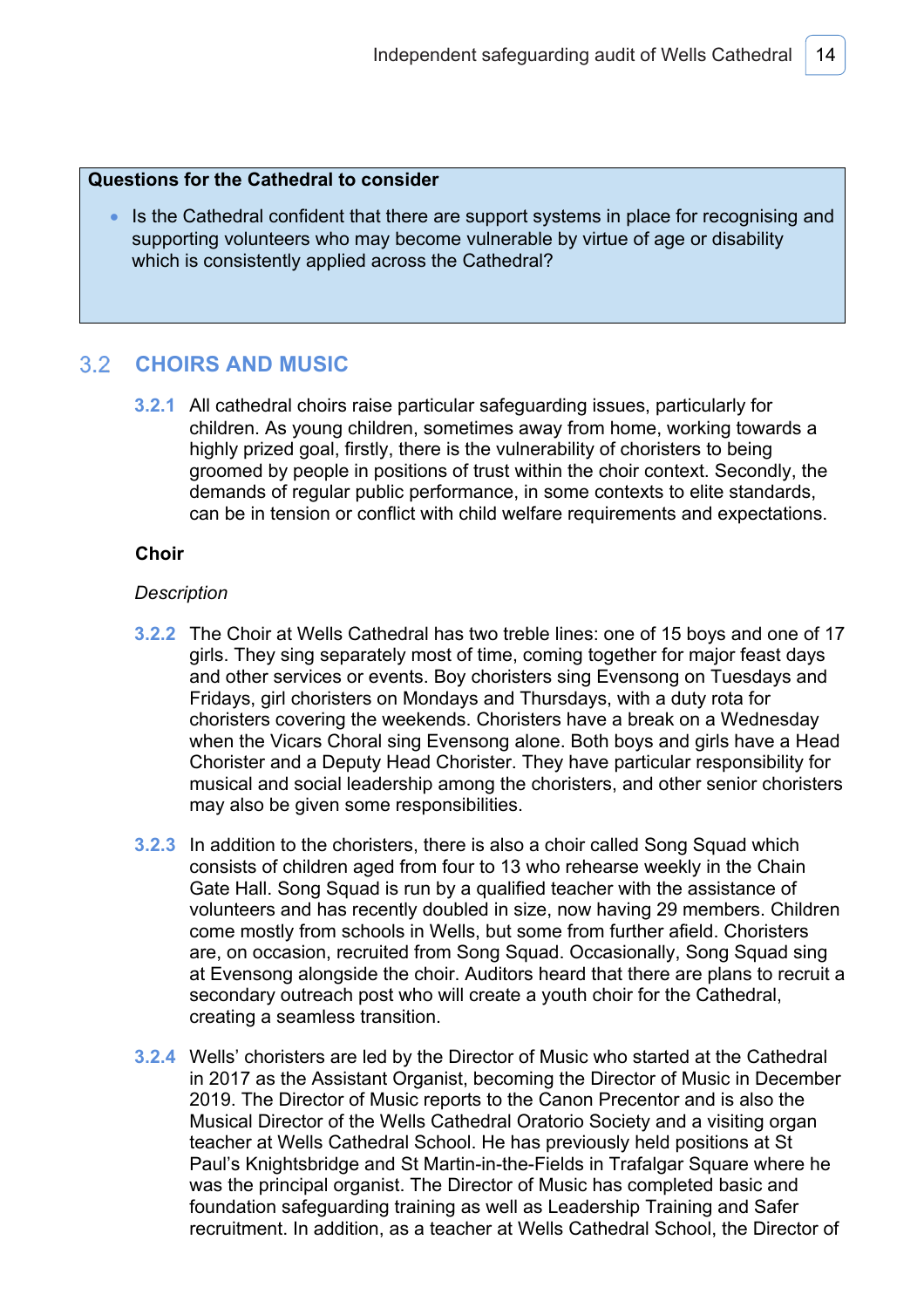Music also completes regular safeguarding training under the Government's statutory guidance *Keeping Children Safe in Education* which includes a broad remit such as domestic abuse.

- **3.2.5** The choristers rehearse in the song school which is a bespoke, secure space comprising rehearsal rooms for boy and girl choristers, separate robing and toilet facilities and an area for social gathering and rest. The internal walls of the rehearsal rooms are glass allowing for visibility from the corridor. Access is through a restricted and secured door leading from the Cathedral. There is external access (via a fire door) into the works yard.
- **3.2.6** Choristers are cared for by a team of 18 volunteer chorister chaperones recruited via the usual processes but with additional shadowing arranged by the Music Coordinator who also produces a rota. The chorister chaperones attend rehearsals and services with a responsibility for assuring the welfare of all choristers, being with them when in the Cathedral and managing medical and other needs. Communication between chorister chaperones is good, provided via a WhatsApp group, so that cover is always available.
- **3.2.7** Wells Cathedral School employs a Chorister Coordinator responsible for the welfare of choristers from a school perspective. The Chorister Coordinator acts as a conduit between the school and the Cathedral, receiving and passing on concerns when required to ensure safe practice. The Chorister Coordinator sits within the school's pastoral team and auditors heard that there is daily contact with the Director of Music.
- **3.2.8** All choristers attend Wells Cathedral School and remain in their care until passing into the care of the Director of Music, supported by chorister chaperones. Wells Cathedral benefits from a close association with the Cathedral School and agreed safeguarding procedures are in place. Auditors heard that most safeguarding issues are managed by the school, in conjunction with the Cathedral, and that choristers understand that the Cathedral is an extension of the school. Quarterly chorister meetings are held involving the school and Cathedral.
- **3.2.9** The Dean, Canon Chancellor and Canon Precentor sit on the school's governing body and are required to undertake annual safeguarding updates through the school. Both the Chorister Coordinator and the Director of Music are also members of staff at the school, which strengthens links.
- **3.2.10** The choristers perform with a 'back row' of Vicars Choral. There are 12 adult male singers in the Choir: four altos, four tenors and four basses. Nine are Vicars Choral, who are all professional singers, and three are Choral Scholars, normally younger singers who are at the beginning of their singing careers. All live, as do the Director of Music, Assistant Director of Music, and the Assistant Organist (referred to as the 'Cathedral Organists'), in houses in the medieval Vicars' Close. Vicars Choral take no supervisory responsibility for choristers but do rehearse and perform with them. Within the song school they have separate robing areas and toilets. Vicars Choral are also DBS checked.
- **3.2.11** Any concerns regarding choristers are reported to the school by the Director of Music, copying in the COO. Record keeping is discussed further in section 4.3.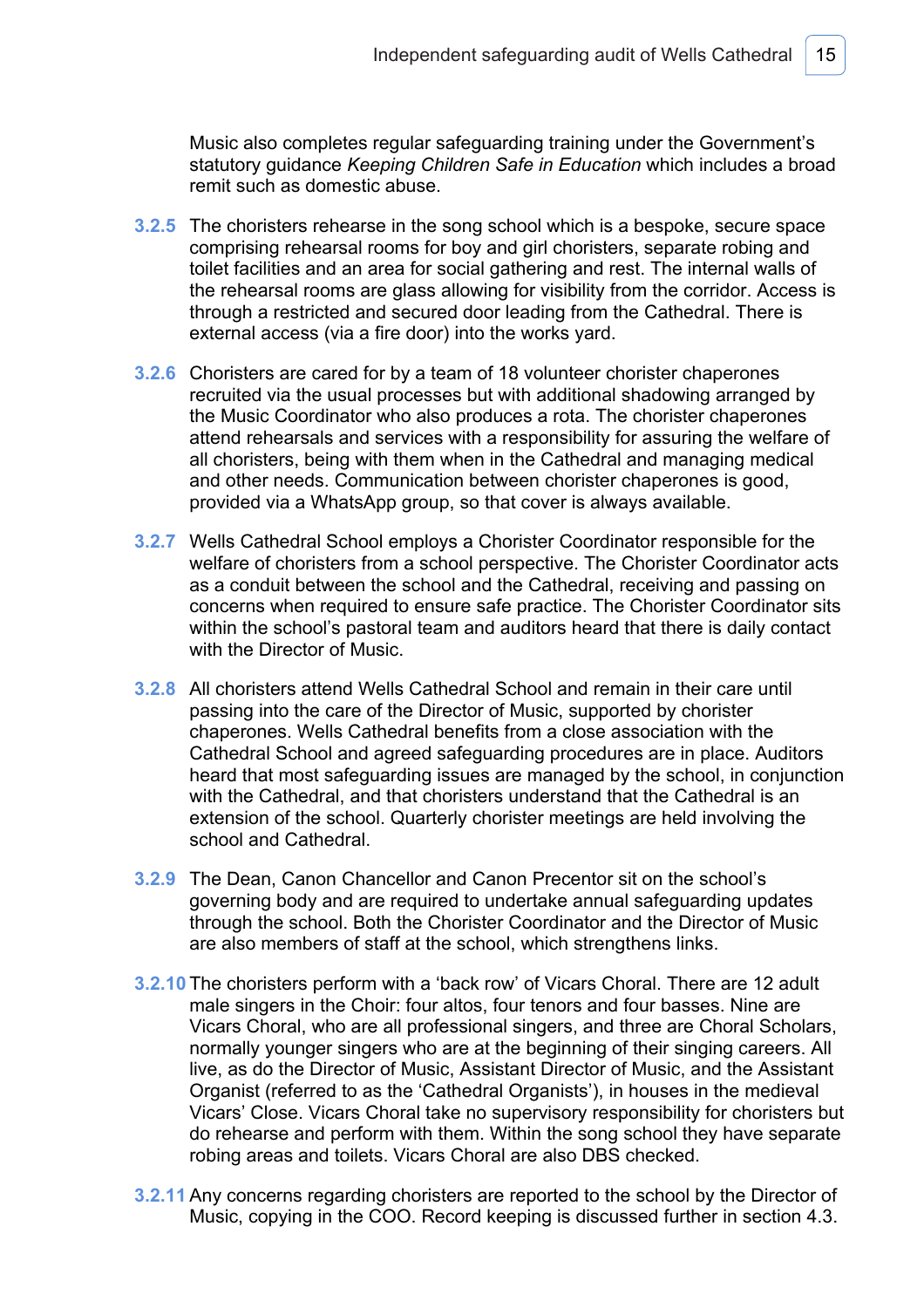Within the survey carried out as part of this audit, a small number of comments noted the presence of bullying between choristers. Auditors heard that both the school and Cathedral take bullying seriously. The school's Designated Safeguarding Lead (DSL) has put in place restorative practice and engaged with chorister parents to provide a talk on 'What is Bullying?'. In addition, the school engages their wellbeing manager to assist.

**3.2.12** Wells has in place a Chorister Handbook, aimed at parents, Chorister Code of Conduct, a Staff Handbook which contains safeguarding guidelines and guidelines for chaperones. There is currently nothing separate for choristers. There is no social media and e-safety policy or procedure and no staff code of conduct to include behaviour towards children.

- **3.2.13** The good working relationship between the Cathedral and the Cathedral School is an area of strength which supports safeguarding of the choristers. Clear and well-managed arrangements for transfer between the school and Cathedral, and the care taken by chorister chaperones, the Chorister Coordinator and Director of Music were evident.
- **3.2.14** The auditors observed a happy relationship between the Director of Music and choristers with a good balance of work and fun. Through the child and adults' survey, there was also a positive reflection of the choirs at Wells Cathedral and the opportunities afforded to choristers. Seventeen (100%) of respondents who completed the survey stated that they enjoyed being a chorister, although some choristers felt that the schedule made it difficult to undertake other activities. Eleven respondents (65%) felt the balance between being a chorister, school work and other activities was either very or moderately good, leaving six respondents (35%) feeling that there was not a good balance. The Cathedral and school have worked together to address the choristers' activity balance and have put in place more flexibility. For example, following a late or complex concert, choristers may miss the beginning of the school day, arriving later. The time of some club activities has been changed to allow choristers to attend and the Chorister Coordinator is vigilant regarding the school calendar, ensuring that consideration has been given to choristers.
- **3.2.15** A small number of respondents to the survey complained of bullying in the choir. Although communication between the Cathedral and the school regarding choristers is good, chorister chaperones advised that they are not permitted to manage behaviour when there are breaks in chorister rehearsals and felt that this might be a risky time both for accidents and bullying or peer on peer abuse. Chaperones are not introduced at the beginning of each rehearsal and many reported that they are not all as well known to choristers as they might be. Choristers are not advised, either at rehearsal or in policy and procedures, of what they can expect from those caring for them and therefore may be reluctant to engage with a chorister chaperone when there are concerns. The survey showed that five (29%) of choristers who responded are 'not at all confident' that their worries would be listened to and that people would help.
- **3.2.16** Bullying does appear to be addressed by the school and therefore effects will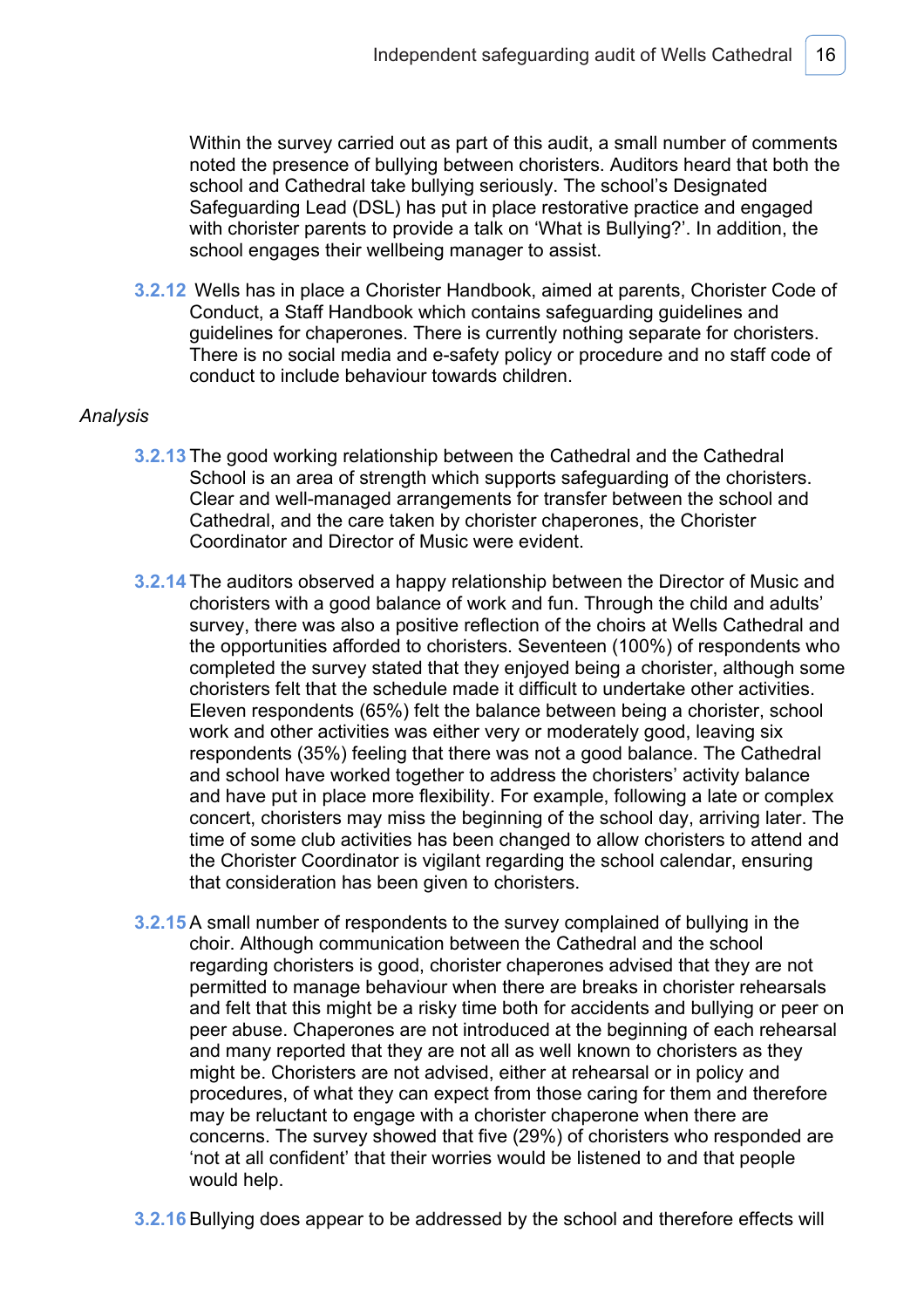be seen within the Cathedral context. However, auditors judged that action taken against bullying was less evident within the song school. Choristers have a Chorister Code of Conduct, copies of which are pinned to each chorister music stand, but no mention is made of bullying, IT or online bullying. The Chorister Handbook reads as punitive rather than restorative and does not explicitly mention what choristers can expect when bullying issues arise. Currently choristers do not have any input into the handbook or code of practice; the auditors had seen elsewhere that such input produced more useful material.

- **3.2.17** The Cathedral does not produce separate information for choristers and their parents, and overall, the auditors found the Chorister Handbook to be formal and even forbidding. For example, there is a list of what a probationer must learn in their first year but no information about how this will be taught and to what depth. Chorister chaperones report that there is on occasion a mismatch between the understanding of parents and the reality of chorister life, and that guidance or information specifically for parents could better manage expectations. Parents who do not have an Anglican background may be confused as to what is expected of them and their child, and several people referred to a need to induct parents as well as children into Cathedral life.
- **3.2.18** Song Squad is well managed and run, with the age of the children attending very much considered. Auditors observed a clear enjoyment of the activities and singing. The venue is accessed by a steep flight of stone steps without hand rails and the door at the bottom of the steps remains open, mainly for Covid-19 ventilation, although a volunteer sits at the top of the stairs at all times. Despite this, the building is isolated and some distance from the virger team, and the layout of the room is not well-suited to the activity. The Director of Music felt Song Squad could move back to the education block and this made sense to the auditors.

### **Questions for the Cathedral to consider**

- How best can the Cathedral recognise the concerns raised regarding bullying within the choirs, and work with the school to ensure these are well managed?
- How might the Cathedral better utilise chorister chaperones to monitor issues such as bullying in more unstructured times?
- To what extent is the Cathedral confident that choristers understand what they can expect from those caring for them and feel able to share any concerns, including with chaperones or via routes for doing so anonymously?
- Who is best placed to re-produce the Chorister Handbook, Chorister Code of Conduct and any information for parents, to ensure current issues such as peer on peer abuse, bullying and online issues are included?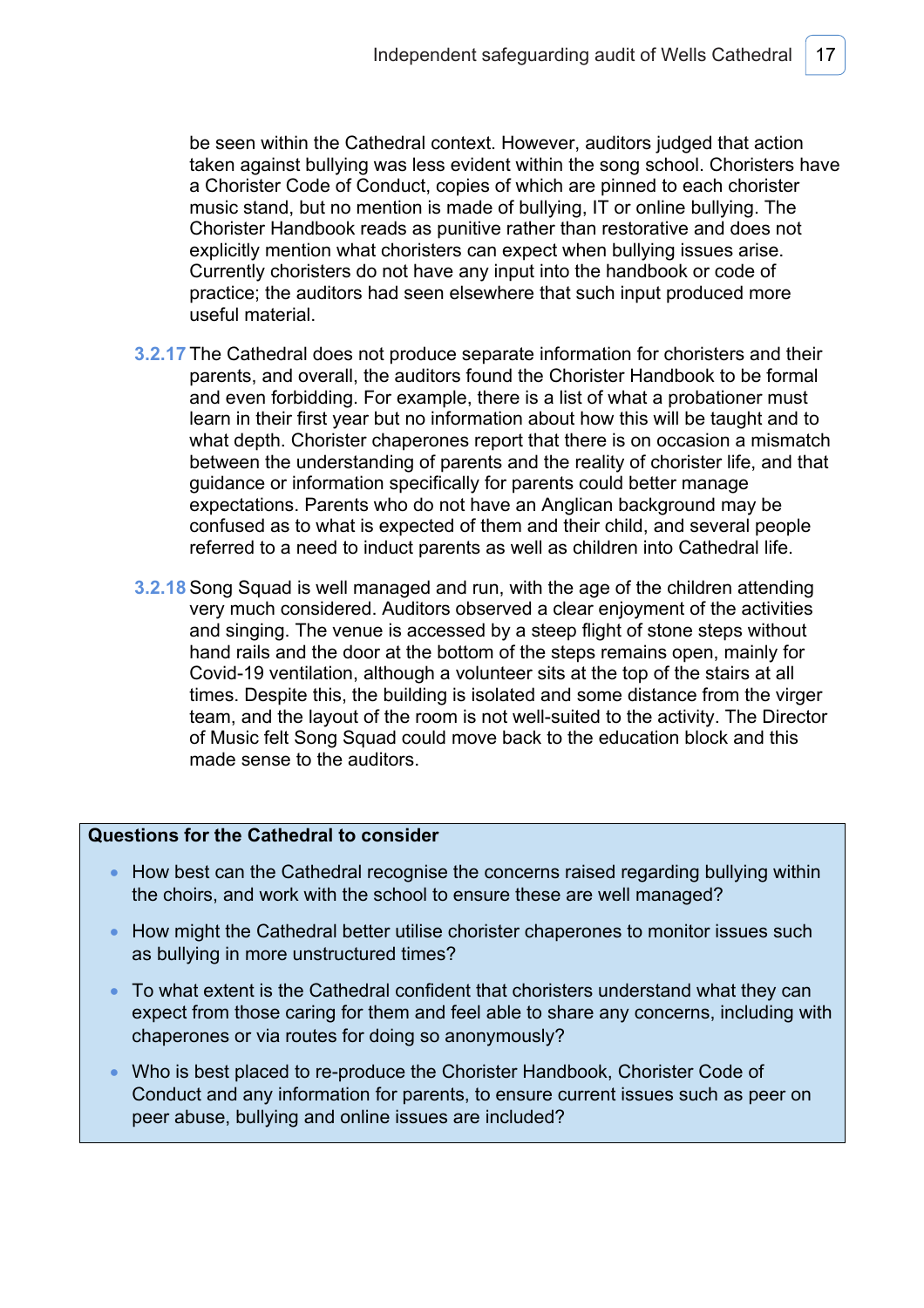### **Bell ringing**

### *Description*

- **3.2.19** The Cathedral and St. Cuthbert's Church operate a joint society of ringers, who ring at both churches. There are about 24 ringers in total and recruitment is mostly by word of mouth.
- **3.2.20** Wells Cathedral has 10 bells which are the heaviest set of 10 bells in the world, providing both a challenge and a high-risk ringing experience and making them unsuitable for those who are learning to ring. All ringers are trained to ring at St Cuthbert's and do not progress to the Cathedral until competent and (in the case of under 18s) adult. Conversely, the lighter bells at St Cuthbert's allow members to continue ringing if they are no longer physically able to safely ring at the Cathedral.
- **3.2.21** Access to the ringing platform is via an internal door from the Cathedral. There is no external access. The tower captains and tower secretary hold the code and a key for the door and the ringing chamber is accessed by 105 steps which are fairly steep. There are always two people in the ringing chamber at any one time to ensure safety.
- **3.2.22** The tower has a safeguarding policy written by the tower secretary with reference to the Central Bellringing Council, which is available on the Cathedral website. Visiting ringers make themselves known to the tower and are provided with forms to complete. Dates for visitors are arranged and the tower captain or tower secretary also attend.
- **3.2.23** The Annual General Meeting for ringers at Wells is held at St Cuthbert's and chaired by the incumbent there. The Dean of the Cathedral is always invited and responds, attending the annual dinner when possible. The Dean has visited the tower on occasion.
- **3.2.24** Auditors heard that there are arrangements in place to recognise and support ringers who might become vulnerable by virtue of age, and the safeguarding contacts within the Cathedral and diocese are well known. There is always a radio within the tower when people are present so that virgers may be contacted if required.

- **3.2.25** The auditors judged that the safeguarding practice of the bell tower at Wells Cathedral is good, with robust procedures in place to mitigate against any risks. The safeguarding policy for ringers was judged by the auditors to be one of the best they had seen.
- **3.2.26** The tower is included as part of the Cathedral itself. Ringers feel valued and are called on regularly. They are pleased that the back row is always reserved for them at major services, so that they can attend when they descend the tower. However, ringers themselves have identified that more could be done to make the tower an integral part of the Cathedral for others. Conversations are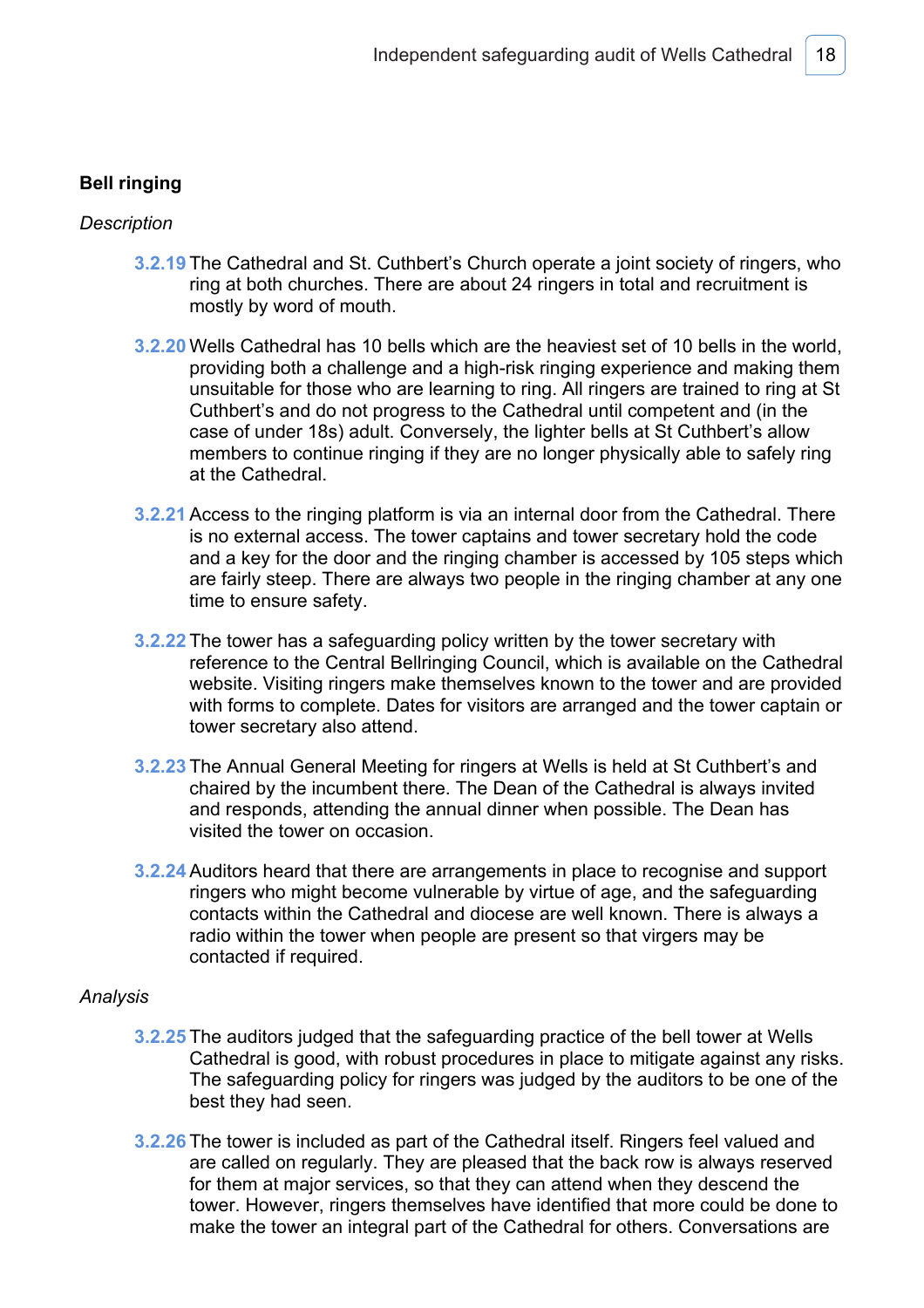beginning to ensure a display within the Cathedral to include information regarding the bells which will help with this and may even boost recruitment.

### **Questions for the Cathedral to consider**

• What steps would help to ensure that the bell tower feels more fully connected to the Cathedral and those within it, and more visible to those outside of it?

### **CASE WORK (INCLUDING INFORMATION SHARING)**

**3.3.1** When safeguarding concerns are raised, a timely response is needed to make sense of the situation, assess and risk and decide if any action needs to be taken, including whether statutory services need to be informed. In a cathedral context, this includes helping to distinguish whether there are safeguarding elements to the situations of people receiving pastoral support.

### *Description*

- **3.3.2** The auditors judged that case work and information sharing at Wells Cathedral is good and that it is benefitted by close working with the DSA, DSM and external agencies.
- **3.3.3** The Cathedral does, however, have an issue in that until the last five years, potential and actual safeguarding situations were not always recognised as such and responded to. In one case, it was proving difficult to deal with behaviour that had been tolerated or ignored in the past . This links to some of the comments made under Culture, in section 5.6.

### **Effectiveness of responses and information sharing practice**

- **3.3.4** The auditors looked at eight case files as part of this audit, which included some complex cases, and discussed many of those cases further in relation to specific areas of the Cathedral through individual conversations. Cases related to vulnerable adults, children and recent abuse allegations. As is discussed further in section 4.2, Wells Cathedral has a Service Level Agreement (SLA) in place with the Diocese of Bath and Wells, which includes support to the Cathedral on all safeguarding case work.
- **3.3.5** The auditors found that incidents are reported almost exclusively to the COO, and there is less evidence of knowledge of the DSA and DSM contact details. However, there was evidence of a timely and appropriate response that involves both the COO and DSA team in close collaboration.
- **3.3.6** Working with the diocese, appropriate referrals to external agencies were made in a timely way with evidence of good information sharing and relationships. Auditors heard from three external agencies as part of the audit, all of whom were complimentary regarding positive relationships and the working practice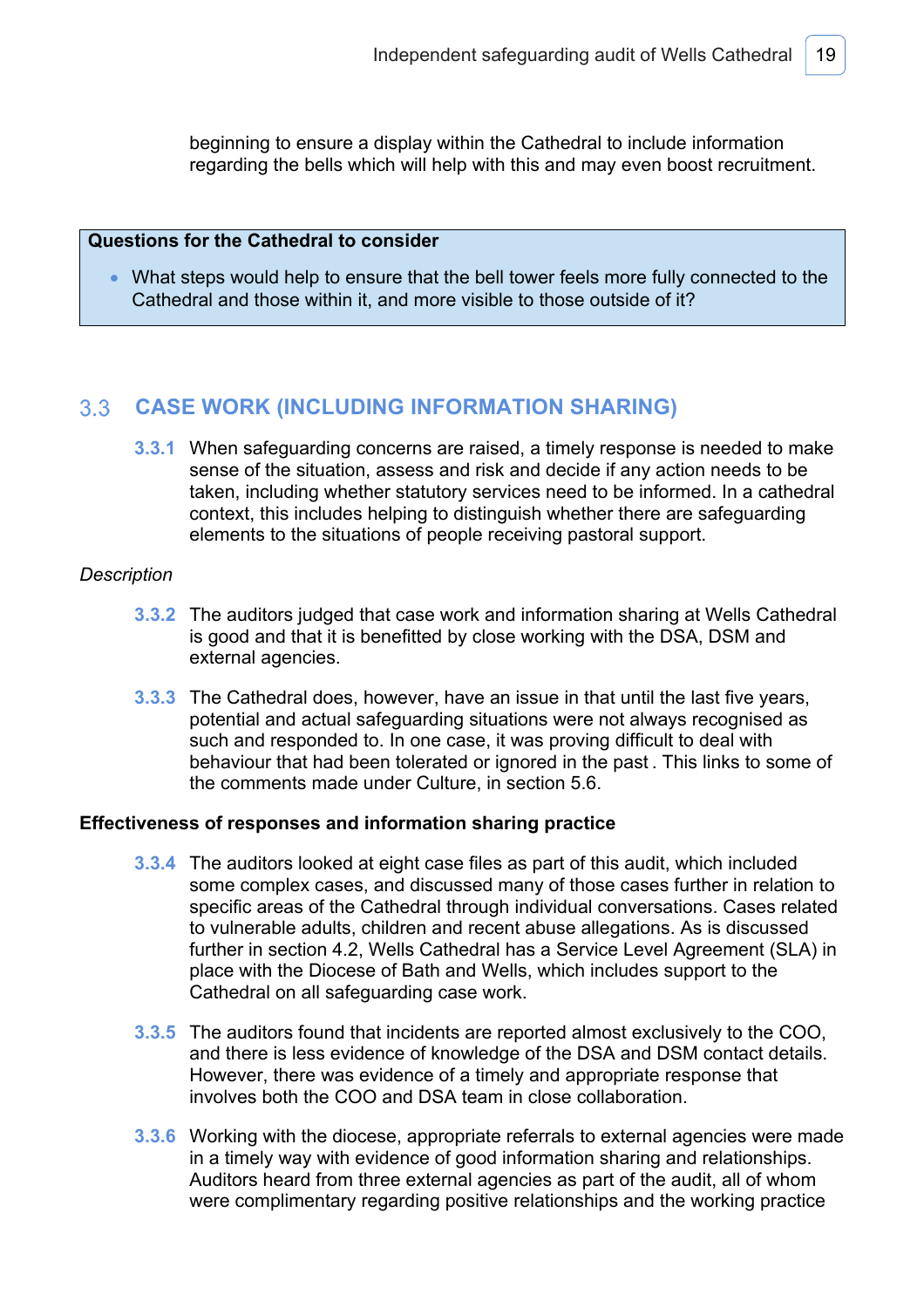of the DSA.

### **Effectiveness of risk assessments, safeguarding agreements and the risk management plan**

**3.3.7** The auditors were made aware of a current risk assessment which, while live is on hold due to non-attendance. It will come back into force should attendance re-commence. Auditors also saw a signed agreement with a visiting musician who had been open about his status. In this case, the risk assessment provided by their usual musical venue was used to support the agreement.

### **Quality of recording**

**3.3.8** Case files were well presented and collated using a 'front sheet' on key information and a chronology of contacts and information throughout the case. Recording of cases for which the Cathedral is keeping a 'watching brief' were also well presented with evidence of appropriate advice from the DSA. All files contained information including email exchanges, meetings and telephone notes, with some files containing extensive records.

### **Questions for the Cathedral to consider**

• How can the Cathedral be seen to move from tolerating and excusing behaviour that has a safeguarding element to recognising and dealing effectively with it?

#### 34 **CLERGY DISCIPLINARY MEASURES**

**3.4.1** The auditors did not see any clergy disciplinary measure files as part of this audit.

### **Questions for the Cathedral to consider**

There were no considerations under this heading.

# **TRAINING**

**3.5.1** Safeguarding training is an important mechanism for establishing safeguarding awareness and confidence throughout the Cathedral. It requires good quality substance, based on up-to-date evidence, with relevant case studies, engaging and relevant to the audience. It also requires strategic planning to identify priority groups for training, details of the training needs/requirements of people in different roles, and an implementation plan for training over time that tracks what training has been provided, who attended, and who still needs to attend or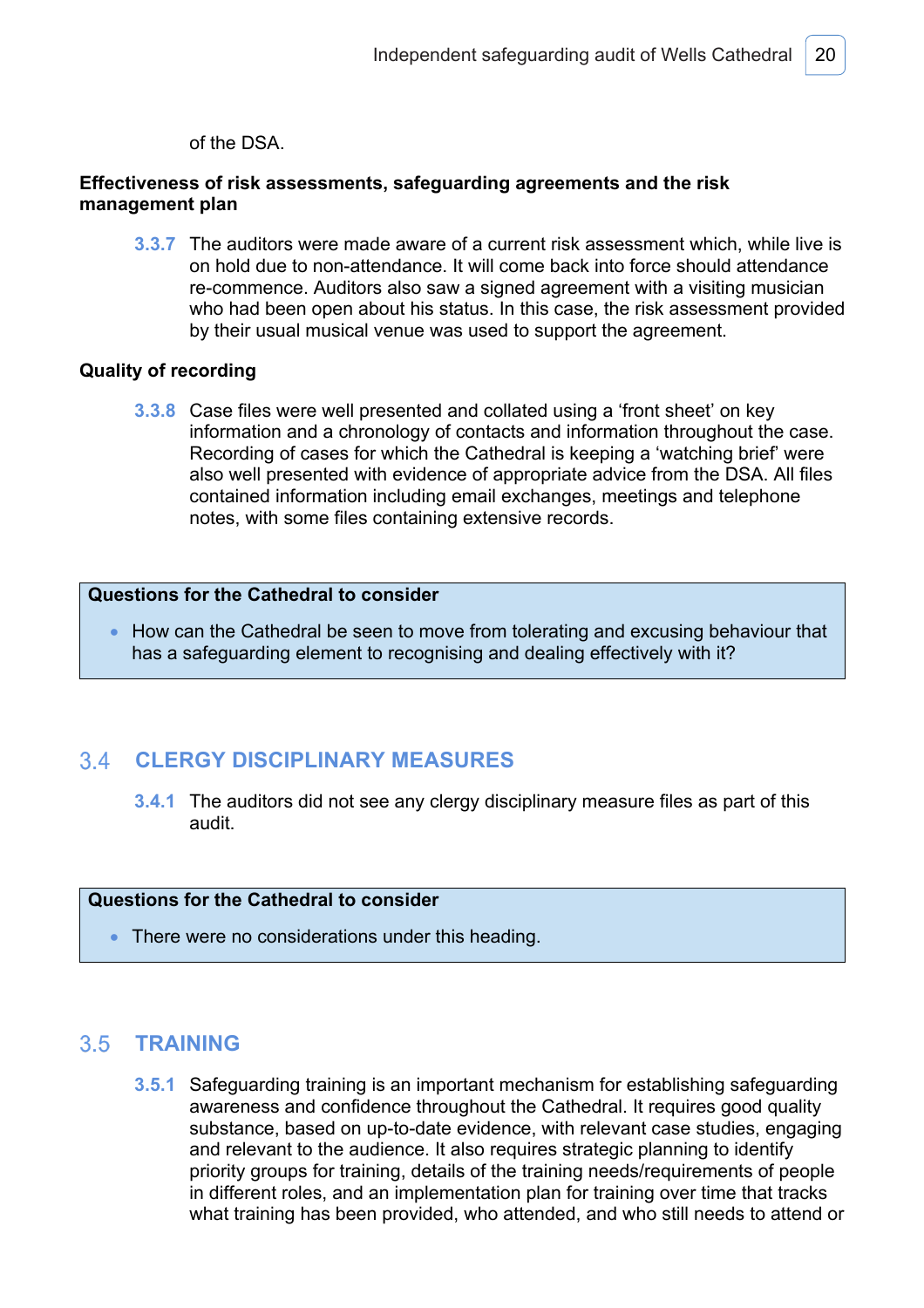requires refresher sessions.

### *Description*

- **3.5.2** Wells Cathedral uses the House of Bishops' national training programme and have developed a matrix for safeguarding training to clarify training requirement. The Cathedral has a Learning and Development Framework for 2022, which outlines requirements for training and the types of DBS required for each role.
- **3.5.3** All Cathedral staff and volunteers complete basic (C0) and foundation (C1) safeguarding training prior to employment or volunteering. Completion of the training is logged on the training spreadsheet. Basic training is accessed largely online but face-to-face sessions have been organised for early this year for those who cannot access IT, undertaken by the Diocesan trainer.
- **3.5.4** Domestic abuse training will be completed in 2022 by members of the Cathedral Chapter, staff and volunteers who require it.
- **3.5.5** Leadership training is currently being rolled out to those in leadership positions and will be completed in 2022. Some members of Chapter have already completed the training and auditors heard that they felt this course had been useful and reflective.
- **3.5.6** Staff training records are maintained for volunteers by the Volunteer Coordinator and for staff by the PA to the COO, and are used to identify when refresher training is required. Auditors heard that records are complete and reminders are sent out when training requires refreshing. Currently, the Cathedral is managing to ensure volunteers attend training as they come back after Covid-19.

- **3.5.7** The auditors judged that central tracking and monitoring of training is good and that the Cathedral is clear on training completed for each member of staff and volunteer. With a large and active body of volunteers, it is a significant achievement that all have undertaken training or training is planned.
- **3.5.8** Volunteers expressed that safeguarding training is well received and that they understood the requirement for it. However, the auditors also heard how the breadth of training provided through the current suite might not fully provide what is required to cover challenges faced by different departments and publicfacing roles. Further contextual training to support good safeguarding practice would be helpful for example; domestic abuse training (particularly for chorister chaperones), and substance abuse and dementia training.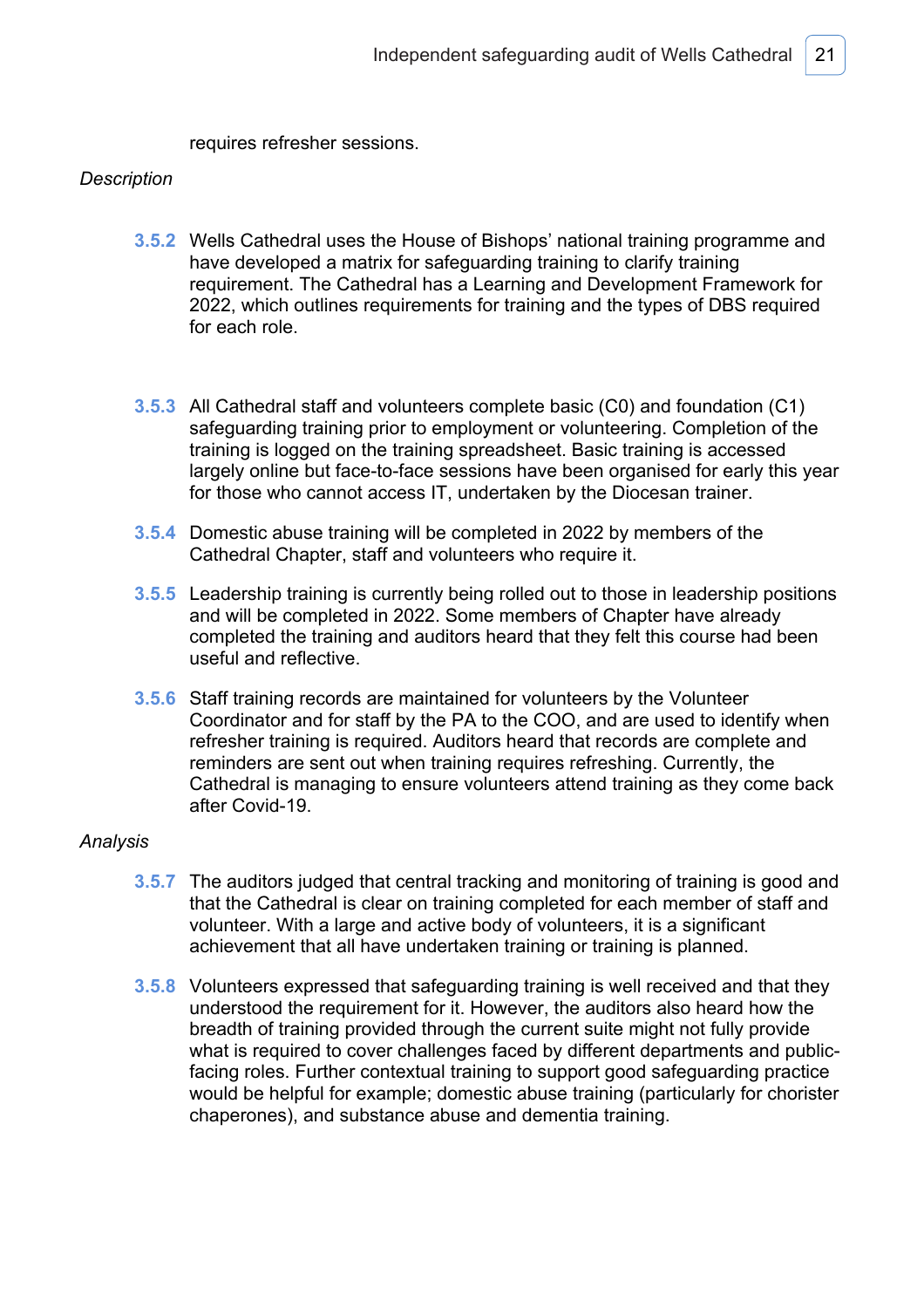### **Questions for the Cathedral to consider**

• What additional contextual and supplementary training would best support those in public-facing roles to identify and manage risk and support those in need?

#### $3.6$ **SAFER RECRUITMENT**

### *Description*

- **3.6.1** The safe recruitment of staff falls within the remit of the COO who is also the HR lead. For volunteers, recruitment is the responsibility of the Volunteer Coordinator in conjunction with the Music Coordinator and Education Officer, depending on the role recruited for.
- **3.6.2** Applicants for staff and volunteer positions are required to submit an application form, attend an interview, have two references completed (three for staff) and undertake a DBS check if relevant to the role. DBS checks are administered through an external company and a confirmation letter is returned upon successful completion of a clear check. Where a 'blemish' is noted on a DBS, the DSA team is notified and undertake a risk assessment to support a judgement of whether the person can be safely brought into the Cathedral team.
- **3.6.3** Wells Cathedral has a list of roles that require DBS checks, including the level required. This is agreed with the DSM and regularly updated as needed. DBS checks are renewed every three years in line with the diocese.
- **3.6.4** The auditors reviewed four recruitment files of lay staff and volunteers as part of the audit. Files included a safer recruitment checklist, including dates for DBS, right to work in the UK, a confidential declaration and safeguarding training, which is good practice. Files also included evidence of a job description, completed application form, offer letter, references, contract of employment (for staff) and information on induction. This was consistently applied across all records.
- **3.6.5** Some of the files seen contained evidence of interview notes and responses, including attitudinal and safeguarding questions, which is good practice.
- **3.6.6** The Diocese of Bath and Wells has a Safer Recruitment Strategy for 2022, which is also followed by the Cathedral. All those deemed relevant were requested to complete the House of Bishop's Safer Recruitment training module by the end of January 2022 and to forward certificates for logging on the training record. This has been completed.

### *Analysis*

**3.6.7** Safer recruitment is the front door of safeguarding for new staff and volunteers and sets the tone of the Cathedral's commitment. It should present a consistent and clear standard required of all applicants. Auditors judged that at Wells, formalising and standardising the process of recruitment for staff and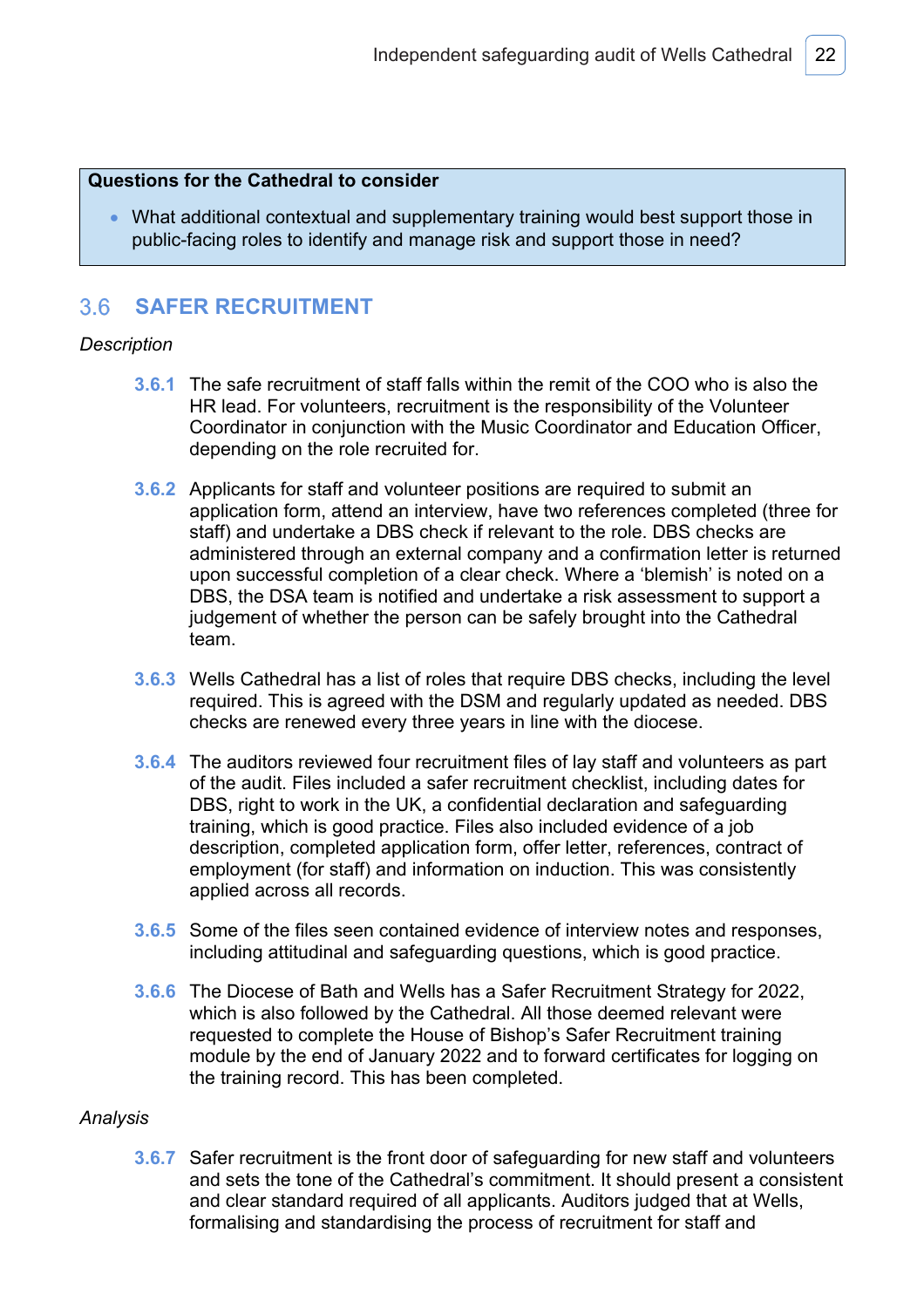volunteers across the Cathedral is evident, but there remain some small gaps in files.

- **3.6.8** The Cathedral has in place a useful Safer Recruitment Tool and Action Plan for 2022 which includes risk, role descriptors and how records are kept. There is a need to review roles against the definition of a regulated activity and to be clear where this document fits into the process.
- **3.6.9** Safer recruitment practice works well but auditors reflected that there is no one person who oversees the process from start to finish. This means some overlap in process and record keeping between the COO, the COO's PA, the Education Officer, the Music Coordinator and the Volunteer Coordinator who work hard to ensure that nothing is missed. There is a real need for a streamlined system of recruitment for all volunteers and staff, to include every aspect of the process and associated checks required for each type of role.

### **Questions for the Cathedral to consider**

- How can best use be made of documents related to safer recruitment and who is best placed to take responsibility for ensuring their consistent use?
- How might the Cathedral look to streamline recruitment processes for both staff and volunteers to ensure overlaps and potential gaps are avoided?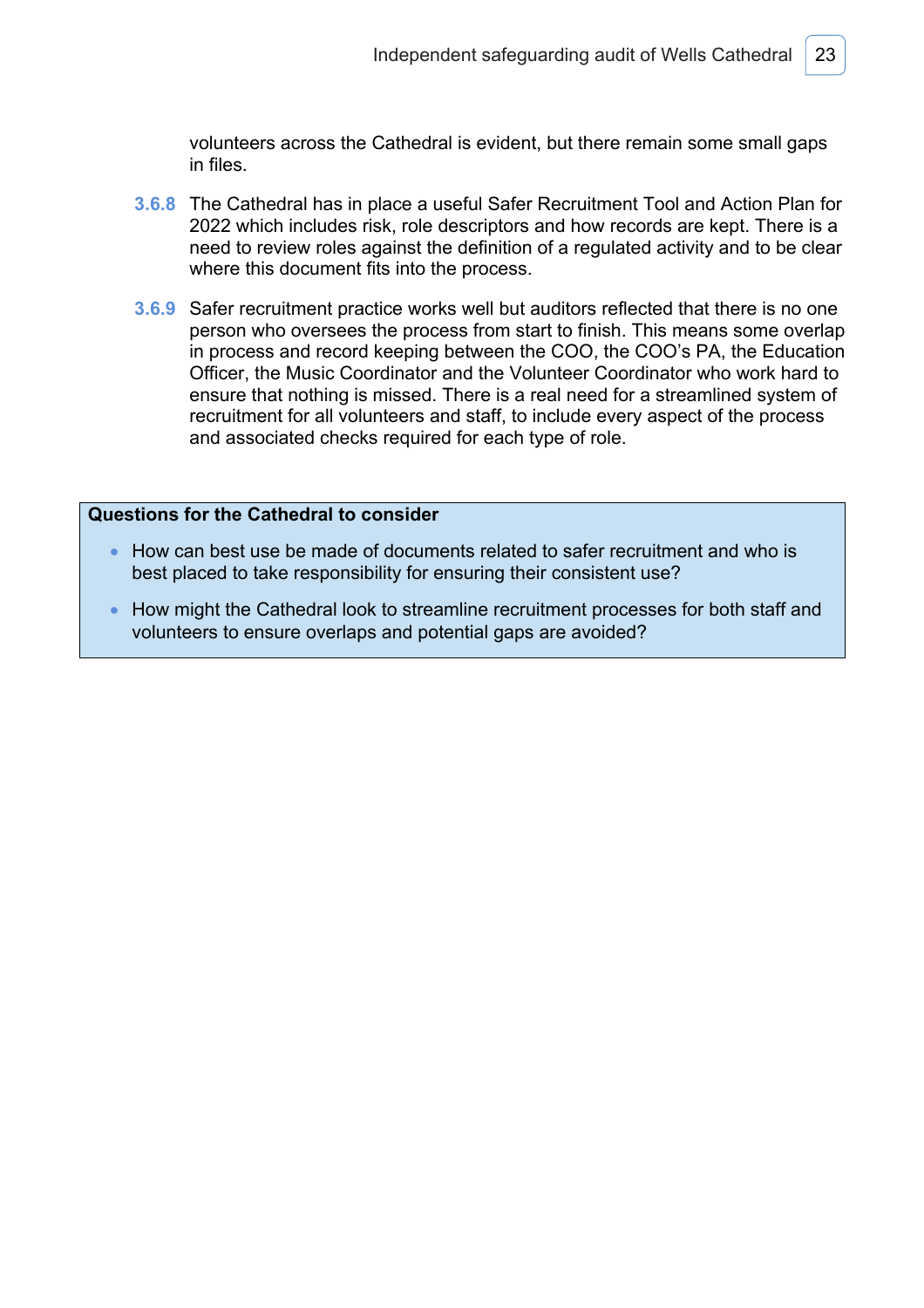# **4. FINDINGS – ORGANISATIONAL SUPPORTS**

#### $4.1$ **POLICIES, PROCEDURES AND GUIDANCE**

### *Description*

- **4.1.1** Wells Cathedral has adopted the House of Bishop's National Safeguarding Policies and publicise these on the Cathedral's website. In addition, the Cathedral has a Statement of Safeguarding Principles which includes promoting a safe environment and culture, safely recruiting those working or volunteering with children, responding promptly to safeguarding concerns and allegations, caring pastorally for victims and survivors of abuse, as well as those who have allegations made against them, and responding to those who may present a risk to others. These principles are supported by various other policies and guidelines that reference safeguarding.
- **4.1.2** The Safeguarding Principles document is available on the Cathedral's website, together with the complaints policy, which is considered further in section 5.2. The Cathedral's whistleblowing policy is not available on the Cathedral's website.
- **4.1.3** The Cathedral also has a reporting flowchart which outlines the action to be taken when reporting a safeguarding concern for staff and volunteers. This is prominently displayed across most areas of the Cathedral.
- **4.1.4** The Cathedral does not currently have any formal policy or procedure related to lone working. As mentioned above, auditors did not see evidence of a missing children or adults' policy or any information regarding left packages, although reference to lost children is made in the Volunteer Handbook.
- **4.1.5** There is no policy or guidance regarding the use of social media across the Cathedral, either for staff/volunteers or choristers. The staff, volunteer and chorister handbooks require updating and do not include aspects such as sexual harassment, peer on peer abuse, social media, bullying or online safety.

- **4.1.6** The auditors judged that much work has taken place to develop a suite of documents covering many aspects of safeguarding. However, there remain significant gaps and it is unclear whether some documents retain the status of a policy, are guidance or a statement. This has created a slightly confused picture whereby guidance/policy overlaps and is replicated in several places across a large number of documents. Some documents remain undated and responsibility for, including review dates are not recorded.
- **4.1.7** The auditors reflected that the current Safeguarding Principles are minimal and might not adequately cover the detail needed to ensure that all those working within the Cathedral could effectively recognise, report and record concerns (including awareness of issues around consent).
- **4.1.8** As mentioned elsewhere, the auditors were concerned by the lack of any social media policy alongside the lack of a code of conduct for adults, or adoption of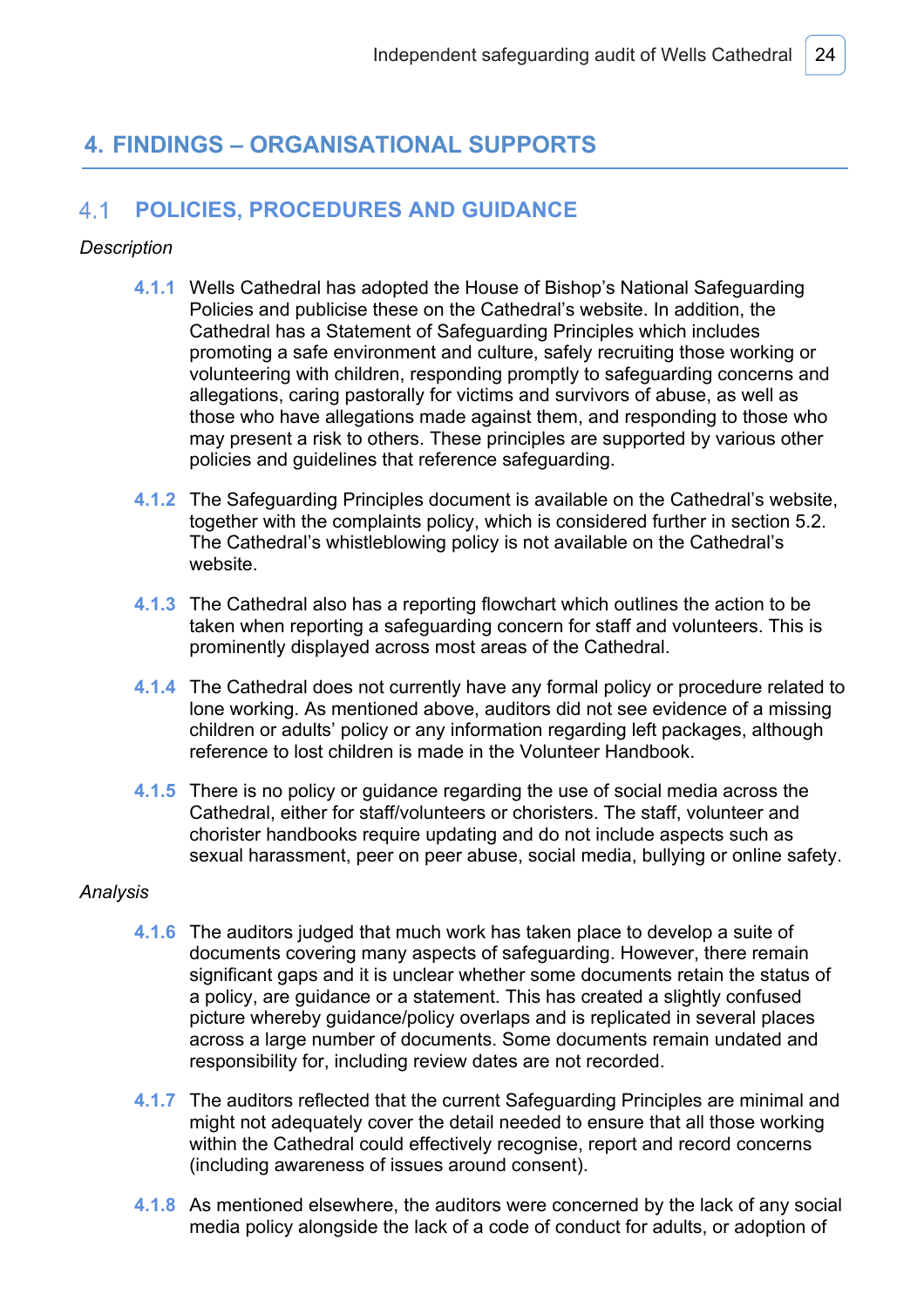the national guidance, Safer Working Practice.

- **4.1.9** The development of action plans for safer recruitment and training is a positive and helpful step, as are risk assessment templates. The domestic abuse policy is also a useful addition and the subject is currently high on the national safeguarding agenda. However, the policy is short and does not serve to explain the effect of domestic abuse both on adults and children living in a domestically abusive household.
- **4.1.10** Auditors also reflected that there is little information directed solely at chorister parents who might not be familiar with church life.

### **Questions for the Cathedral to consider**

- Who is best placed to review the content and range of the existing suite of safeguarding policies, guidance and process within the Cathedral, streamlining to reduce the number and overlap where required?
- What are the current gaps in policy and procedure?

# **THE DIOCESAN SAFEGUARDING ADVISOR/ CATHEDRAL SAFEGUARDING OFFICER**

- **4.2.1** Wells Cathedral's COO has the triple role of COO, operational safeguarding lead and Administrator, also holding the role of Chapter Clerk. The role takes responsibility for the majority of safeguarding work across the Cathedral and, in addition, undertakes the Cathedral's HR work. The COO has been in post for three years and brings experience of equivalent posts in both Derby and Lincoln cathedrals, as well as HR in the private sector. The COO is linemanaged by the Dean and has undertaken Senior Leadership (C4) Safeguarding Training.
- **4.2.2** The auditors heard how the current COO has, with the Dean, sought to bring significant change in safeguarding within the Cathedral, which has included a greater focus on training, learning from previous concerns and quality assurance of processes.
- **4.2.3** The Cathedral has a close working relationship with the Diocese of Bath and Wells. Casework is supported by the DSA and DSM and, in addition, the Diocesan trainer supports with face-to-face training when required. The current DSA has been in post for two years and has a background in the police public protection. The DSM is new in post and has a background in the probation service and working in prisons. Both the DSA and DSM bring experience from these previous roles, particularly in the assessment of risk.
- **4.2.4** The DSA is supported by an Assistant DSA, the Diocesan safeguarding trainer and an administrative assistant. The Past Cases Review (PCR2) has only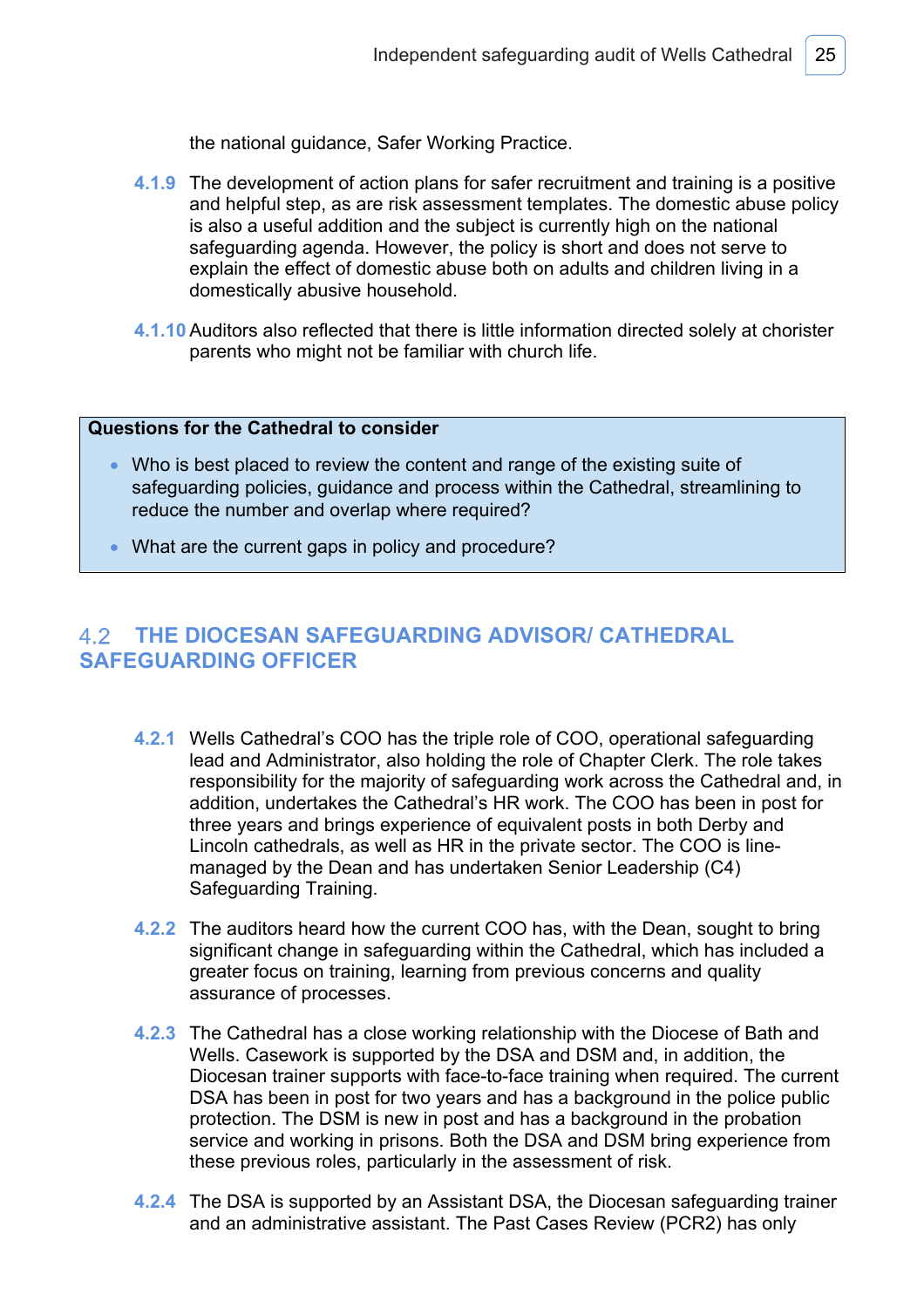recently been completed at Wells and to support this, the diocese also has in post a PCR2 caseworker.

**4.2.5** Both the DSA and COO have job descriptions in place that describe their responsibilities for safeguarding. Because it was not possible during the pandemic, at present, the DSA is temporarily seconded to the Cathedral on a full-time basis in order to better understand the safeguarding systems and processes across all areas.

- **4.2.6** The auditors judged that the COO/operational safeguarding lead at Wells Cathedral is effective and very well recognised. Cathedral safeguarding work is supported by a good relationship with the diocese and DSA team.
- **4.2.7** Auditors heard that the DSM and DSA are known to staff who are generally aware of their roles, but volunteers were less aware, knowing only how to contact the COO. Within the Cathedral building, there is no visual reminder of who's who in safeguarding, no photographs or contact details for those to whom concerns might be reported. Auditors heard that the majority of safeguarding concerns go directly to the COO and judged that a higher level of publicity regarding the DSA and DSM roles would provide broader points of contact for safeguarding referrals. Advantage could be taken of the DSA's current secondment to the Cathedral in order to raise the profile of the role.
- **4.2.8** The auditors heard consistently, throughout the audit, of the high degree of respect for the current COO, particularly in regard to the volume of work carried out and their open door policy. The COO was recognised by all and consistently identified as the person they would approach were they to have safeguarding concerns. However, from the survey results and some interviews, auditors heard several times that that there is a view that the Dean and the COO work closely together and this can feel officious and intimidating, some describing it as 'a culture of fear'. Auditors reflected that such a perception might mean a reluctance to approach the COO with a safeguarding concern. Coupled with the lower visibility of the DSA across the Cathedral, auditors judged this to be a concern.
- **4.2.9** The auditors also shared the concerns of several spoken with that the current role of the COO is not sustainable. The role covers the Cathedral administration, COO and Cathedral safeguarding lead operationally, in addition to being Chapter Clerk and HR lead. Auditors judged that not only is this unlikely to be sustainable, but there is a conflict of interest between the roles of COO/Cathedral safeguarding lead and lead for HR. Auditors saw evidence of cases where the COO managed a safeguarding case which then required an HR investigation, also carried out by the COO under another part of the role.
- **4.2.10** It has been recognised that the COO role requires review and its various aspects should be split to ensure sustainability and continuity should the COO move on. Any changes should also ensure the removal of current conflicts of interests within the role itself.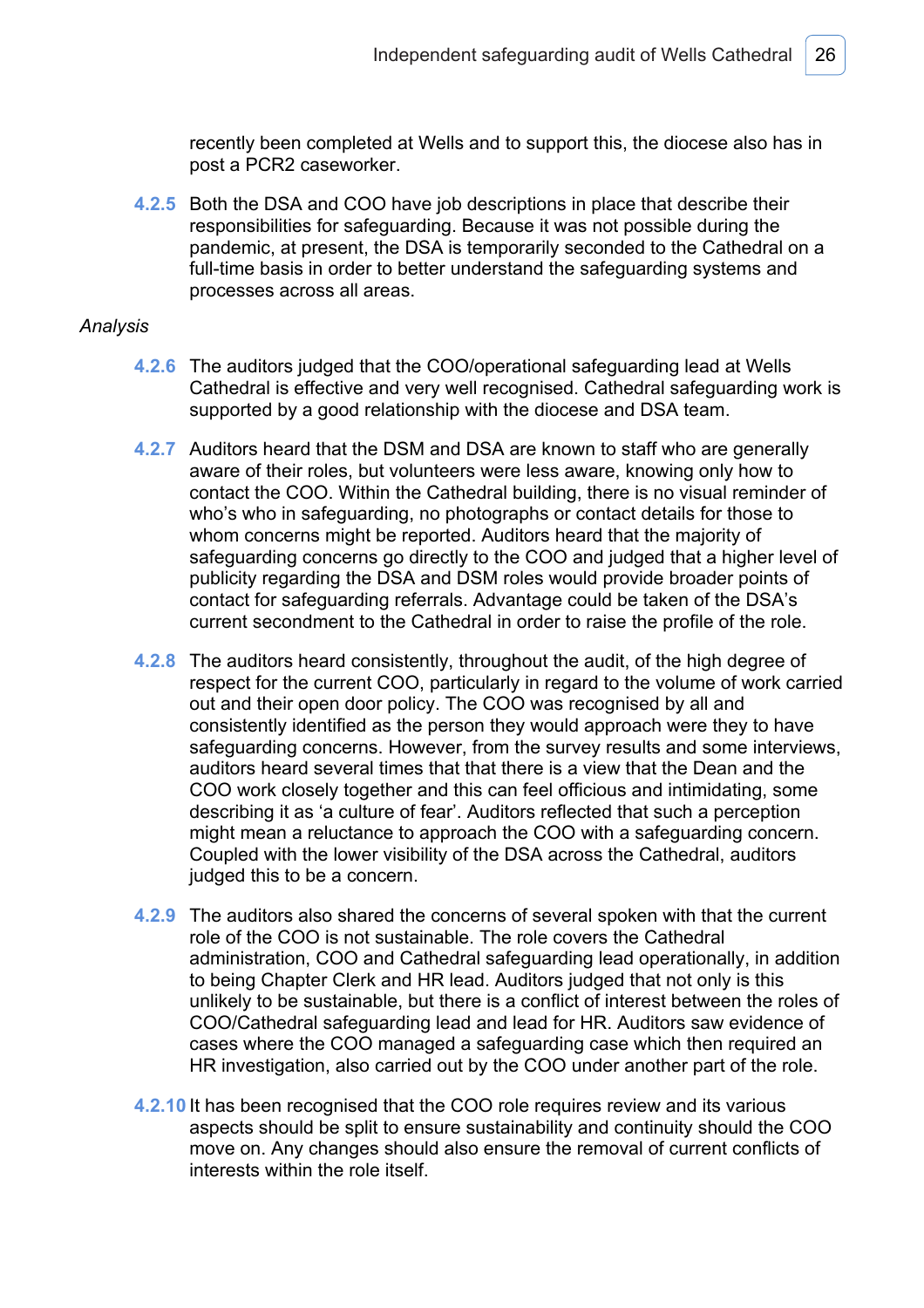### **Questions for the Cathedral to consider**

- What actions are required to reverse the view of the COO being part of a 'culture of fear' in order to be satisfied that this view is not affecting the safeguarding process?
- How can the multi-roles of the COO be re-distributed to ensure sustainability and remove any conflicts of interest?

#### 4 3 **RECORDING AND IT SYSTEMS**

### *Description*

- **4.3.1** The Cathedral has a centralised database of training records, safer recruitment and DBS checks for both staff and volunteers. Records are held securely and shared appropriately when required.
- **4.3.2** Safeguarding concerns are also held centrally by the COO with case files held by the DSA securely. Low level concerns or concerns about which the Cathedral is keeping a watching brief form part of a spreadsheet kept by the COO but covering all areas of the Cathedral.
- **4.3.3** The PCR2 reviewers were concerned that there is no standardised referral format for safeguarding concerns available widely to staff and volunteers, and it is likely that this is one reason why all concerns go to the COO rather than directly to the DSA, who is contracted to provide a service to the Cathedral. A referral form should elicit a higher quality of information and, even if referrals continue to go via the COO, decrease their workload as fewer supplementary questions would be needed.

### **Questions for the Cathedral to consider**

• Would a standardised and widely available referral format improve the quality and flow of safeguarding referrals?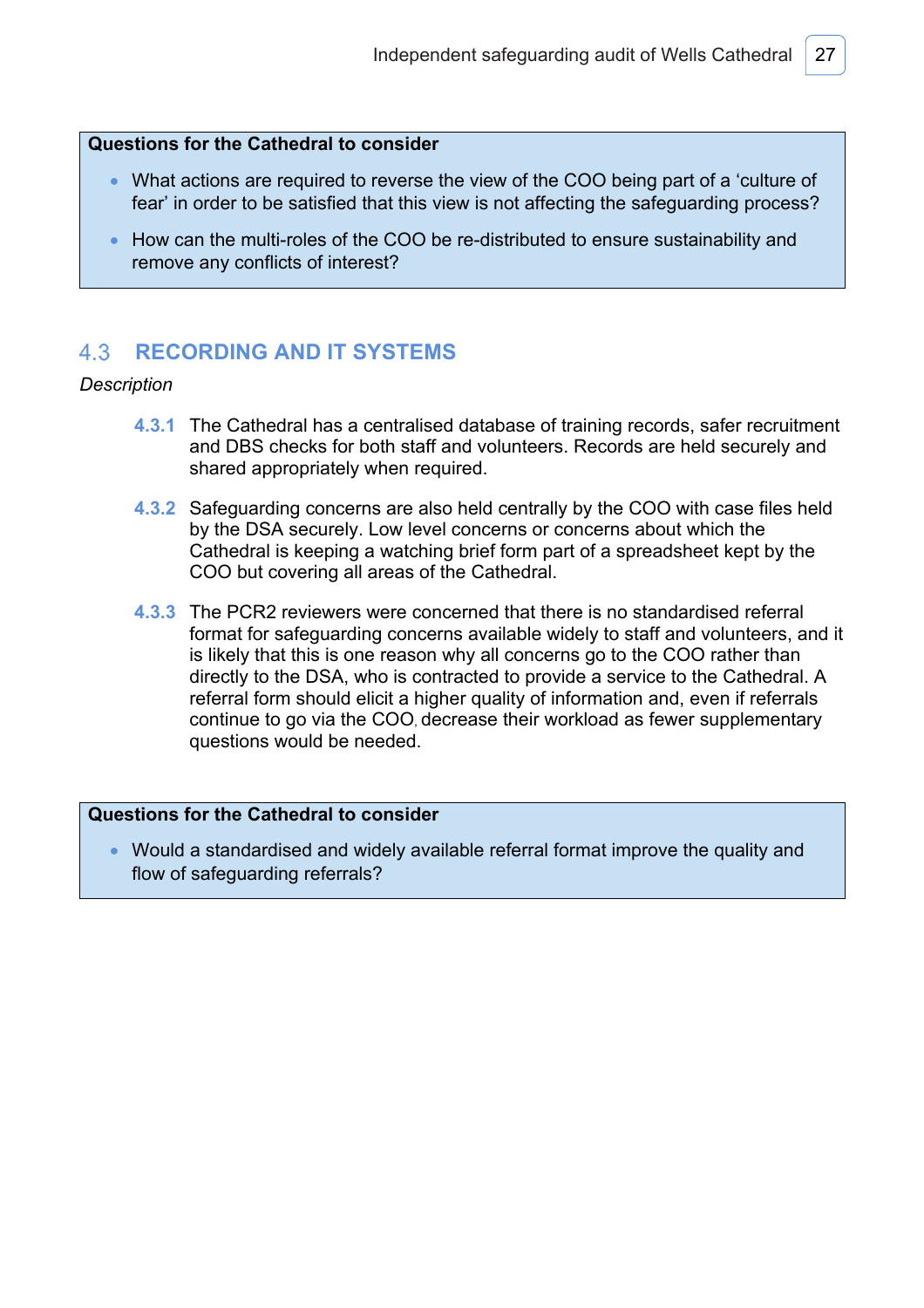# **5. FINDINGS – LEADERSHIP AND ACCOUNTABILITY**

#### $5.1$ **QUALITY ASSURANCE**

**5.1.1** A safe organisation needs constant feedback loops about what is going well and where there are difficulties in relation to safeguarding, and this should drive ongoing cycles of learning and improvement. Robust quality assurance enables an organisation to understand its strengths and weaknesses. Potential sources of data are numerous, including independent scrutiny. Quality assurance needs to be strategic and systematic to support accountability and shed light on how well things are working and where there are gaps or concerns.

### *Description*

- **5.1.2** Wells Cathedral does not have a specific strategic safeguarding plan in place in order to shape the direction and growth of the safeguarding service offered. There is also no operational safeguarding plan. However, a verbal or written update is provided by the COO at each Chapter meeting. Safeguarding is also a standing agenda item at each Chapter meeting. The COO is in attendance at Chapter meetings and so is also able to contribute to safeguarding discussions.
- **5.1.3** The auditors did not see a written annual report on safeguarding, such as might be submitted by the Dean to the Bishop (see section 5.1 of Key Roles and Responsibilities of Church Office Holders and Bodies Practice Guidance 2017).
- **5.1.4** There is a Risk Register related to the Cathedral. Safeguarding appears on the register, but as a reputational issue only. Currently, the Cathedral does not have a safeguarding group at an operational level, but auditors heard that there are plans in place to rectify this.
- **5.1.5** The DSA and COO both attend the regular DSAP meetings which provide a level of scrutiny both to the diocese and the Cathedral.
- **5.1.6** Chapter is supported in its quality assurance function by the Cathedral Council, which provides scrutiny and challenge to governance on topics such as financial management and strategic planning.

- **5.1.7** The auditors judged that Chapter are scrutinous in their seeking of assurances about safeguarding within the Cathedral, but that this is limited by the absence of a strategic safeguarding plan or an operational plan. There is therefore a further opportunity to grow Chapter's safeguarding scrutiny in order to guide the strategic planning for safeguarding and enhance the depth of quality assurance that takes place.
- **5.1.8** The close working between the Cathedral and diocese adds a layer of quality assurance which is strong at Wells and allows those leading safeguarding within the Cathedral to benefit from the discussions held at the Diocesan Safeguarding Advisory Panel (DSAP), discussed further in section 5.4.
- **5.1.9** The auditors reflected that the development of a safeguarding action plan at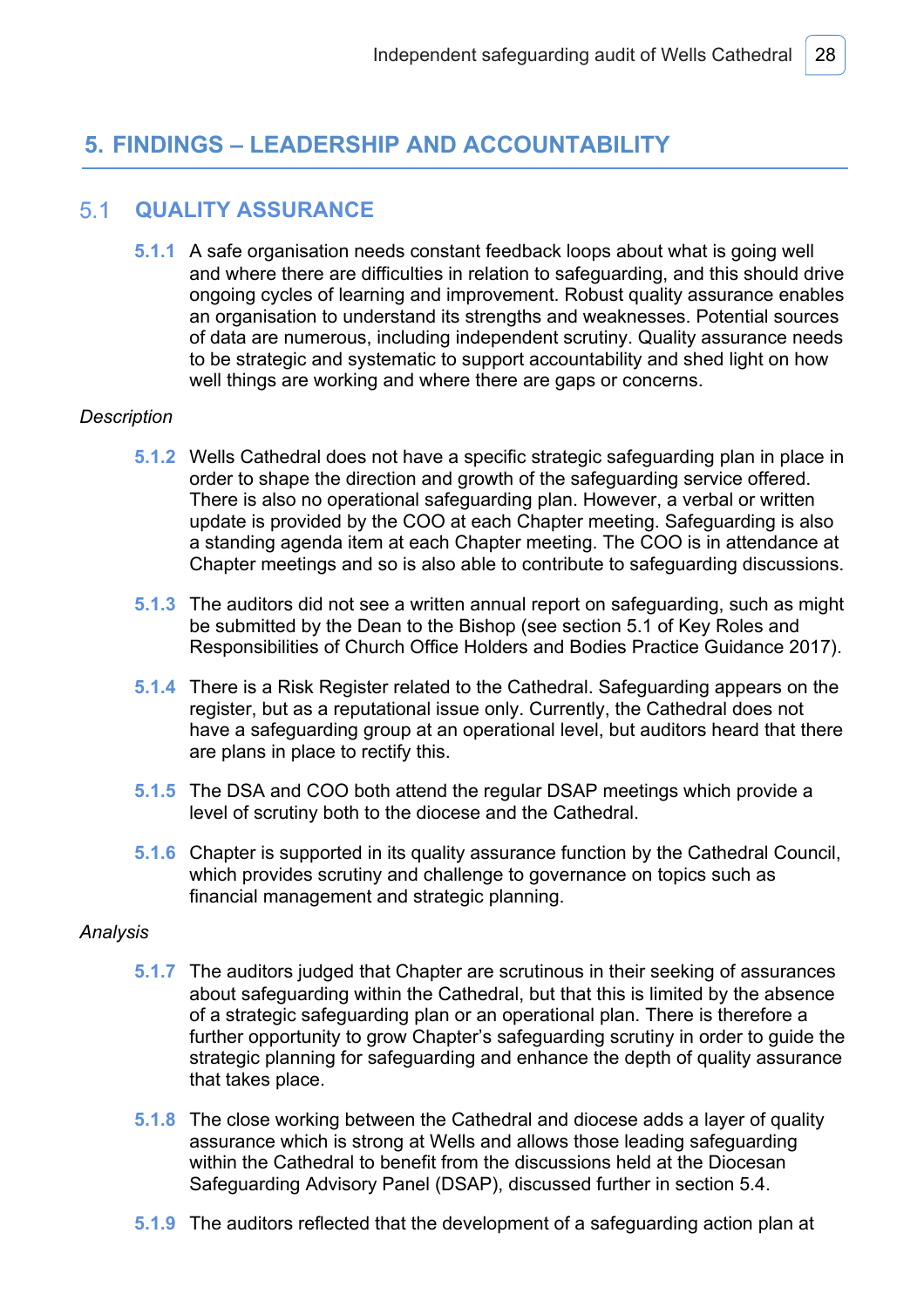strategic level would be a positive step and, in practice, would support wider ownership of safeguarding, and insight and opportunities for scrutiny and challenge.

### **Questions for the Cathedral to consider**

• Who would be best placed to contribute to, and own, a strategic plan for safeguarding?

#### 52 **COMPLAINTS ABOUT THE SAFEGUARDING SERVICE**

- **5.2.1** A good complaints policy enables people to raise concerns, and to have timely and appropriate consideration of any problems. A strong policy is clear about who complaints should be made to, and how they can be escalated if necessary. Positive features include an independent element, and clarity that *raising a safeguarding concern* and *making a complaint about a safeguarding service* are two distinct things.
- **5.2.2** Wells Cathedral has a complaints policy which is available on the Cathedral website. The policy makes clear that anonymous complaints are not investigated. It does not provide information regarding who makes the final decisions regarding complaints, or how complaints might be escalated.
- **5.2.3** The auditors did not see any cases relating to complaints made about the safeguarding service within the Cathedral.

### **Questions for the Cathedral to consider**

- Who is best placed to review the complaints policy?
- How can the Cathedral be satisfied that any anonymous but potentially serious safeguarding complaints are not overlooked?

# **WHISTLEBLOWING**

- **5.3.1** Wells Cathedral has a whistleblowing policy in place but it is not publicly available on the Cathedral's website.
- **5.3.2** The policy is undated but is taken from the Staff Handbook, which is dated 2017. The policy does not set out protection for those who raise concerns in line with whistleblowing. It also does not provide specific websites for further information, instead providing only the generic government website, meaning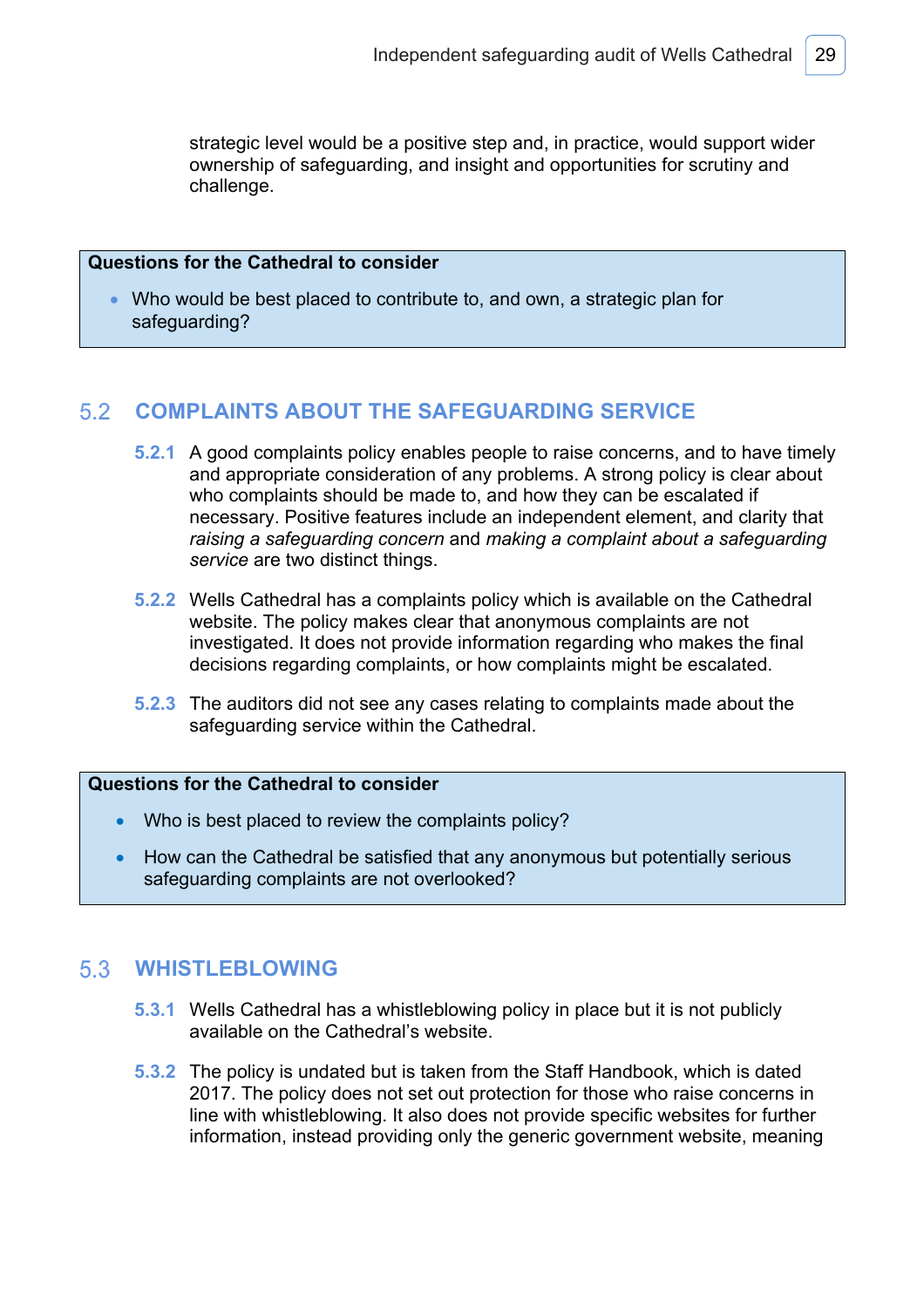that there is no useful external route for seeking further advice.

### **Questions for the Cathedral to consider**

- Who is best placed to review the whistleblowing policy both as a standalone document and within the Staff Handbook?
- How might the Cathedral be satisfied that the whistleblowing policy is disseminated and embedded across all staff and volunteers?

#### $54$ **DIOCESAN SAFEGUARDING ADVISORY PANEL (DSAP)**

### *Description*

- **5.4.1** Based on the national guidance in *Key Roles and Responsibilities* for DSAPs, the panel should have a key role in bringing independence and safeguarding expertise to an oversight, scrutiny and challenge role, including contributing to a strategic plan. No specifics are provided in relation to cathedrals, with the apparent assumption being that cathedrals are part of diocesan structures.
- **5.4.2** In keeping with the close working relationship between the diocese and Cathedral, the COO has been in attendance on the Diocese of Wells DSAP since 2018. There is a specific agenda item at each DSAP meeting specific to Cathedral safeguarding.
- **5.4.3** At present, there is no independent chair of the DSAP, and the role is being covered by the Archdeacon. Auditors were able to meet with both the previous chair and the Archdeacon, who is also a member of Chapter, as part of the audit. Both advised that the Cathedral has moved forward with safeguarding and has a good relationship with the diocese. The DSAP is constituted to provide strategic oversight of safeguarding which the previous independent chair advised had improved.
- **5.4.4** Currently, Wells does not have an operational Cathedral Safeguarding group but a proposal for such a group has been put forward with the intention of beginning this imminently.

- **5.4.5** The auditors judged that the DSAP has been an effective forum for the strategic oversight, scrutiny and development of safeguarding within the Cathedral, particularly since 2018 when the Cathedral was represented on the panel by the current COO. The Cathedral will benefit from the introduction of a Cathedral safeguarding group. Clear terms of reference and membership of this group should be carefully considered to enable this group to support and provide contribution to the governance arrangements already in place.
- **5.4.6** To prevent confusion between strategic and operational leadership, the auditors reflected that any Cathedral safeguarding group would be better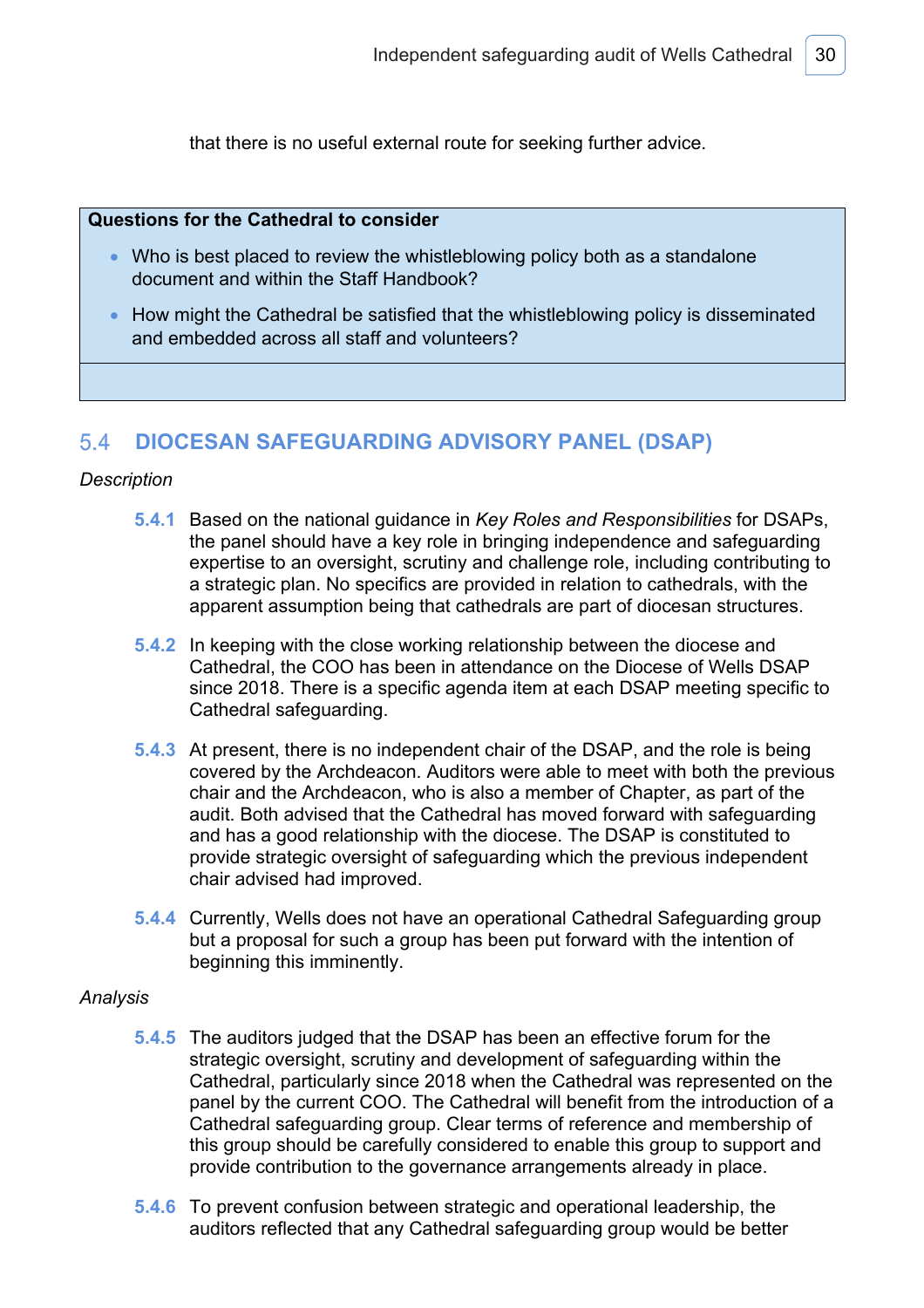placed as an independent body not formally linked to Chapter but reporting into it. The group should bring together operational managers across the Cathedral to look at an operational action plan which falls from a strategic safeguarding plan, in turn promoting broader ownership and providing more robust assurances to Chapter.

### **Questions for the Cathedral to consider**

- What would the Cathedral safeguarding panel's terms of reference best look like in order to support operational leadership of safeguarding, which is separate from Chapter's strategic oversight?
- Who would be best placed to sit on this group in order to promote wider ownership of safeguarding across all areas of the Cathedral?

#### $5.5$ **LEADERSHIP AND MANAGEMENT**

**5.5.1** Safeguarding leadership takes various forms – strategic, operational and theological – with different people taking different roles. How these roles are understood, and how they fit together, can be determinative in how well led the safeguarding function is.

### **Theological leadership**

### *Description*

- **5.5.2** As the leader of every aspect of the Cathedral's life, the Dean of Wells has overall theological responsibility for promoting safeguarding. The auditors heard how the current Dean arrived in Wells six years ago wanting to lift and open up the Cathedral community. Auditors heard that the Dean has a strong sense of partnership working, and an understanding of the importance of promoting the message of inclusion, particularly of those on the fringes of society.
- **5.5.3** The auditors heard of some instances of explicit preaching of the safeguarding message, and saw some evidence that safeguarding is either implicitly or explicitly referred to through prayer. The senior clergy and lay officers spoken to as part of the audit talked about their recent Senior Leadership Safeguarding Training, and how they had reflected on the theology of safeguarding. The Dean recognised that safeguarding has perhaps not been as explicit in preaching as it could be. However, at the beginning of each visitor season, the Cathedral holds an 'open door' session which includes a talk by the Dean about safeguarding. The Cathedral also has plans to take part in Safeguarding Sunday.
- **5.5.4** In the survey, 14 respondents (12%) said that safeguarding and the welfare of others was a message they heard through the message of sermons. Fifty respondents (41%) felt that safeguarding was moderately heard and 18 respondents (15%) felt that safeguarding was not a message that they heard at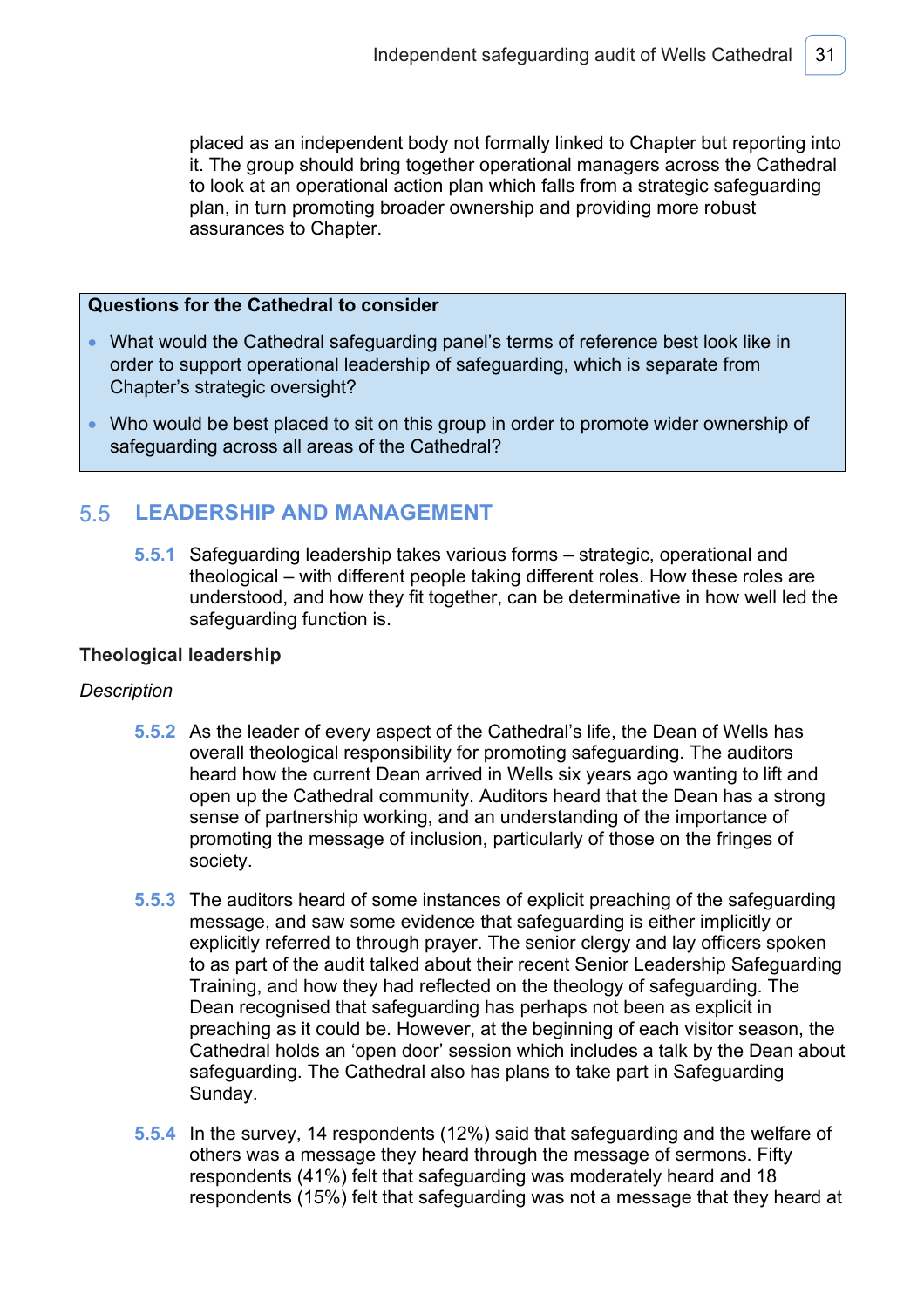all through sermons.

**5.5.5** Despite this, 73% of survey respondents felt that the Dean was either very or moderately active in communicating the importance of safeguarding within the Church. The Dean reported that he is very involved in charities caring for the vulnerable and that there are safeguarding messages within the Chapter letter.

### *Analysis*

**5.5.6** The auditors judged that theological leadership of safeguarding at Wells Cathedral is developing but is not yet embedded and is not always overtly visible. Those who have completed the Senior Leadership Safeguarding Training reported that they were clearer on the importance of this and that it was the subject of reflection.

### **Questions for the Cathedral to consider**

• What opportunities exist, or can be further created, to share the message of the safeguarding and its theological importance?

### **Strategic leadership**

**5.5.7** The House of Bishops' *Roles and Responsibilities* practice guidance assigns different and overlapping roles to Dean and Chapter, with the former having a clear leadership role in relation to safeguarding, and Chapter having a strategic and oversight role in relation to the Church of England's *Promoting a Safer Church* safeguarding policy. This includes the requirement to have a *Promoting a Safer Church* action plan in place that sets out, in line with national and local priorities, how the policy is being put into action, and is reviewed regularly.

### *Description*

- **5.5.8** The Chapter of Wells Cathedral usually consists of eight members, including the four residentiary Canons, each of whom have oversight of areas of activity which include safeguarding elements, the Dean, three lay members and the Archdeacon. The COO is in attendance at all Chapter meetings.
- **5.5.9** The Dean has been in his current role at the Cathedral for six years although two of these were during the period of Covid-19 when the Cathedral was mainly closed. The Dean describes his time at Wells as being for 'four and two' years because of this marked difference. Ordained as a deacon in 1984 and a priest in 1985, the Dean became Dean of Derby Cathedral in 2010, moving to Wells in 2016.
- **5.5.10** The auditors saw evidence of strategic leadership in safeguarding in the forms of Chapter meeting minute excerpts, the handling of the pandemic, particularly for staff and volunteers, and through clear delineation between strategic and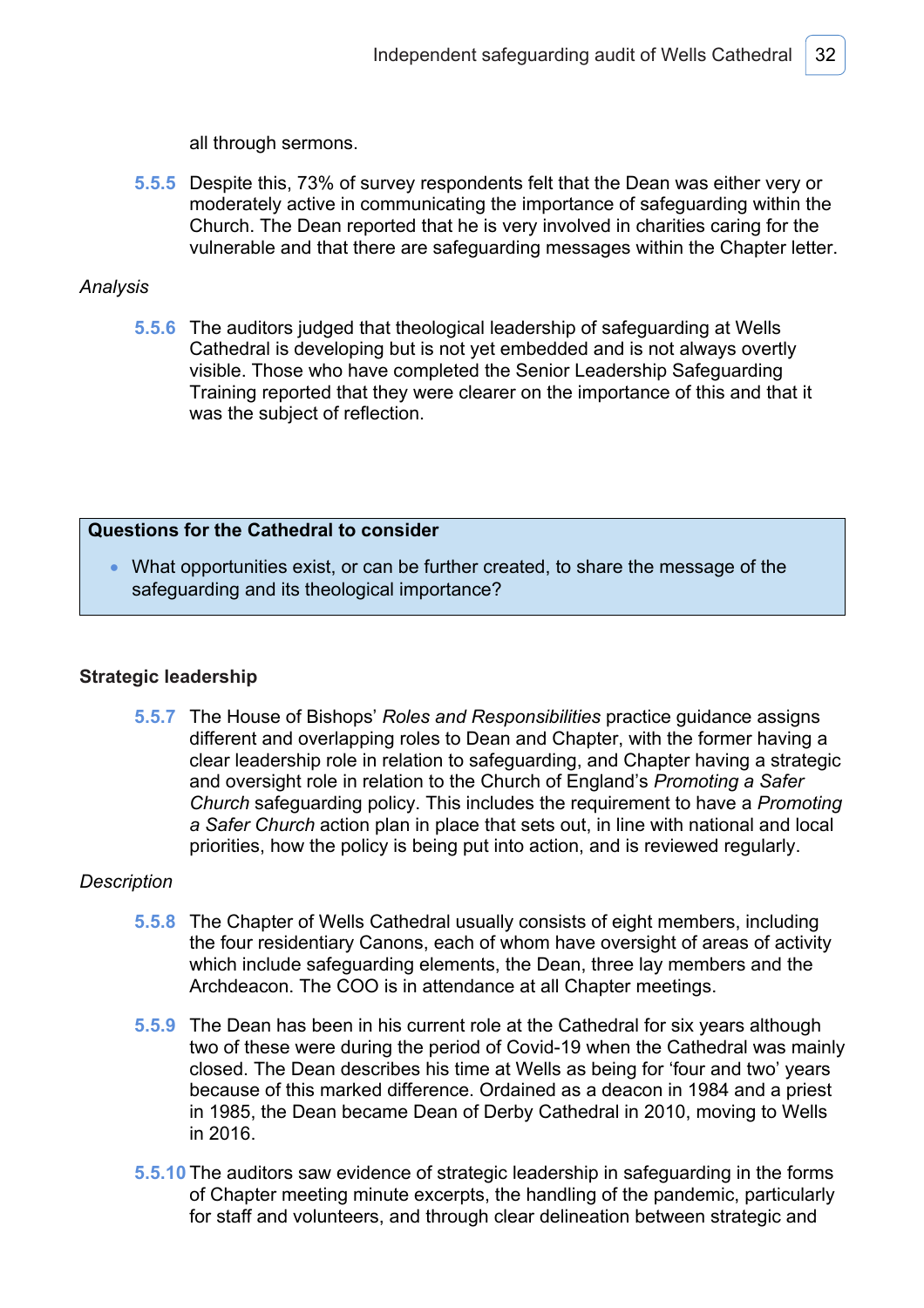operational safeguarding leadership.

**5.5.11** Auditors heard that the Cathedral Chapter is strategic in its thinking regarding safeguarding, and lay members reported safeguarding as an integral part of Chapter discussions and priority. One hundred and fourteen respondents (94%) reported that safeguarding is an obvious priority in the Cathedral. However, there is no strategic safeguarding plan currently in place to assist in direction and forward planning.

### *Analysis*

- **5.5.12** The auditors judged that the strategic leadership of safeguarding at Wells is good and there is a clear understanding of the strengths and potential weaknesses of safeguarding. However, the lack of a strategic safeguarding plan is a gap at strategic level. Without a plan looking forward over perhaps the next two years, strategic leaders are not working together in an informed way and safeguarding is falling to one or two specific leaders rather than Chapter as a whole.
- **5.5.13** The visibility of strategic leadership among the Cathedral community is good but seven survey respondents (6%) felt that those in strategic leadership roles were not at all visible in the Cathedral. As most of the respondents (49%) were volunteers or congregants, auditors judged that there remain pockets where visibility is not yet where it needs to be.
- **5.5.14** The auditors heard of the commitment to safeguarding shown by the Dean, Canons and other senior leaders. However, auditors received a high number of written concerns from those completing the survey and similar issues from those spoken to as part of the audit that, while the Dean is committed to safeguarding, there is an underlying but very evident message that things must be completed in a certain way. Where standards fall short or are different from that expected, staff and volunteers report that they are made to feel fear and unhappiness. This takes the form of loss of temper, shouting and a reported embodiment of the very power imbalance reflected as potentially abusive in the leadership training undertaken.
- **5.5.15** Auditors heard that the Chapter are aware of some of these concerns and yet its members have not been able to challenge or to prevent such power imbalance, which dominated responses regarding strategic leadership during this audit.

### **Questions for the Cathedral to consider**

- How can the adoption of a high-challenge, high-support approach be speedily achieved by strategic leaders?
- How can the visibility of strategic leaders be improved to include all aspects of the Cathedral?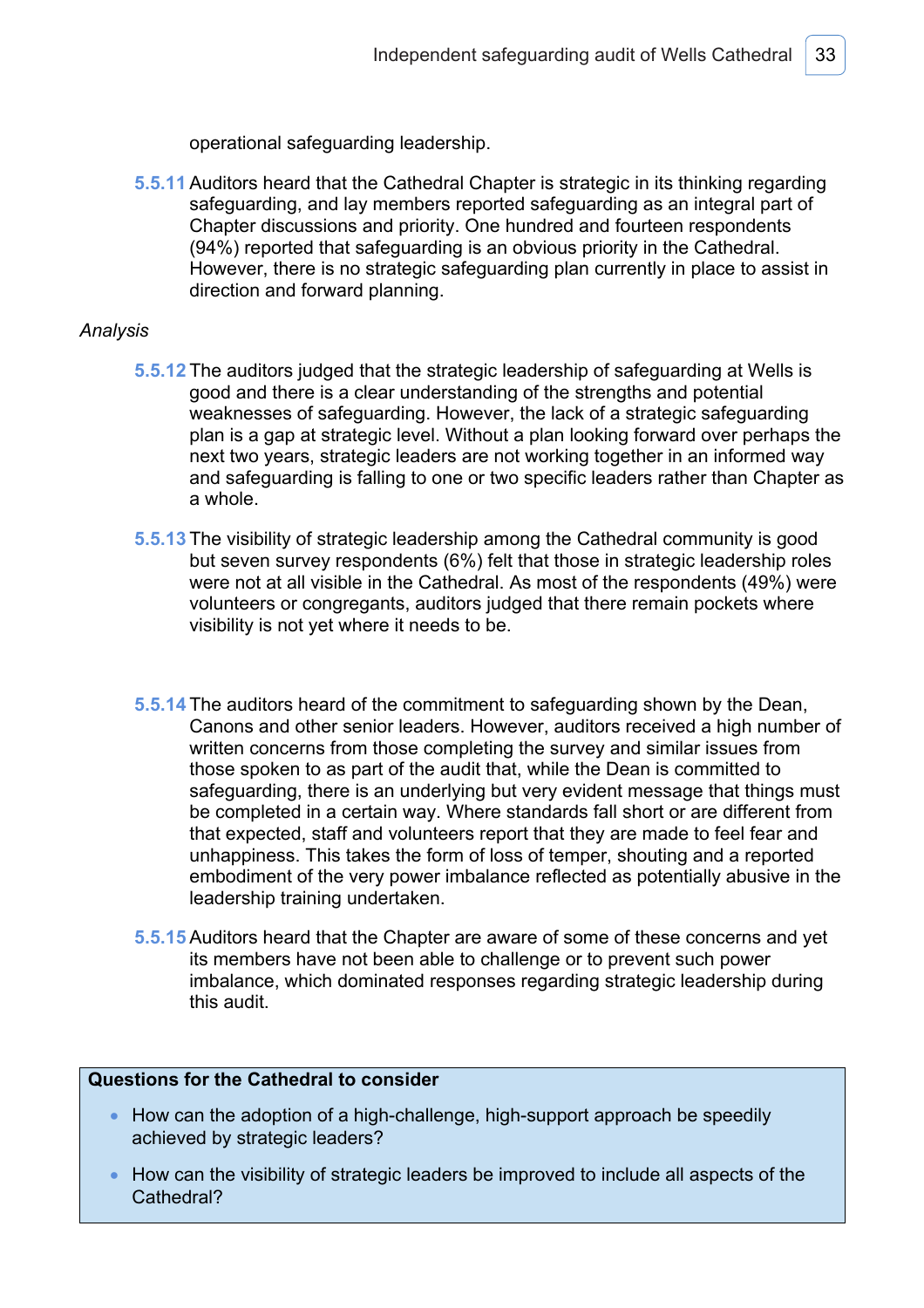### • What are the barriers to creating a strategic safeguarding plan?

### **Operational leadership**

### *Description*

- **5.5.16** Wells Cathedral benefits from a well experienced and impactful COO, whose operational role is clearly defined and recognised by all those within it.
- **5.5.17** This role is supported by several others who fulfil a degree of operational leadership (i.e. Education Officer, Director of Music, Volunteer Coordinator and the Head Virger), all bringing a good degree of prior experience and expertise to their roles and, in turn, supported by well-informed and effective teams.
- **5.5.18** There are some established routes to bringing this group together formally, for example the regular diary and staff meetings, which also serve to improve the links between operational and strategic leadership. Operational links between the Cathedral School and the Cathedral are also in place and effective with regular meetings between the Director of Music and the school DSL and Chaperone Coordinator. However, between operational leaders, much of the coordination and contact happens through informal mechanisms such as 'walking the floor', passing conversations and the 'open-door' policy of the COO.
- **5.5.19** Operational leadership of safeguarding within the Cathedral is concentrated in the role of the COO which is multi-faceted and busy (see section 4.2 above). Many staff and volunteers commented on the long hours the COO works and expressed a concern for the post holder's welfare.
- **5.5.20** The Cathedral does not have in place a Cathedral safeguarding group working at an operational level to draw together the leaders across the Cathedral. Neither is there a strategic safeguarding plan from which operational risks can be assessed or actions can be drawn.

- **5.5.21** The auditors judged that the operational leadership of safeguarding in Wells Cathedral generally works well and is embedded across departments. It was clear through conversations that those in operational leadership roles are having an impact, and are visible and available. Those spoken with felt able to approach and involve the COO's support, and indeed that of the DSA team, and had confidence in their responses.
- **5.5.22** However, this operational work is not underpinned by consistently effective policy (see section 4 above) or formal routes for planning and discussion. The communication between operational leaders of safeguarding remains informal and is reliant on the individuals currently in post to work effectively. The development of more formal routes of bringing together all those with an operational interest in safeguarding such as the planned Cathedral safeguarding group, will provide a further opportunity to underpin this with more formal routes of communication, collaboration and standardisation.
- **5.5.23** Some criticism has been levied at the COO for the management of operational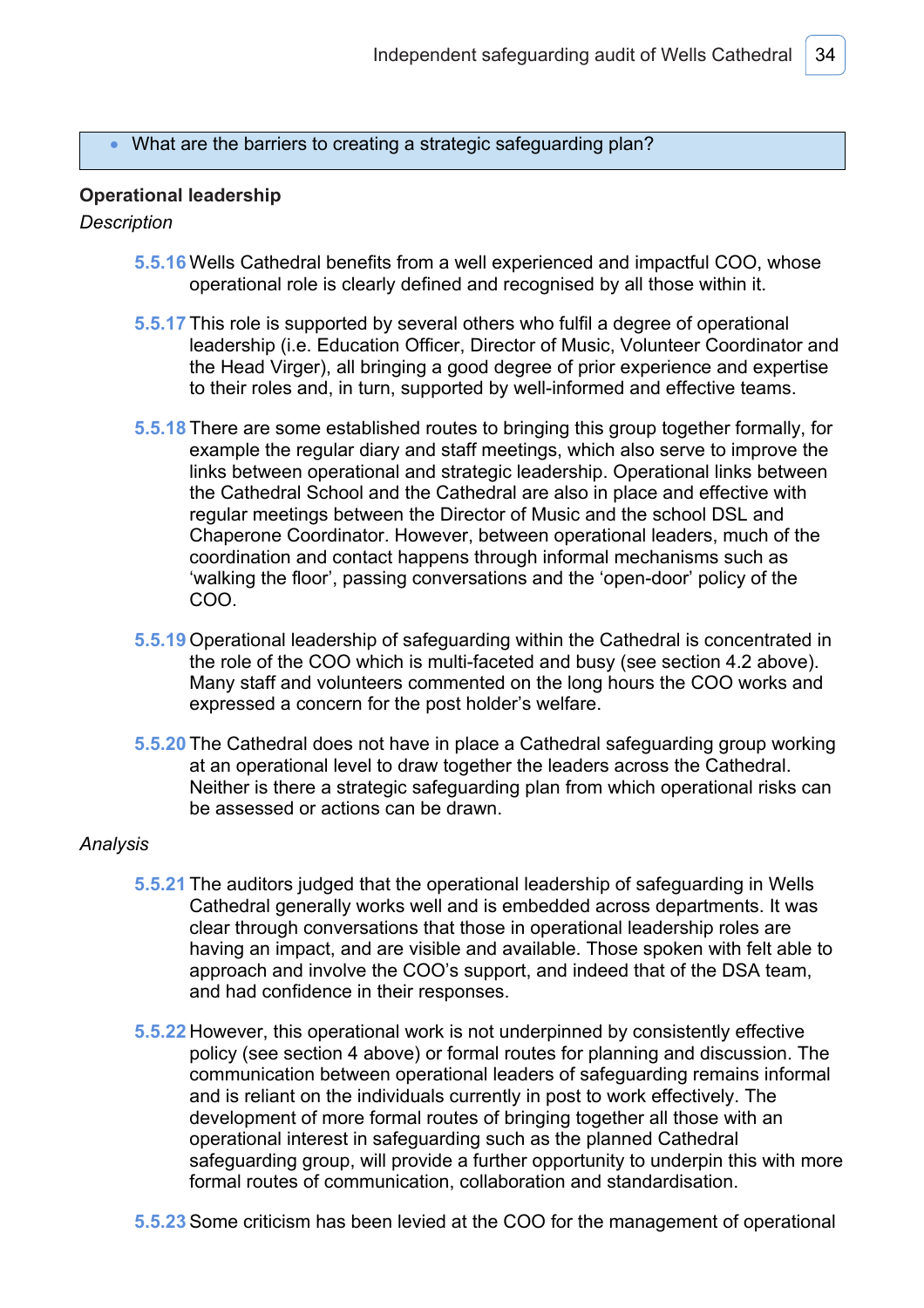safeguarding and for what some have called 'micromanagement' across the range of their responsibilities. Auditors judged that the role is unsustainably large in its current form and there is high potential for oversight to become intrusive or overbearing in order to maintain quality. Auditors heard that the Cathedral Chapter plans to look at resources and that there is already an agreement in place for a restructuring of the COO role to address this.

### **Questions for the Cathedral to consider**

- How might more formal routes of communication between operational safeguarding leaders be managed?
- How best can they be linked with the future introduction of the Cathedral's safeguarding group?
- What is required to ensure the review of the COO's role includes all aspects of concern and sustainability?

#### $5.6$ **CULTURE**

- **5.6.1** The most critical aspect of safeguarding relates to the culture within any organisation. In a Church of England context, that can mean, for example, the extent to which priority is placed on safeguarding individuals as opposed to the reputation of the Church, or the ability of all members of the Church to think the unthinkable about friends and colleagues. SCIE's experience auditing safeguarding in faith contexts more broadly suggests that in areas where there is experience among senior clergy of previous serious abuse cases, a culture of openness and humility in approaching safeguarding issues can be stronger and accompanied by a move away from responses which give too much attention to reputational issues and the welfare of (alleged) perpetrators, as opposed to the welfare of victims and survivors.
- **5.6.2** Any cathedral should strive for an open learning culture where safeguarding is a shared responsibility, albeit supported by experts, and which encourages people to raise concerns about how things are working in order that they can be addressed. An open learning culture starts from the assumption that maintaining adequate vigilance is difficult and proactively seeks feedback on how safeguarding is operating and encourages people to highlight any concerns.

### *Description*

- **5.6.3** As mentioned above, the Cathedral's operational safeguarding lead role is a subset of the HR lead, Cathedral Administrator, COO and Chapter Clerk role, meaning operational leadership for safeguarding is concentrated into one role. Strategic Leadership falls to the Dean meaning that the entire safeguarding structure falls to only two people. The Canon Precentor holds the Chapter Lead for safeguarding but in practice it did not feel as if the Dean had delegated the responsibility but instead retained it.
- **5.6.4** Wells' self-assessment of safeguarding that was submitted to auditors in advance of this audit, showed a definite sense that safeguarding is a priority in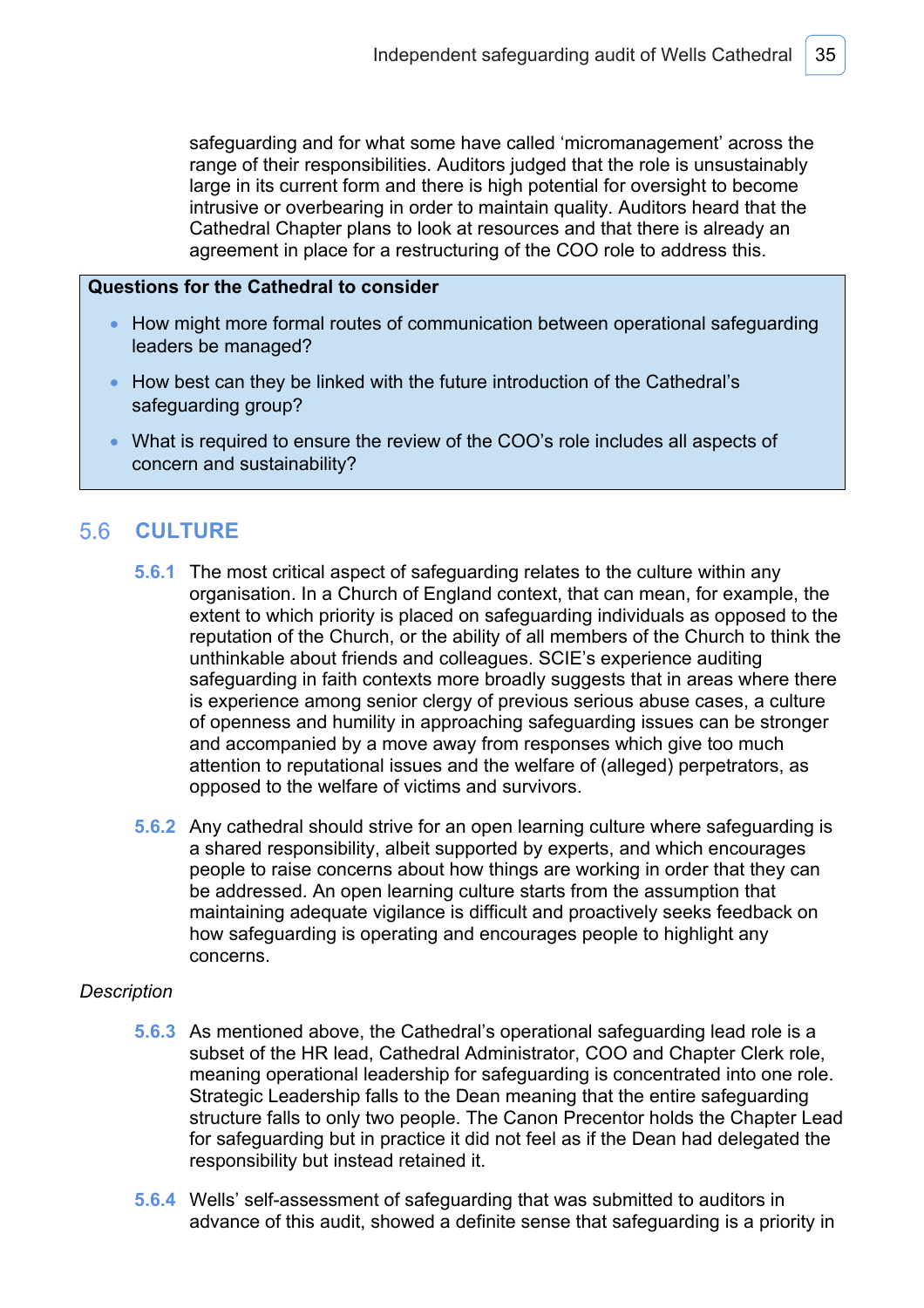all that is done within the Cathedral and this was reflected in conversations and the survey carried out prior to the audit. Conversely, however, many concerns regarding the culture within the Cathedral were also highlighted. Comments such as 'culture of fear', the administrator being the Dean's 'right-hand man' and therefore questions about where to go if there is a concern, staff 'living in fear', that being at the Cathedral was 'the most unhappy time of my life' a 'power imbalance', 'misuse of power', 'treading on eggshells' and 'a feeling of heaviness' when entering the Cathedral. Similar comments were also tangible through the conversations held with individuals during the audit, and were so prevalent as to be the dominant view, of those who took part, regarding the culture within the cathedral.

- **5.6.5** Some staff and volunteers reported that this way of managing from the highest level has begun a cascade of management style by others, which is beginning to create a toxic and unhappy culture within the Cathedral, quite unlike the 'happy excellence' that the auditors were told is the aim.
- **5.6.6** Despite this, staff and volunteers are supportive of each other where possible there was a notable culture of a lack of complacency about the need for continued improvements within roles and a recognition of what these needs are. Auditors saw substantial evidence of well-embedded support for visitors and children within the Cathedral.
- **5.6.7** Vicars' Close (see section 2.2.5 above), where a significant proportion (28%) of lay staff live, was seen by the auditors to raise several issues in terms of culture. The houses are within sight of the Cathedral; convenient but liable to make one feel that one is never 'off duty' if one is in residence. To the auditors, it sounded uncomfortably close to being a closed community. The auditors heard that the houses are typically cold and damp inside and that, while the Cathedral provides the repairs required of a landlord, such is the maintenance budget, that anything above a basic specification must be funded at the occupant's expense. The people who live there are not tenants, so lack the usual rights of tenants in tied houses. Fewer of the Vicars Choral seemed to have genuinely outside 'day jobs' than might be expected, with many (and their partners) working in the school or Cathedral office. There is little privacy, given the proximity of the houses and the number of visiting tourists, who wander up and down what they see as a visitor attraction.
- **5.6.8** When the auditors talked to residents they heard a lot of anger about the impact of living on Vicars' Close, and thought that this tends to be projected upwards towards those in senior positions, and to facilitate a culture of complaint, which, even if justified, tends to make people fractious and discontented. It is also the type of community that can easily split into subcultures which leave some on the outside and, at their worst, give permission to subgroups to behave in a way that would not meet the standards of a code of conduct. The auditors heard that there have been instances of minor substance abuse and, albeit several years ago, the involvement of children from the choir.

### *Analysis*

**5.6.9** The auditors judged that safeguarding is a commonly understood priority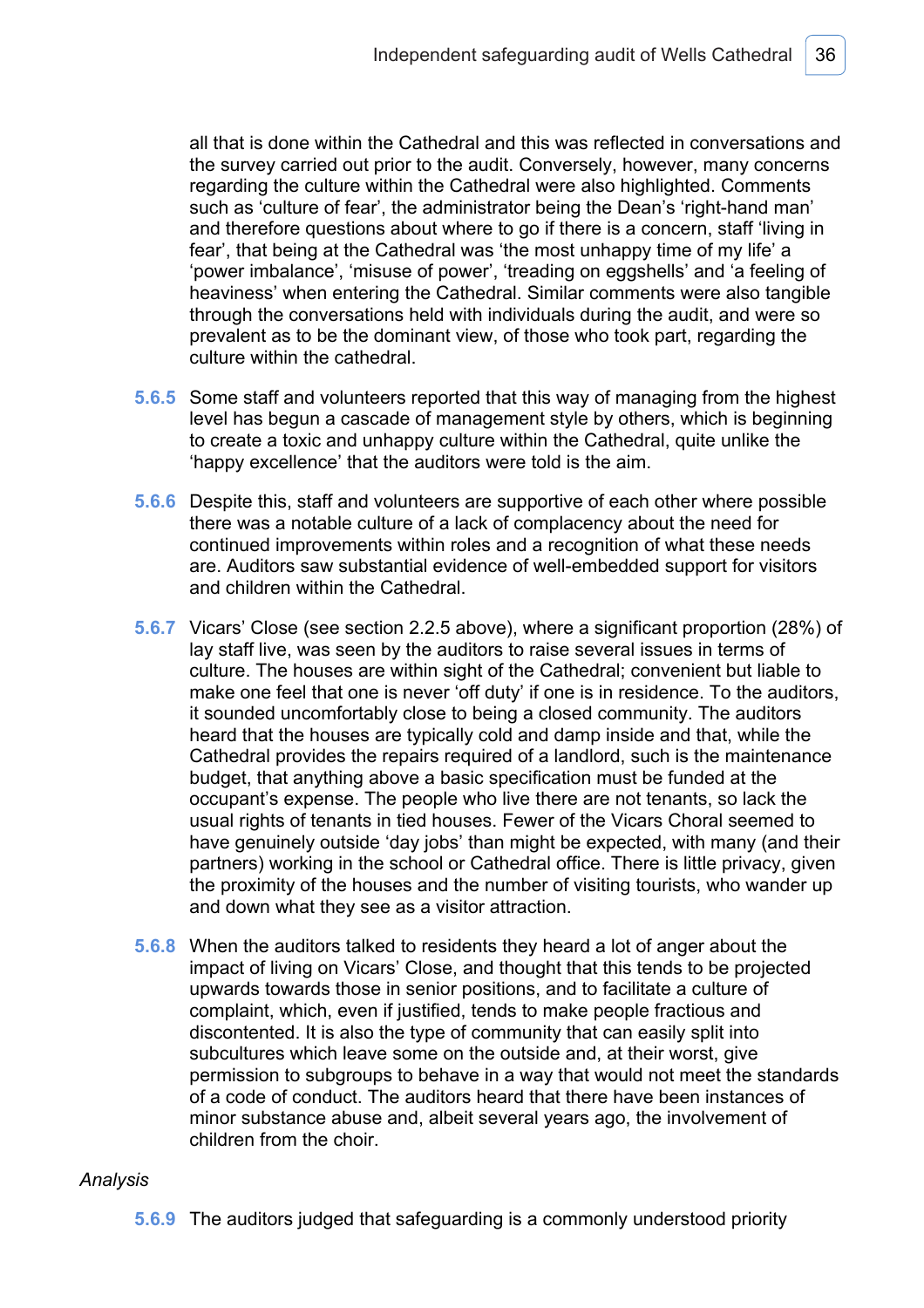across the Cathedral and many opportunities are being taken to further reinforce this culture. However, there remain areas of inconsistency in the more public messaging around this.

- **5.6.10** Many members of staff and volunteers felt that the culture within the Cathedral had made them feel fearful, powerless and without a voice. Auditors judged that perhaps excellence has become tainted by perfectionism and standards that are too high to be maintained one hundred per cent of the time, leaving too many people with a constant fear of failure. Auditors reflected that the Church of England's *Responding Well to Victims and Survivors of Abuse,* which includes characteristics of healthy and safe church culture, provides a useful comparison.
- **5.6.11** Other staff felt that they had been made vulnerable (under the definition of a vulnerable adult) because the behaviour they faced had created physical illness. They were suffering what they felt was abusive behaviour and they could not protect themselves from this because they were ill. Staff in this situation felt that their vulnerability had gone broadly unnoticed.
- **5.6.12** Auditors judged that the safeguarding culture within Wells Cathedral is divided. The safeguarding response including recruitment, record keeping, case management and support for choristers, and children and adults visiting the cathedral is strong. Joint working between the DSA and COO assists these strengths, as does close working between the Cathedral and Wells Cathedral School. This culture is embedded and supported and should now be underpinned with clearer policy and procedures to formalise practice.
- **5.6.13** However, strategic and operational oversight of safeguarding of the Cathedral's own staff, and challenge of hyper critical or punitive practice, has been lacking. This unacceptable practice is beginning to cascade downwards from other managers, causing an extension of this culture. It is also compounded by staff living in close quarters within Vicars' Close.
- **5.6.14** The issue of Vicars' Close was discussed several times during the audit, and it is hard to envisage a viable solution. At present, the terms on which people live there creates a dependency which then risks subtly infantilising people until they act out their feelings in a way that is not adult. Auditors reflected that it might be possible to create, over time, a more mixed economy where staff houses were interspersed with privately rented houses whose occupants had no professional connection with the Cathedral.

### **Questions for the Cathedral to consider**

- What considerations are required to address the issues of culture within the Cathedral for staff and volunteers and to reverse the concerns they have raised?
- How might the Cathedral create a more balanced and diverse community in Vicars' Close?
- How might the Cathedral's senior leadership become perceived by staff as supportive and enabling rather than critical and blaming?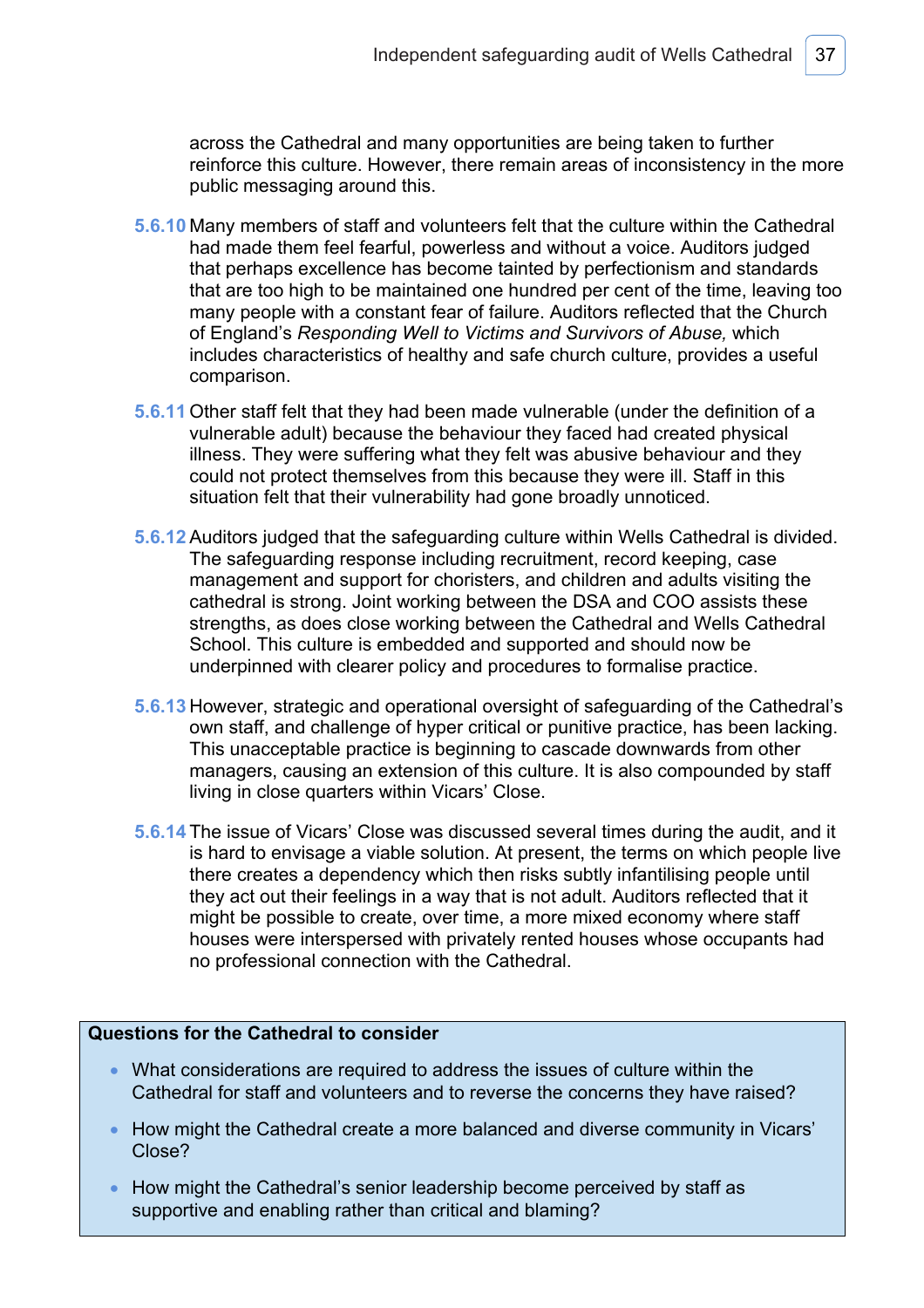# **6. CONCLUSIONS**

- **6.1.1** The virger team is well recognised and effective in their arrangements for the safety and security of the site and visitors. There is some further work to be done to ensure that this continues to be underpinned by agreed procedures to ensure that the Cathedral is both a place of welcome and safety.
- **6.1.2** There is a range of safely managed provision for children at Wells Cathedral.
- **6.1.3** There is a positive recognition of the needs of visitors to the Cathedral and support is available and well managed. Volunteers who become vulnerable by virtue of age or illness are recognised and supported. Potential vulnerabilities of staff and volunteers which have arisen from the culture and management of the Cathedral have not always been recognised.
- **6.1.4** Much good work has taken place within the choirs in recent years to strengthen and reinforce its safeguarding efforts and there is a clear priority placed on the welfare of choristers. Links with the school are excellent. Some concerns around incidents of bullying are noted and this requires further work.
- **6.1.5** The safeguarding practice of the bell tower at Wells Cathedral is strong, with tried, tested and robust procedures in place to mitigate against any risks.
- **6.1.6** Case work and information sharing at Wells Cathedral is a strength and is benefitted by close working with the DSA/DSM and external agencies.
- **6.1.7** Training is centrally tracked and well managed and all within the Cathedral have received or have safeguarding training planned.
- **6.1.8** Safer recruitment is standardised and evident. However, its process is disjointed and there remains concern from those managing the system that something will be missed. Streamlining of the system is required.
- **6.1.9** Safeguarding policies and procedures are in place, but there are omissions and overlaps.
- **6.1.10** The COO at Wells Cathedral is effective, well recognised and regarded. Cathedral safeguarding work is supported by a very strong relationship with the diocese, and DSA team.
- **6.1.11** Chapter are scrutinous in their seeking of assurances about safeguarding within the Cathedral and there is evidence of quality assurance. However, Chapter has not adequately challenged the current culture of unhappiness for staff and some volunteers which has made them vulnerable.
- **6.1.12** The DSAP has been an effective forum for the oversight, scrutiny and development of safeguarding within the Cathedral. The introduction of a Cathedral safeguarding panel will be a positive step.
- **6.1.13** While the theological leadership of safeguarding is recognised and has developed at Wells Cathedral, it is not always overtly visible to those that are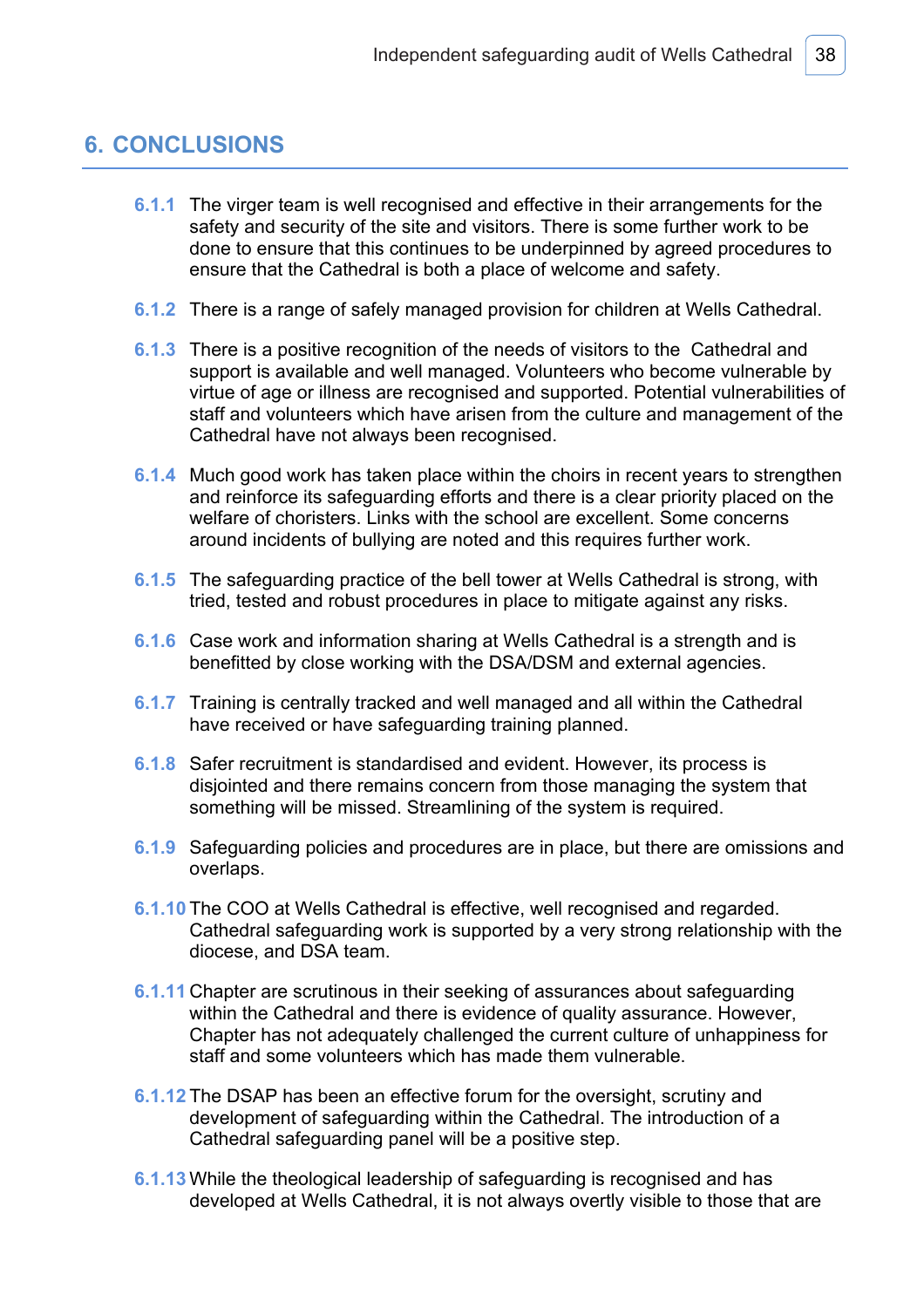part of the Cathedral community.

- **6.1.14** The strategic leadership of safeguarding at Wells Cathedral is mixed. Safeguarding systems are in place and in the main work well, but Chapter has not challenged culture, and leadership from the Dean is perceived by many as intimidating. The Cathedral does not have an overarching safeguarding plan.
- **6.1.15** The operational leadership of safeguarding in Wells Cathedral is good but concentrated in one person. Knowledge of the DSA's role and route to reporting directly to them is less well known. There is an opportunity to underpin current practice with more formal routes of communication and a review of roles.
- **6.1.16** Safeguarding is a commonly understood priority across the Cathedral and many opportunities are being taken to further reinforce this culture. However, the culture for staff and volunteers is polarised with a feeling of general unhappiness and fear.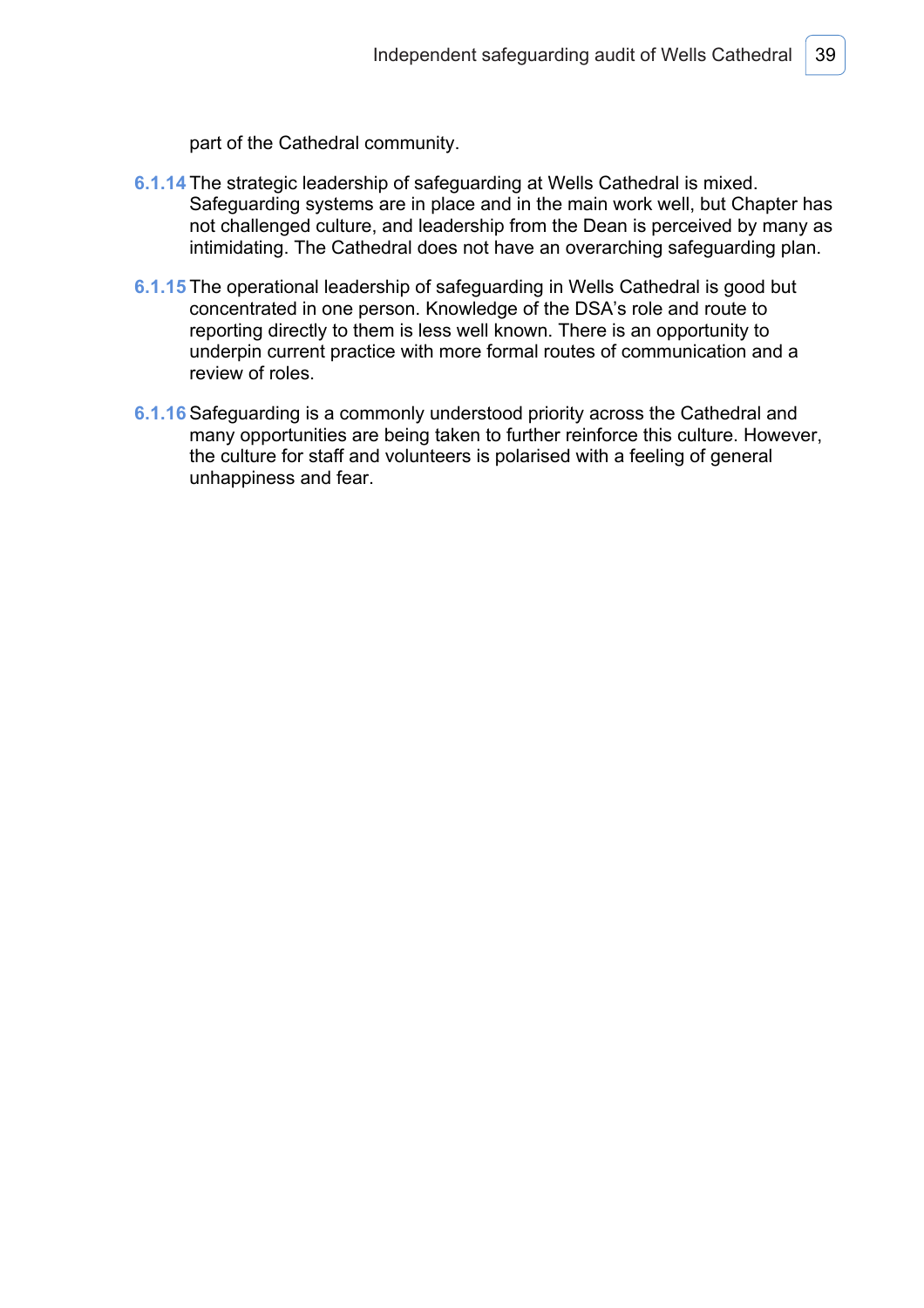# **APPENDIX**

### **Information provided to auditors**

In advance of the audit, the Cathedral sent through:

- Brief description of Wells Cathedral, January 2022
- Who's who at Wells Cathedral, 2022
- Epiphany and Lent Choir Calendar for 2022
- Weekly Music and Choristers' meeting agenda (undated)
- Church of England factsheet, September 2018
- Virger's Statement of Safeguarding and Pastoral Care, 15 January 2022
- Home Visiting Risk Assessment Checklist
- Responding Well to Domestic Abuse Policy (undated)
- Cathedral and Diocesan Safeguarding Arrangements, January 2020
- Wells Cathedral Training Plan and Evaluation, 2022
- Chapter Statement of Safeguarding Principles, 24 January 2022
- Chorister Code of Conduct, September 2021
- Chorister Handbook, January 2022
- Chorister Meeting minutes, 18 March 2021, 17 June 2021 and 30 September 2021
- Complaints Policy, December 2021
- Complaints Procedure, 2021
- Diocese Safer Recruitment Strategy, 2022
- Safer recruitment Tool and Action Plan, 20 January 2022
- Policy Statement of the Recruitment of Ex-Offenders, 2016
- Diocesan Training Strategy, 2022
- Secondment agreement for DSA, 10 December 2020
- Volunteer Handbook, January 2022
- Wells Cathedral Learning and Development Framework, 2022
- Extract of Chapter Meetings, 26 October 2021 and 23 November 2021
- Hirer Safeguarding Form, July 2019
- Responding to a Safeguarding Concern Wells, 2022
- Whistleblowing Policy (undated)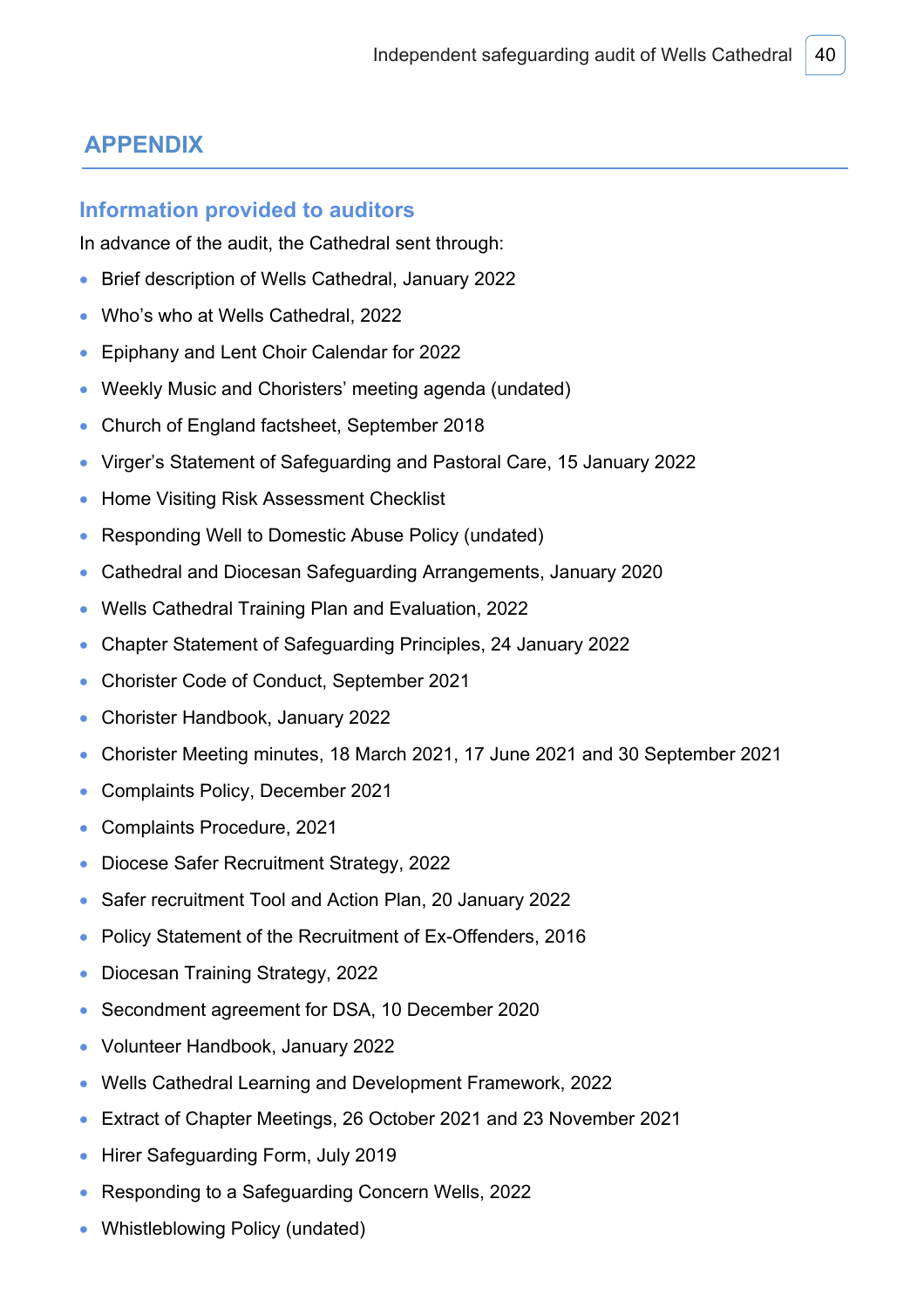- Ringing Safeguarding Policy, 3 January 2021
- Roles Requiring DBS Checks and Training Needs Document, January 2022
- Wells Cathedral Staff Handbook, 2017
- Wells Cathedral Statement of Safeguarding and Pastoral Care
- Risk Assessment Guided Tours for Schools and Families, 5 December 2018
- Risk Assessment School Visits
- Guide for Visiting Choirs (undated)
- Safeguarding Form for Visiting Choirs
- Guidelines for Chorister Chaperones, December 2021
- Wells Cathedral and Wells Cathedral School Joint Safeguarding Agreement, 2021
- Letter to Parents regarding Publicity Photographs, December 2021
- Safeguarding Checklist House of Bishops, 2015
- Past Case review (PCR2) Action Plan
- PCR2 Independent Report for the Diocese of Bath and Wells (undated)
- Vicars' Close Street Plan
- Map of Wells Cathedral
- Wells Cathedral Precincts Revision, 2012
- DSM Job Description, April 2021
- DSA Job Description (undated)
- Safeguarding Self Audit
- Presentation to Chapter, November 2019
- Safeguarding Report (verbal) to Chapter, 28 September 2021
- Wells Cathedral Risk Register, 20 December 2021
- Key Roles and Safeguarding Governance (undated)
- Role Description for the Cathedral Chapter Operational Safeguarding Lead (undated)
- Role Descriptions for the Cathedral Operational Safeguarding Lead, January 2022
- Wells Cathedral Statement for Safeguarding for Pastoral Care, January 2022
- Risk Assessment Checklist for Home Visiting
- Joint Safeguarding Agreement, 2021
- Diocesan Safeguarding Plan, 2022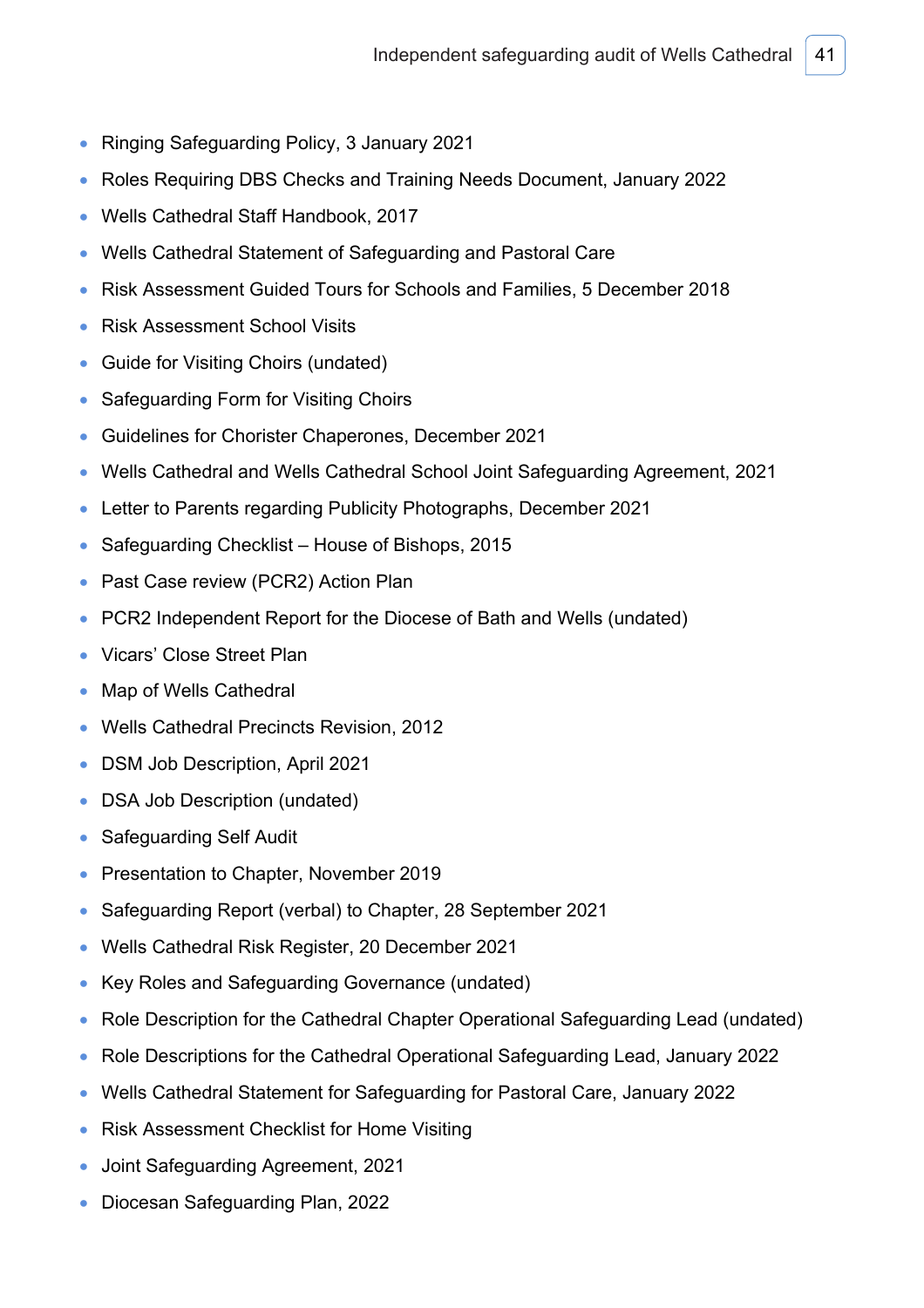# **Participation of organisation staff**

The auditors had conversations with:

- The Dean
- The Lay Chapter member
- The Chief Operating Officer/Chapter Clerk and Cathedral Safeguarding Lead
- The Diocesan Safeguarding Manager
- The Diocesan Safeguarding Advisor
- The Canon Precentor
- The Canon Pastor
- The Canon Chancellor
- The Education Officer
- The Director of Music
- The Director of Song Squad/Wellsprings
- The Head Virger
- The Ringing Master
- The Ringing Secretary
- Wells Cathedral School Head Master
- Wells Cathedral School DSL
- Wells Cathedral School Head of lower school
- Wells Cathedral Chorister Coordinator
- Chair of DSAP (previous)
- Interim Chair of DSAP
- DBS Coordinator
- Volunteer Coordinator
- Music Coordinator
- Volunteer Chaperones and Education volunteers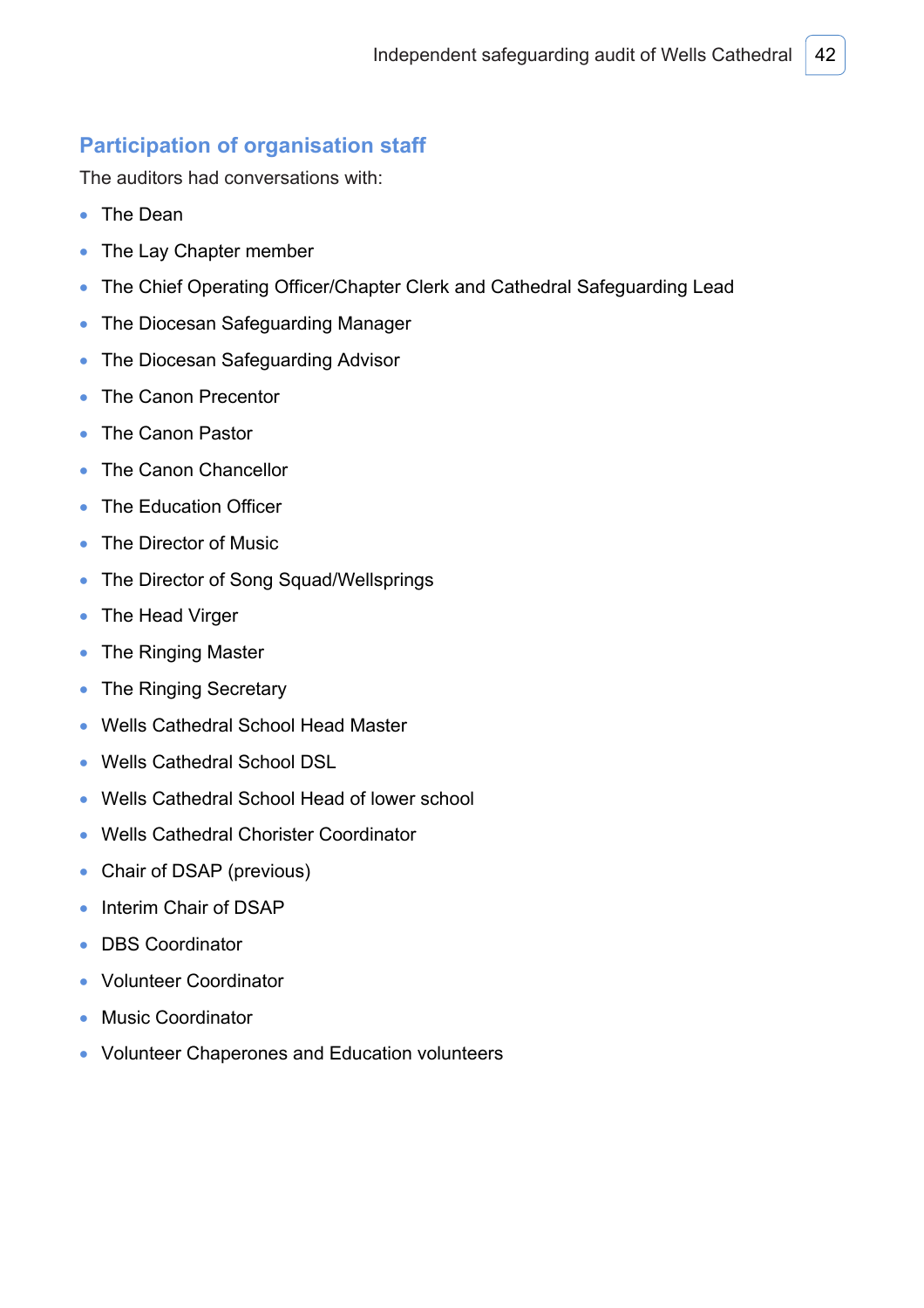# **What records/files were examined?**

The auditors reviewed:

- Children's survey responses
- Adult's survey responses
- Staff recruitment files
- Volunteer recruitment files
- Safeguarding case files